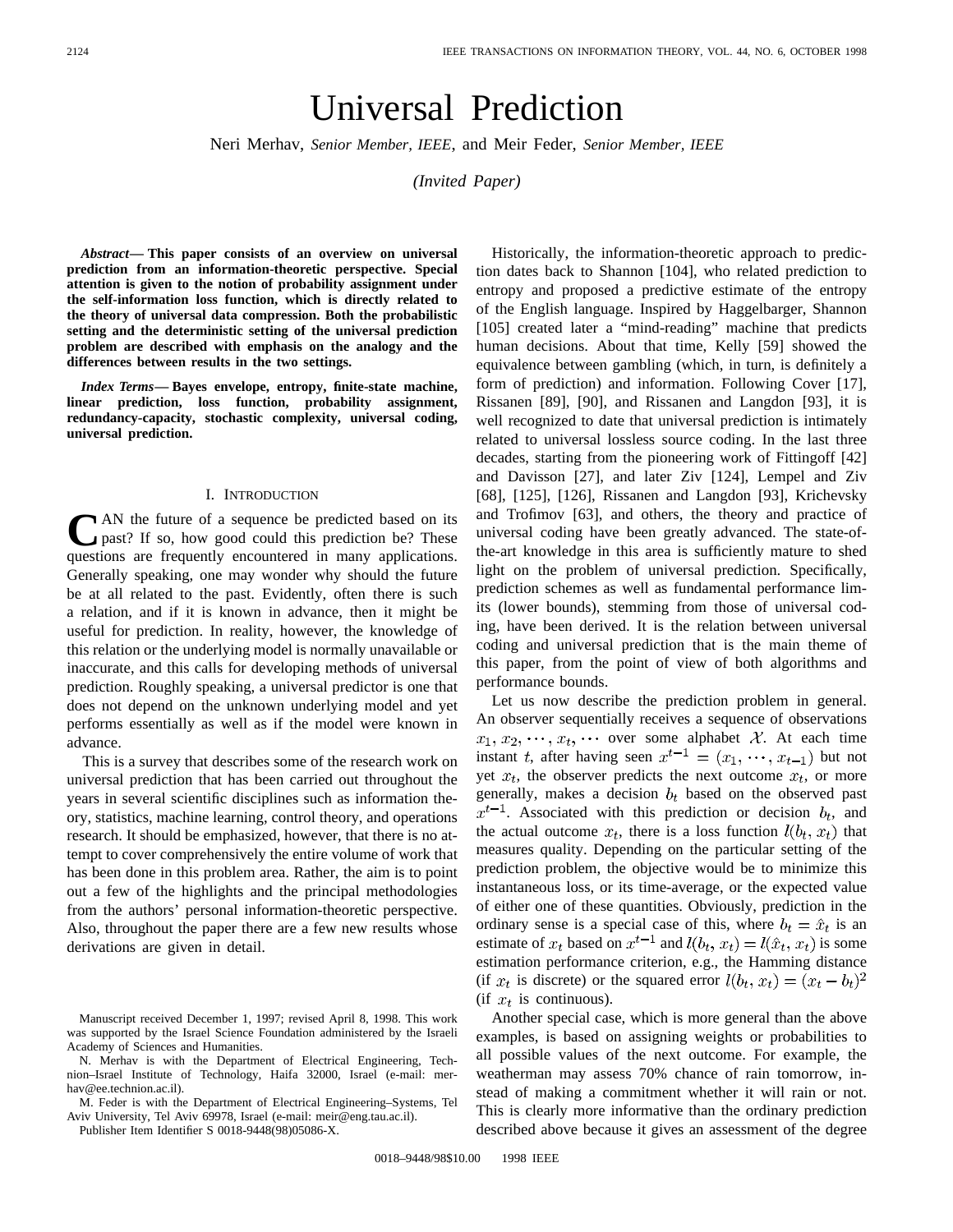of *confidence* or *reliability* associated with the prediction. In terms of the above described prediction problem, here  $b_t$  is a conditional probability assignment of  $x_t$  given  $x^{t-1}$ , i.e., a nonnegative function  $b_t(\cdot|x^{t-1})$  that integrates (or sums) to unity for every  $x^{t-1}$ . Upon observing  $x_t$ , the performance of  $b_t$  is assessed with respect to a suitable loss function , which should decrease monotonically with the probability assigned to the actual outcome  $b_t(x_t|x^{t-1})$ . A very important loss function of this kind is the *self-information loss* function, which is also referred to as the *log–loss* function in the machine-learning literature. For every probability assignment  $b = \{b(x), x \in \mathcal{X}\}\$ over  $\mathcal{X}$  and every  $x \in \mathcal{X}$ , this function is defined as

$$
l(b, x) = -\log b(x) \tag{1}
$$

where logarithms throughout this paper are taken to the base unless otherwise specified. For reasons to be discussed in Section II, the self-information loss function plays a central role in the literature on prediction and hence also throughout this survey.

Let us now return to the prediction problem in its general form. Quite clearly, solutions to this problem are sought according to the particular assumptions on the data-generating mechanism and on the exact objectives. Classical statistical decision theory (see, e.g., [35]) assumes that a known probabilistic source  $P$  generates the data, and so, a reasonable objective is to minimize the expected loss. The optimum strategy  $b_{t}^{*}$  then minimizes the expected loss, given the past, i.e.,

$$
E\{l(b, X_t)|X^{t-1} = x^{t-1}\} = \int_{\mathcal{X}} dP(x|x^{t-1})l(b, x) \quad (2)
$$

where random variables are denoted by capital letters. Moreover, under suitable assumptions on stationarity and ergodicity, optimum prediction  $\{b_t^*\}$  in the expected loss sense, is optimum also in the sense of minimizing the almost sure asymptotic time-average of  $l(b_t, X_t)$  (see, e.g., [4]). Given  $X^{t-1} = x^{t-1}$ , the quantity

$$
U(x^{t-1}) = \inf_b \int dP(x|x^{t-1})l(b, x)
$$

is referred to as the conditional *Bayes envelope* given  $x^{t-1}$ . For example, if  $\{X_t\}$  is a binary source,  $b_t = \hat{x}_t$ , and  $l(\cdot, \cdot)$ is the Hamming distance, then

$$
b_t^* = \begin{cases} 0, & \text{if } P(0|x^{t-1}) \ge P(1|x^{t-1})\\ 1, & \text{otherwise} \end{cases} \tag{3}
$$

and the conditional Bayes envelope given  $x^{t-1}$  is

$$
U(x^{t-1}) = \min\{P(0|x^{t-1}), P(1|x^{t-1})\}.
$$

For  $l(b, x) = (b - x)^2$ 

$$
b_t^* = E(X_t | X^{t-1} = x^{t-1})
$$

and

$$
U(x^{t-1}) = \text{Var}\{X_t | X^{t-1} = x^{t-1}\}.
$$

If, in addition, the underlying source  $P$  is known to be Gaussian (or, if only the class of linear predictors is allowed),

then  $b_t^*$  is well-known to be a linear function of  $x^{t-1}$  given as a special case of the causal Wiener filter [119] (see also [86, Ch. 14-3]). In the self-information loss case,  $b_t^*(\cdot|x^{t-1}) =$  $P(\cdot|x^{t-1})$  minimizes  $E\{-\log b(X_t|X^{t-1}=x^{t-1})\}$ , namely, the best probability assignment is the true one. The conditional Bayes envelope given  $x^{t-1}$ , is the (differential) entropy of  $X_t$ given  $X^{t-1} = x^{t-1}$ , i.e.,

$$
U(x^{t-1}) = -E \log P(X_t | X^{t-1} = x^{t-1}).
$$

While classical theory (e.g., Wiener prediction theory) assumes that the source  $P$  is known, the more realistic and interesting situation occurs when  $P$  is either unknown, or nonexistent. In the second case, there is no probabilistic datagenerating mechanism and the data are considered arbitrary and deterministic. Both cases fall into the category of the universal prediction problem, where the former is referred to as the *probabilistic setting* and the latter is called the *deterministic setting.* Let us now elaborate on these two settings.

# *A. The Probabilistic Setting*

and

In the probabilistic setting the objective is normally to minimize the expected cumulative loss asymptotically for large  $n$  simultaneously for any source in a certain class. A universal predictor  $\{b^u_t(x^{t-1})\}$  does not depend on P, and at the same time, keeps the difference between

$$
E\left\{\frac{1}{n}\sum_{t=1}^n l(b_t^u, X_t)\right\}
$$

$$
\overline{U}_n(P) = \frac{1}{n} \sum_{t=1}^n EU(X^{t-1})
$$
  
= 
$$
\frac{1}{n} \sum_{t=1}^n E\left\{ \inf_b E[l(b, X_t)|X^{t-1})] \right\}
$$
 (4)

vanishingly small for large  $n$ . The cumulative Bayes envelope of (4) represents the performance of the optimal predictor tuned to  $P$ . For a stationary and ergodic source, the sequence  ${\{\overline{U}_n(P)\}}_{n>1}$  has a limit  ${\overline{U}}(P)$ , referred to as the *asymptotic Bayes envelope*, that coincides (by the Cesaro theorem [23]) with  $\lim_{t\to\infty} E\{U(X^t)\}\,$ , which in turn exists by nonincreasing monotonicity. In the self-information loss case,  $\overline{U}(P)$  is the entropy rate of  $P$ , which means that the goal of universal prediction is equivalent to that of universal coding.

There are essentially three levels of universality according to the degree of uncertainty regarding the source.

*Universality with Respect to Indexed Classes of Sources:* Suppose that the source is unknown except for being a member of a certain indexed class  $\{P_{\theta}, \theta \in \Lambda\}$ , where  $\Lambda$ is the index set. Most commonly,  $\theta$  designates a parameter vector of a smooth parametric family, e.g., the families of finite-alphabet memoryless sources, kth-order Markov sources,  $M$ -state sources, AR  $(p)$  Gaussian sources, but other index sets (e.g., finite sets) are possible as well. There are two interesting issues here. The first is to devise universal prediction schemes that asymptotically attain  $\overline{U}_n(P_\theta)$  in the above defined sense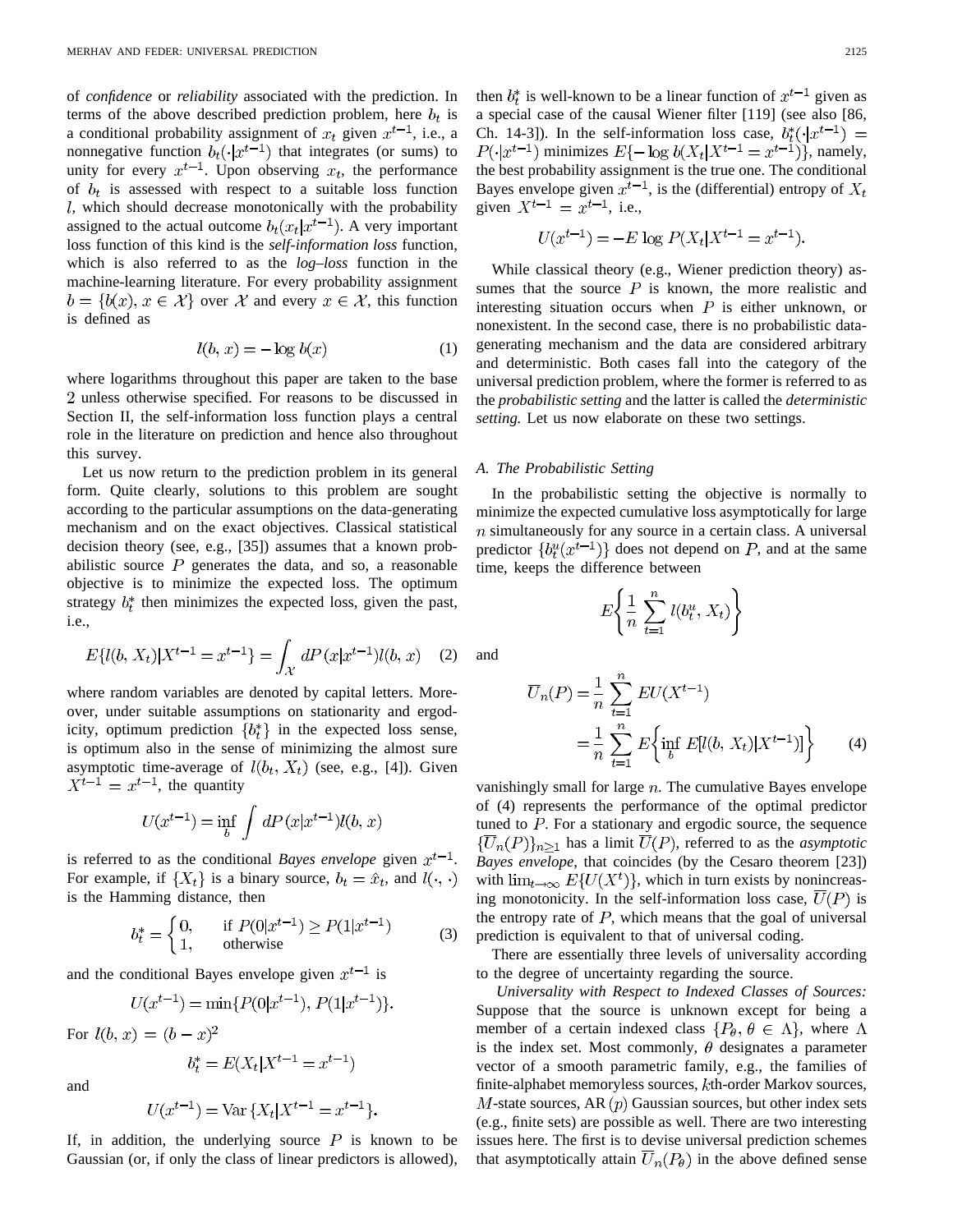for every  $\theta \in \Lambda$ , and the second is performance bounds beyond  $U_n(P_\theta)$  that apply to any universal predictor. Analogously to the universal coding terminology, the extra loss beyond  $\overline{U}_n(P)$  will be referred to as the *redundancy*. Redundancy bounds are useful to establish necessary conditions for the existence of universal schemes as well as limitations on the rate of convergence. Both are dictated by a certain measure of the *richness* of the class  $\{P_{\theta}\}\$ . Furthermore, even if the redundancy bound does not vanish as  $n \to \infty$ , and hence universal schemes in the above defined sense do not exist, the question of universality can be extended to that of achieving this bound. For self-information loss prediction, we will explicitly characterize such bounds, and demonstrate achievability by certain universal schemes.

*Universality with Respect to Very Large Classes of Sources:* Suppose that all we know about the source is that it is Markov of an unknown finite order, or that it is stationary and ergodic, or mixing in a certain sense. For such large classes, quantitative characterizations of uniform redundancy rates do not exist [60], [106], [107]. Here, one cannot hope for more than *weak universality*, a term mentioned and defined in [27], which means that universality is attained at a nonuniform convergence rate. Sometimes even weak universality cannot be obtained, and in [60] there are necessary and sufficient conditions for the existence of universal schemes.

*Hierarchical Universality:* In this level, the goal is to devise universal schemes with respect to a sequence  $\Lambda_1, \Lambda_2, \cdots$ of index sets of sources, which may (though not necessarily) have some structure like nesting, i.e.,  $\Lambda_k \subset \Lambda_{k+1}$  for every positive integer  $k$ . Perhaps the most common example is where for every  $k, \Lambda_k$  is the class of all kth-order Markov sources of a given alphabet. Here the only prior knowledge that one may have on the source is that its index  $\theta$  belongs to  $\Lambda = \bigcup_{k>1} \Lambda_k$ . The straightforward approach would be to consider  $\Lambda$  as one big class and to seek universal schemes with respect to  $\Lambda$ . The drawback of this approach, however, is that it is pessimistic in the sense that the convergence rate towards  $\overline{U}(P_{\theta})$ , might be very slow, if at all existent, because  $\Lambda$  could be a very rich class. In the above Markov example, while each  $\Lambda_k$  falls within the category of the first level above, the union  $\Lambda$  falls in the second level. Nonetheless, it turns out that in certain situations it is possible to achieve redundancy rate that is essentially as small as if  $k$  were known  $a$  priori. This gives rise to an elegant compromise between the two former levels of universality. It keeps the fast convergence rates of the first level without sacrificing the generality of the class of sources of the second level.

#### *B. The Deterministic Setting*

In this setting, the observed sequence is not assumed to be randomly drawn by some probability law, but is rather an individual, deterministic sequence. There are two difficulties in defining the universal prediction problem in this context. The first is associated with setting the desired goal. Formally, for a given sequence  $x_1, x_2, \dots$ , there is always the perfect prediction function defined as  $b_t(x^{t-1}) = x_t$ , and so, the prediction problem seemingly boils down to triviality. The second difficulty is in the other way around. For a given

deterministic predictor  ${b_t(\cdot)}_{t\geq 1}$ , there is always the adversary sequence where at each time instant  $t$ ,  $x_t$  is chosen to maximize  $l(b_t, x_t)$ .

The first difficulty is fundamental because it means that without any limitations on the class of allowed predictors, there is a severe overfitting effect, which tailors a predictor to the sequence so strongly, that it becomes, in fact, anticipating and hence completely misses the essence of prediction as a causal, sequential mechanism. Therefore, one must limit the class B of allowed predictors  $\{b_t(\cdot)\}_{t\geq 1}$  in some reasonable way. For example,  $B$  could be the class of predictors that are implementable by finite-state machines (FSM's) with  $M$ states, or Markov-structured predictors of the form  $b_t(x^{t-1}) =$  $b(x_{t-k}, \dots, x_{t-1})$ , and so on. Such limitations make sense not only by virtue of avoiding these trivialities, but also because they reflect real-life situations of limited resources, like memory, computational power, and so on. Stated more formally, for a given class  $B$  of predictors, we seek a sequential predictor  ${b<sub>t</sub><sup>u</sup>}_{t\geq 1}$  that is universal in the sense of being independent of the future, and at the same time, its average loss

$$
\frac{1}{n}\sum_{t=1}^{n}l(b_t^u, x_t)
$$

is asymptotically the same as

$$
\min_{B} \frac{1}{n} \sum_{t=1}^{n} l(b_t, x_t)
$$

for every  $x^n$ . The universal predictor need not be necessarily in  $B$  but it must be causal, whereas the reference predictor in  $B$ , that minimizes the average loss, may (by definition) depend on the entire sequence  $x^n$ .

The second difficulty mentioned above is alleviated by allowing randomization. In other words, predictions are generated at random according to a certain probability distribution that depends on the past. Note that this is different from the above discussed case where  $b_t$  was a probability assignment, because now the assigned probability distribution is actually used for randomization.

Analogously to the probabilistic case, here we also distinguish between three levels of universality, which are now in accordance to the richness of the class  $B$ . The first level corresponds to an indexed class of predictors which is dual to the above mentioned indexed class of sources. Examples of this are parametric classes of predictors, like finite-state machines with a given number of states, fixed-order Markov predictors, predictors based on neural nets with a given number of neurons, finite sets of predictors, etc. The second level corresponds to very large classes like the class of all finitestate predictors (without specifying the number of states), operating on infinitely long sequences, etc. Finally, the third level corresponds to hierarchical universality and parallels that of the probabilistic setting. The nature of the reported results is somewhat similar to that of the probabilistic approach, but there are several important differences in algorithmic aspects as well as in existence theorems and performance bounds.

The outline of the paper is as follows. Section II is devoted to the motivation and the justification for the use of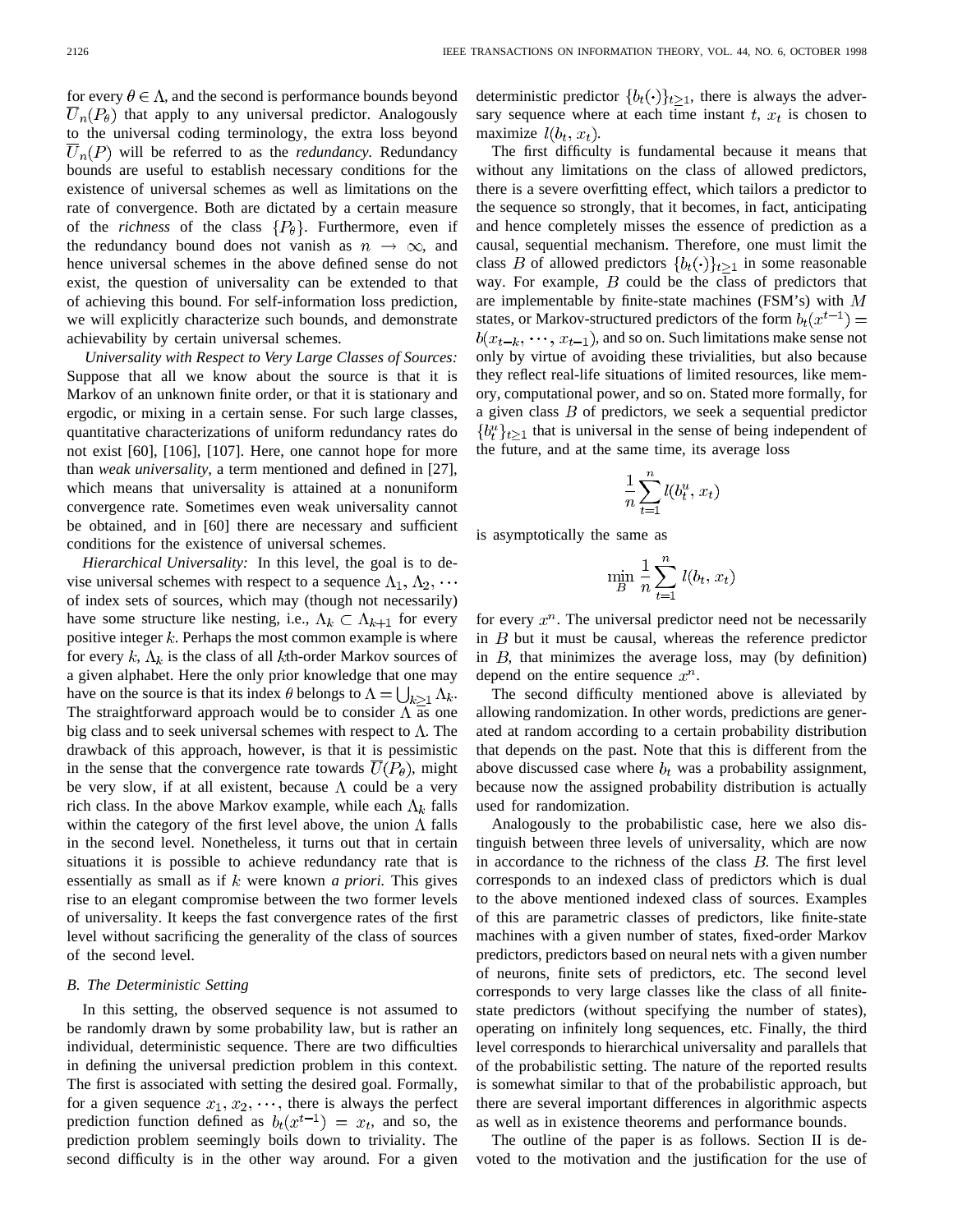the self-information loss function as a performance criterion in prediction. In Section III, the probabilistic setting will be discussed with a great emphasis on the self-information loss case which is fairly well-understood. In Section IV, the deterministic setting will be described with special attention to the similarity and the difference from the probabilistic setting. Section V is devoted to the concept of hierarchical universality in both settings. Finally, Section VI summarizes the paper along with some open problems and directions for further research.

#### II. THE SELF-INFORMATION LOSS FUNCTION

We mentioned earlier the self-information loss function and its central role in universal prediction. In this section, we discuss some motivations and justifications for using this loss function as a measure of prediction performance. As explained in Section I, predictive probability assignment for the next outcome is more general and more informative than estimating the value of the next outcome, and a reasonable loss function should be monotonically decreasing with the assigned probability of the actual outcome. The self-information loss function, defined in (1), clearly satisfies this requirement, but it also possesses many other desirable features of fundamental importance.

The first advantage of the self-information loss function is technical. It is convenient to work with because the logarithmic function converts joint probability functions, or equivalently, products of conditional probabilities into cumulative sums of loss terms. This suits the framework of the general prediction problem described above.

But beyond this technical convenience, there is a deeper significance. As is well known, the self-information manifests the degree of uncertainty, or the amount of information treasured in the occurrence of an event. The conditional self-information of the future given the past, therefore, reflects the ability to deduce information from the past into the future with minimum uncertainty.

Evidently, prediction under the self-information loss function and lossless source coding are intimately related. This relation stems from the fact that  $l(b, x) = -\log b(x)$  is the *ideal codelength* of  $x$  with respect to a probability function  $b(\cdot)$ . This codelength can be implemented sequentially within any desired precision using arithmetic coding [88]. Conversely, any codelength function can be translated into a probability assignment rule [90], [93], [109], [117]. Another direct application of self-information loss minimization to the problem area of prediction, is that of gambling [17], [19], [38]. In this case,  $b_t(\cdot|x^{t-1})$  represents the distribution of money invested in each one of the possible values of the next outcome. The self-information loss function then dictates the exponential growth rate of the amount of money with time.

The paradigm of predictive probability assignment is also the basis of Dawid's *prequential principle* [31]. However, the motivation of the prequential principle was not in prediction *per se*, but rather the use of probability assignment for testing the validity of statistical models. A good probability assignment is one that behaves empirically as expected from the true probabilistic model. For example, if  $\{x_t\}$  are binary, then a good sequence  $\{b_t(1|x^{t-1})\}$  of probabilities assigned to  $x_t = 1$  should satisfy

$$
\frac{1}{n}\sum_{t=1}^{n}(x_t - b_t) \to 0
$$

namely, the law of large numbers. As further discussed in [32]–[34], other requirements are based on the central limit theorem, the law of iterated logarithm, behavior of confidence intervals, and so on.

Interestingly, it turns out that predictive probability assignment under the self-information loss criterion can be useful also for the purpose of testing the validity of statistical models as described above. One reason is that when a certain source  $P$  governs the data, then it is the true conditional probability  $b_t(\cdot|x^{t-1}) = P(\cdot|x^{t-1})$  that minimizes  $E\{-\log b_t(X_t|X^{t-1}=x^{t-1})\}$ . In simpler words, the maximum achievable assigned probability is also the true one (a property shared by very specific loss functions, see [78]). Moreover, by the Shannon–McMillan–Breiman theorem, under certain ergodicity assumptions, this is true not only in the expected value sense, but also almost surely. Thus by combining the prequential principle with the Shannon–McMillan–Breiman theorem, a good probabilistic model for the data  $b_t(\cdot|x^{t-1})$  must minimize

$$
\frac{1}{n} \sum_{t=1}^{n} -\log b_t(x_t | x^{t-1})
$$

i.e., the average self-information loss.

From another perspective, we observe that any sequential probability assignment mechanism gives rise to a probability assignment for the entire observation vector  $x^n$  by

$$
Q(x^n) = \prod_{t=1}^n b_t(x_t|x^{t-1}).
$$

Conversely, any consistent probability assignment  $Q$  for (i.e., Q that satisfies  $Q(x^{t-1}) = \sum_{x_i \in \mathcal{X}} Q(x^t)$  for all t and  $x^{t-1}$ ), provides a valid sequential probability assignment by

$$
b_t(x_t|x^{t-1}) = \frac{Q(x^t)}{Q(x^{t-1})}.
$$
\n(5)

Therefore, the choice of  $\{b_t\}$  in self-information loss prediction is completely equivalent to the choice of  $Q$  that assigns maximum probability to  $x^n$ , that is, maximum-likelihood estimation.

In our discussion thus far, we focused on motivating the self-information loss function itself. Yet another motivation for studying universal prediction in the self-information loss case is that it sheds light on the universal prediction problem for other loss functions as well. Perhaps the most direct way to look at self-information loss prediction is as a mechanism that generates a probability distribution when the underlying source is unknown or nonexistent. One plausible approach to the prediction problem with a general loss function is then to generate, at each time instant, a prediction that is a functional of the self-information-loss conditional probability assignment. For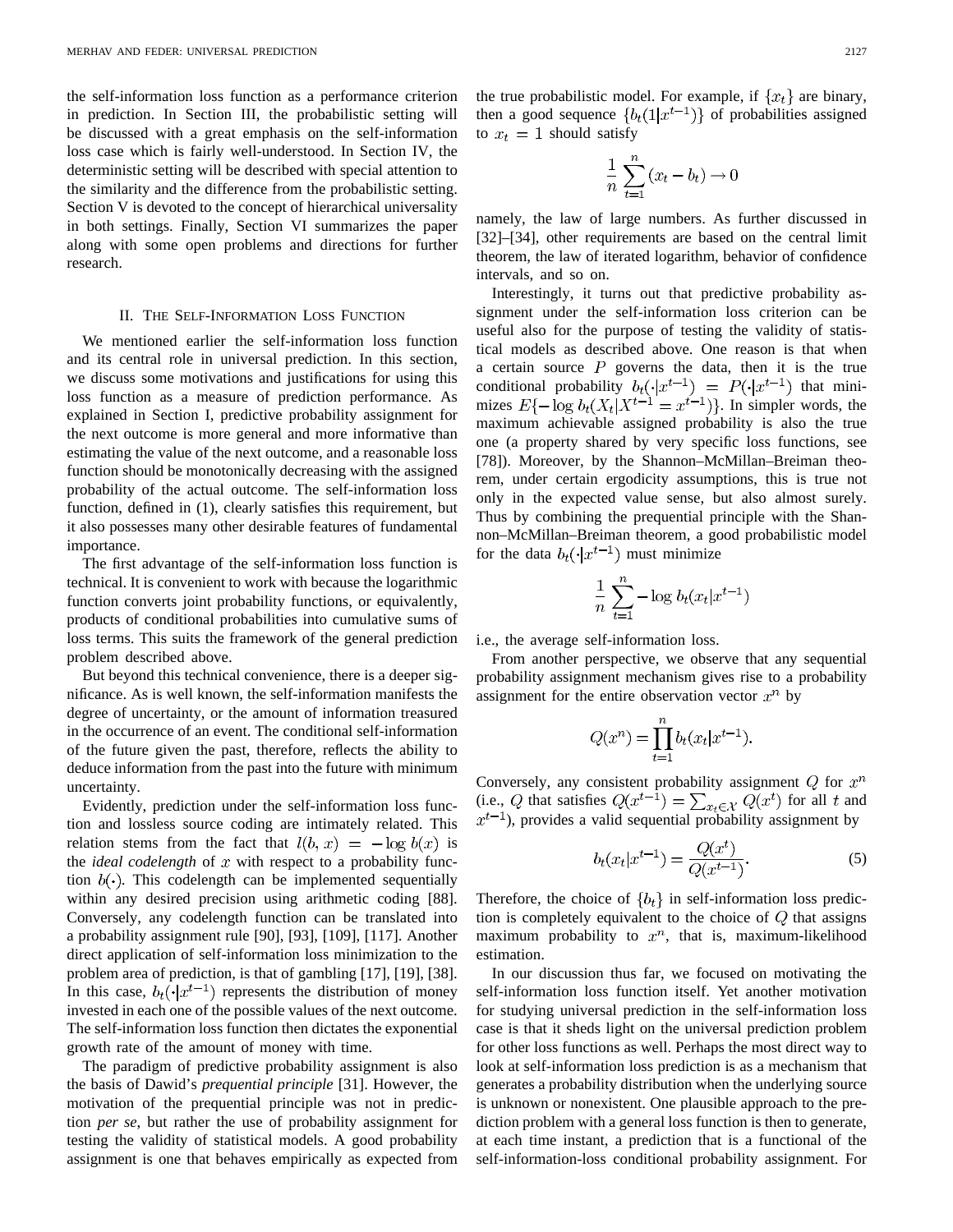example, in the squared-error loss case, a reasonable predictor would be the conditional mean associated with  $b_t(\cdot|x^{t-1})$ , which hopefully tends to the true conditional probability as discussed above. As will be seen in the probabilistic setting, this technique is often successful, whereas in the deterministic setting, some modification is required.

However, there is another way in which self-information loss prediction serves as a yardstick to prediction under other loss functions, and this is the notion of *exponential weighting.* In certain situations, minimization of the cumulative loss  $\sum_{t} l(b_t, x_t)$  corresponds to maximization of the exponentiated loss  $\exp(-\alpha \sum_{t} l(b_t, x_t)$   $(\alpha > 0)$ , which in turn can be treated altogether as an auxiliary probability assignment. In certain important special cases (though not always), the solution to this probability assignment problem translates back as a solution to the original problem. We will also see the usefulness of the exponential weighting technique as a tool for deriving lower bounds that are induced from corresponding strong lower bounds of the self-information loss case.

#### III. THE PROBABILISTIC SETTING

We begin with the problem of probability assignment for the next outcome given the past, under the self-information loss function. As explained above, this problem is completely equivalent to that of finding a probability assignment  $Q$  for the entire data sequence.

As we mentioned earlier, if the source  $P$  were known, then clearly, the optimal  $Q$  that minimizes the above expected selfinformation loss would be  $Q = P$ , i.e., the prediction induced by the true underlying source

$$
b_t(\cdot|x^{t-1}) \stackrel{\Delta}{=} Q(\cdot|x^{t-1}) = P(\cdot|x^{t-1}).
$$

The average cumulative loss would then be the entropy  $H_n(P) = -E\{\log P(X^n)\}\$ . If P is unknown and we wish to assign a certain probability distribution  $Q$  that does not depend upon the unknown  $P$ , then the extra loss beyond the entropy is given by

$$
E\{-\log Q(X^n) - (-\log P(X^n))\} = D_n(P||Q) \quad (6)
$$

where  $D_n(P||Q)$  is the *n*th-order information divergence (relative entropy) between  $P$  and  $Q$ . In the corresponding lossless compression problem,  $D_n(P||Q)/n$  is the coding redundancy, i.e., the normalized per-symbol difference between the average code length and the entropy. Of course, the minimizations of  $D_n(P||Q)$  for two or more sources  $\{P\}$  at the same time might be contradictory. Thus the problem of universal probability assignment is that of finding a good compromise  $Q$  that is uniformly as "close" as possible, in the information divergence sense, to every  $P$  in a given class of sources. We shall elaborate later on this notion of simultaneous divergence minimization.

As explained in Section I, the theory of universality splits into several levels according to the degree of uncertainty regarding the source. We begin with the conceptually simplest case where the source is known to belong to a given indexed class of sources  $\{P_{\theta}, \theta \in \Lambda\}$ , where  $\theta$  is the index (e.g., a parameter vector) and  $\Lambda$  is the index set. Since we look at prediction from the viewpoint of probability assignment and we start from the self-information loss criterion, our survey in this part is largely taken from the theory of universal coding.

# *A. Indexed Classes of Sources*

*1) The Self-Information Loss Function:* We first describe two common approaches to universal probability assignment for indexed classes of sources.

*The Plug-in Approach versus the Mixture Approach:* One natural approach to universal prediction with respect to an indexed class of sources  $\{P_{\theta}, \theta \in \Lambda\}$  is the so-called *plug-in* approach. According to this approach, at every time instant t, the index (or the parameter)  $\theta$  is estimated on-line from (e.g., by using the maximum-likelihood estimator), and the estimate  $\theta_t = \theta_t(x^{t-1})$  is then used for prediction as if it were the true parameter value, i.e., the conditional probability assigned to  $x_t$  is given by  $P_{\hat{\theta}_t}(x_t|x^{t-1})$ .

The plug-in approach may work quite well under certain regularity conditions. Intuitively, if the estimator  $\hat{\theta}_t$  is statistically consistent and  $P_{\theta}(x_t|x^{t-1})$  is continuous in  $\theta$  for every  $x^{t-1}$  and  $x_t$ , then the estimated probability assignment may converge to the true conditional probability in the probabilistic sense. Nonetheless, this convergence property does not always hold (e.g., when  $\theta$  is the center of a Cauchy density estimated by the sample mean), and even if it does, the rate of convergence might be of crucial importance. Moreover, it is not true, in general, that better estimation of the conditional probability necessarily yields better self-information loss performance. The plug-in approach is, in essence, a heuristic approach that lacks a well-substantiated, deep theoretical justification in general.

An alternative approach, henceforth referred to as the *mixture approach*, is based on generating convex combinations (mixtures) of all sources in the class  $\{P_{\theta}, \theta \in \Lambda\}$ . Specifically, given a certain nonnegative weight function  $w(\theta)$  that integrates to unity (and hence can be thought of as a prior on  $\Lambda$ ), we define the mixture probability mass (or density) function over  $n$ -tuples as

$$
Q_w(x^n) = \int_{\Lambda} dw(\theta) P_{\theta}(x^n). \tag{7}
$$

With an appropriate choice of the weight function  $w$ , the mixture  $Q_w$ , as we shall see later, turns out to possess certain desirable properties which motivate its definition as a *universal probability measure.* This universal measure then induces a conceptually simple sequential probability assignment mechanism defined by

$$
b_t(x_t|x^{t-1}) = Q_w(x_t|x^{t-1}) = \frac{Q_w(x^t)}{Q_w(x^{t-1})}.
$$
 (8)

It is interesting to note [72, Theorem 2] that the above predictive probability function induced by the mixture of  $\{P_{\theta}, \theta \in \Lambda\}$  can also be represented as a mixture of the conditional probability functions  $\{P_{\theta}(x_t|x^{t-1}), \theta \in \Lambda\}$ , where the weighting function is given by the *posterior* probability density function of  $\theta$  given  $x^{t-1}$ , i.e.,

$$
Q_w(x_t|x^{t-1}) = \int_{\Lambda} dw(\theta|x^{t-1})P_{\theta}(x_t|x^{t-1}) \tag{9}
$$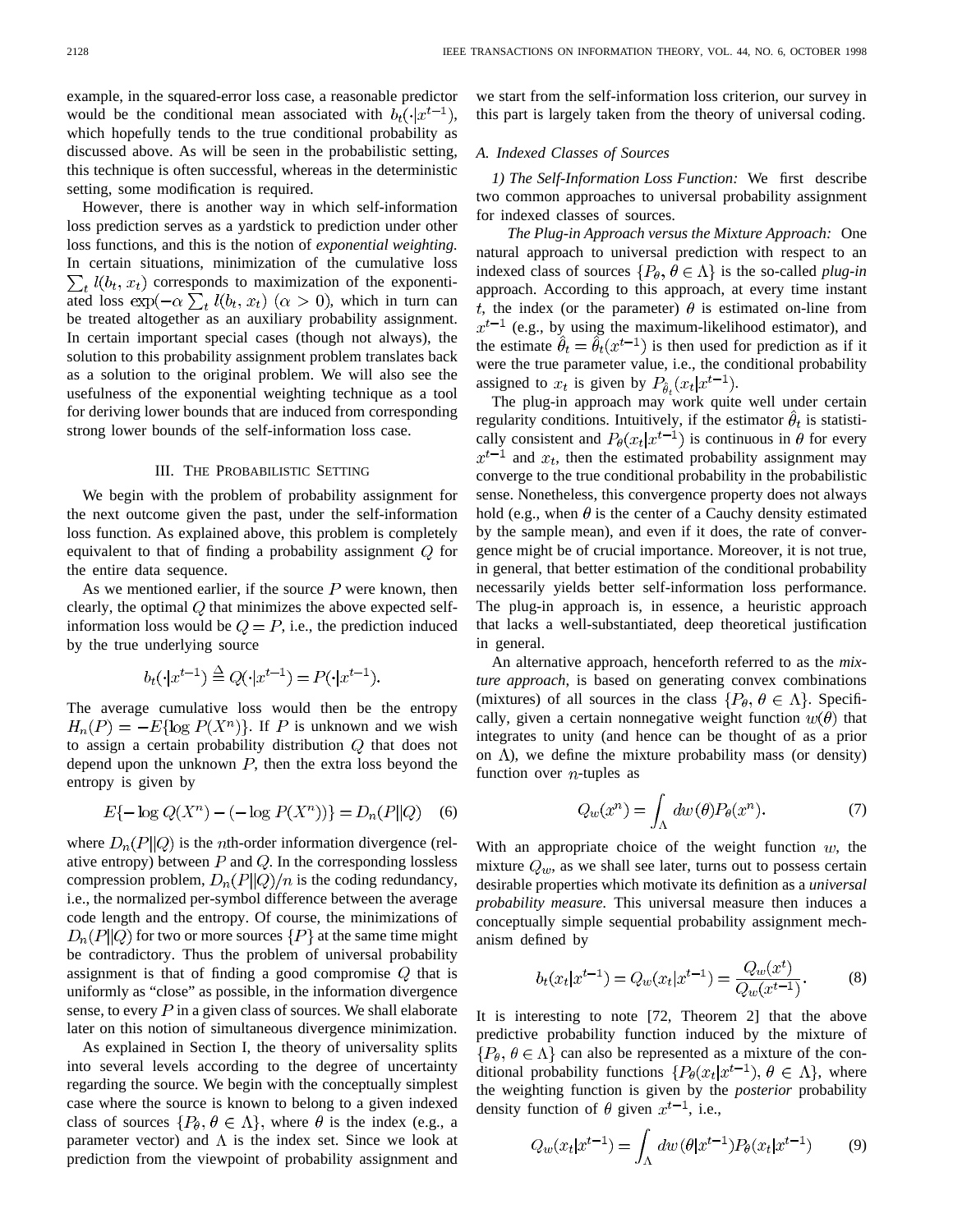where

$$
w(\theta|x^{t-1}) = \frac{w(\theta)P_{\theta}(x^{t-1})}{\int_{\Lambda} dw(\theta')P_{\theta'}(x^{t-1})} = \frac{w(\theta)2^{-\log 1/P_{\theta}(x^{t-1})}}{\int_{\Lambda} dw(\theta')P_{\theta'}(x^{t-1})}
$$
(10)

and where the last expression manifests the interpretation of *exponential weighting* according to the probability assignment performance (given by  $\log 1/P_{\theta}(x^{t-1})$ ) on data seen thus far: points in  $\Lambda$  that correspond to good performance in the past are rewarded exponentially higher weights in prediction of future outcomes. The exponential weighting is an important concept. We will further elaborate later on it in a broader context of lower bounds and algorithms for sequential prediction under more general loss functions in the probabilistic as well as in the deterministic setting.

For the class of binary memoryless (Bernoulli) sources with  $\theta = \Pr \{x_t = 0\}$ , the mixture approach, with  $w(\cdot)$  being uniform over  $\Lambda = [0, 1]$ , leads to the well-known Laplace prediction [66], [67]. Suppose that  $x^{t-1}$  contains  $t_0$  zeros and  $t_1 = t - 1 - t_0$  ones, then

$$
Q_w(x_t = 0|x^{t-1}) = \frac{\int_0^1 \theta^{t_0+1} (1-\theta)^{t_1} d\theta}{\int_0^1 \theta^{t_0} (1-\theta)^{t_1} d\theta}
$$

$$
= \frac{t_0+1}{(t-1)+2} = \frac{t_0+1}{t+1}
$$
(11)

which, in this case, can be thought of also as a plug-in algorithm because  $(t_0 + 1)/(t + 1)$  can be interpreted as a biased version of the maximum-likelihood estimator of  $\theta$ . Such a bias is clearly desirable in a sequential regime because the naive maximum-likelihood estimator  $\theta_t = t_0/(t-1)$  would assign zero probability to the first occurrence of "1" which, in turn, would result in infinite loss. Also, this bias gives rise to the plausible symmetry consideration that in the absence of any data (i.e.,  $t_0 = t - 1 = 0$ ) one would assign equal probabilities to " $0$ " and "1." But this would be also the case with any estimator of the form  $\hat{\theta}_t = (t_0 + \beta)/(t + 2\beta)$ ,  $\beta$  > 0. Indeed, other weight functions (from the Dirichlet family) yield different bias terms and with slight differences in performance (see also [62]). This discussion carries over to general finite-alphabet memoryless sources [63] (as will be discussed later) and to Markov chains [28], [91]. However, it should be kept in mind that for a general family of sources  $\{P_{\theta}, \theta \in \Lambda\}$ , the mixture approach does not necessarily boil down to a plug-in algorithm as above, and that the choice of the weight function might have a much more dramatic impact on performance [76]. In this case, we would like to have some theoretical guidance regarding the choice of  $w$ .

This will be accomplished in the forthcoming subsection, where we establish the theoretical justification of the mixture approach in a fairly strong sense. Interestingly, in the next section, it will be motivated also in the deterministic setting, and for loss functions other than the self-information loss function.

*Minimax and Maximin Universality:* We have seen (6) that the excess loss associated with a given probability assignment Q while the underlying source is  $P_{\theta}$  is given by  $D_n(P_\theta||Q)$ . The first fundamental justification of the mixture approach (presented in [76]) is the following simple fact: given an arbitrary probability assignment  $Q$ , there exists another probability assignment  $Q_w$  in the convex hull of  $\{P_\theta, \theta \in \Lambda\}$ , (that is, a mixture) such that  $D_n(P_\theta||Q_w) \leq D_n(P_\theta||Q)$ simultaneously for every  $\theta \in \Lambda$ . This means that when seeking a universal probability assignment, there is no loss of optimality in any reasonable sense, if we confine attention merely to the convex hull of the class  $\{P_{\theta}\}\$ . Nonetheless, this interesting fact does not tell us how to select the weight function  $w(\cdot)$  of the mixture  $Q_w$ . To this end, we make a few additional observations.

As mentioned earlier, we wish to find a probability assignment Q that is independent of the unknown  $\theta$ , and yet guarantees a certain level of excess loss beyond the minimum achievable loss had  $\theta$  been known *a priori* (i.e., the *n*th-order entropy  $H_n(P_\theta)$ ). Referring again to (6), this suggests to solve the following minimax problem:

$$
\inf_{Q} \sup_{\theta \in \Lambda} D_n(P_{\theta} || Q) = \inf_{Q} \sup_{w} \int_{\Lambda} dw(\theta) D_n(P_{\theta} || Q). \quad (12)
$$

The value of this quantity, after normalizing by  $n$ , is called the *minimax redundancy* and is denoted by  $R_n^+$  in the literature of universal coding. At first glance, this approach might seem somewhat pessimistic because it is a worst case approach. Fortunately enough, in many cases of interest,  $R_n^+ \rightarrow 0$  as  $n \to \infty$ , which means that the minimax Q asymptotically achieves the entropy rate, uniformly rapidly in  $\Lambda$ . Moreover, as we shall see shortly, the minimax approach, in the selfinformation loss case, is not at all pessimistic even if  $R_n^+$ does not tend to zero. Again, in view of the discussion in the previous paragraph, the minimax-optimal  $Q$  is a mixture of the sources in the class.

An alternative to the minimax criterion is the maximin criterion, whose definition has a strong Bayesian flavor that gives rise to the mixture approach from a seemingly different point of view. Here is the idea: since  $\theta \in \Lambda$  is unknown, let us postulate some prior probability density function  $w(\theta)$ over  $\Lambda$ . The performance of a given probability assignment Q would be then judged with respect to the normalized weighted average redundancy  $D_n(P_\theta||Q)$ , i.e.,

$$
R_n(Q, w) = \frac{1}{n} \int_{\Lambda} dw(\theta) D_n(P_{\theta} || Q).
$$
 (13)

It is easy to see that for a given  $w$ , the  $Q$  that minimizes  $R_n(Q, w)$  is just the  $Q_w$  defined in (7), and that the resultant average redundancy  $R_n(Q_w, w)$ , is exactly the mutual information  $I_w(\Theta; X^n)$  between random variables  $\Theta$  and  $X<sup>n</sup>$  whose joint probability density function is given by  $\mu(\theta, x^n) = w(\theta)P_{\theta}(x^n)$ . But w is arbitrary and the question that again arises is what would be an "appropriate" choice of  $w$ ? Let us adopt again a worst case approach and use the "least" favorable" prior that maximizes inf<sub>Q</sub>  $R_n(Q, w)$ , that is, solve the maximin problem

$$
\sup_{w} \inf_{Q} R_n(Q, w) \tag{14}
$$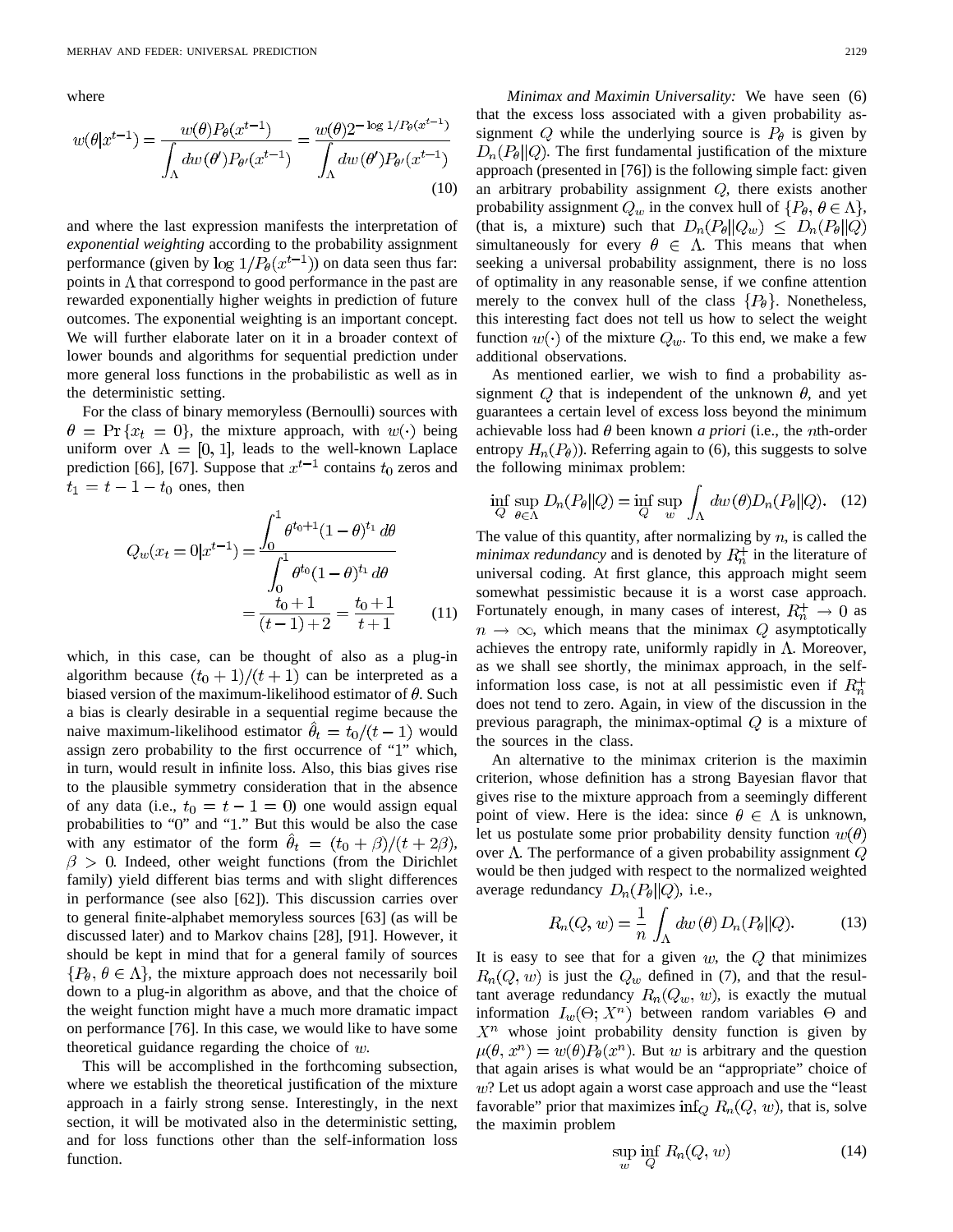whose value, when normalized by  $n$ , is referred to as the *maximin redundancy* and denoted by  $R_n$ . It is important to note that  $R_n^-$ , which is the supremum of  $I_w(\Theta; X^n)/n$  over all allowable w's, is given the interpretation of the *capacity* of the "channel" from  $\Theta$  to  $X^n$ , defined by the class of sources. In this definition, each source  $P_{\theta}(x^n)$  is thought of as the conditional probability function of the "channel output" given the "channel input"  $\Theta$ . We will refer to this channel capacity as the *capacity of the class* of sources  $\{P_\theta, \theta \in \Lambda\}$  and will denote it by  $C_n$ . Thus  $C_n$  is identical to  $R_n^-$ .

These notions of minimax and maximin universality were first defined by Davisson [27] in the context of universal coding (see also [11], [28], [30], [37], [58], and others). Several years after Davisson's paper [27] it was observed (first by Gallager [45], and then independently by Davisson and Leon-Garcia [29], Ryabko [96], and others) that the minimax and the maximin solutions are equivalent, i.e.,  $R_n^+$  =  $R_n^- = C_n$ . Furthermore, the mixture  $Q_{w^*}$ , where  $w^*$  is the *capacity-achieving prior* (i.e.,  $I_{w^*}(\Theta; X^n)/n = C_n$ ), is both minimax and maximin optimal. This result is referred to as the *redundancy-capacity theorem* of universal coding.

The capacity  $C_n$ , therefore, measures the "richness" of the class of sources. It should be pointed out, though, that  $C_n$ is not very sensitive to "distances" among the sources in the class, but rather to the effective number of essentially distinct sources. For example, the source  $P_1$  that generates 0's only with probability one is at infinite divergence-distance from the source  $P_2$  that generates 1's only. Yet their mixture  $\frac{1}{2}P_1 + \frac{1}{2}P_2$ (in the level of  $n$ -tuples) is within normalized divergence of  $1/n$  from both, and so, the capacity of  $\{P_1, P_2\}$  is very small. It is a remarkable fact that the theory of universal coding is so intimately related to that of channel capacity. Moreover, the importance and significance of the redundancycapacity theorem are fairly deep also in the broader context of probability assignment and prediction.

On the face of it, at this point the problem of universal probability assignment, or equivalently, universal prediction under the self-information loss function with respect to an indexed class of sources, is fairly well addressed. Nonetheless, there are still several important issues to be considered.

The first concern comes from a practical aspect. Explicit evaluation of the proposed minimax/maximin probability assignment is not trivial. First of all, the capacity-achieving prior  $w^*$  is hard to evaluate in general. Furthermore, even when it can be computed explicitly, the corresponding mixture  $Q_{w^*}$ as well as the induced conditional probabilities  $Q_{w^*}(x_t|x^{t-1})$ might still be hard to compute. This is in contrast to the plug-in approach, which is relatively easy to implement. Nevertheless, we shall return later to the earlier example of the mixtures of Bernoulli sources, or more generally, finitealphabet memoryless sources, and see that fortunately enough, some satisfactory approximations are available.

The second technical point has to do with the evaluation of capacity, or at least, its asymptotic behavior, which is of crucial importance. As mentioned earlier, the capacity measures the "complexity" or "richness" of the class of sources, and  $C_n \rightarrow$ if and only if uniform redundancy rates are achievable (i.e., strong universality). This means that if the class of sources is too rich so that  $C_n$  does not vanish as n grows without bound, one can no longer hope for uniformly small redundancy rates [48], [107]. We shall see examples of this later.

Another problem that calls for attention is that the predictor, or the sequential probability assignment mechanism that we are proposing here, is not really sequential in the sense that the horizon  $n$  must be prescribed in advance. The reason is that the capacity-achieving prior  $w^*$  depends on  $n$ , in general. A possible remedy (both to this and to the problem of computability) is to seek a fixed prior  $w$ , independent of  $n$ , that achieves capacity at least asymptotically, i.e.,

$$
\lim_{n \to \infty} I_w(\Theta; X^n) / (nC_n) = 1.
$$

Fortunately, this is possible in some important examples.

Finally, we mentioned earlier that the minimax approach is pessimistic in essence, a fact which seems to be of special concern when  $R_n^+ = C_n$  does not tend to zero as n grows. The reason is that although  $D_n(P_\theta||Q_{w^*}) \leq nC_n$  for all  $\theta$ , minimaxity guarantees that the lower bound

$$
D_n(P_\theta \| Q) \ge nC_n \qquad \forall Q \tag{15}
$$

is valid for *one* source  $P_{\theta}$  in the class. The maximin point of view tells us further that this holds true also in the sense of the weighted average of  $D_n(P_\theta||Q)$  over  $\theta$  with respect to  $w^*$ . Still, the optimality of  $Q_{w^*}$  is on seemingly somewhat weak grounds. Nonetheless, a closer inspection reveals that the right-hand side of (15) is essentially a lower bound in a much stronger sense which will now be discussed.

*A Strong Converse Theorem:* It turns out that in the selfinformation loss case, there is a remarkable "concentration" phenomenon: It is shown in [76] that

$$
D_n(P_\theta||Q) \ge (1 - \epsilon)nC_n \qquad \forall Q \tag{16}
$$

for every  $\epsilon > 0$  and for w<sup>\*</sup>-most values of  $\theta$ . Here, the term " $w^*$ -most" means that the total probability mass of points with this property, with respect to  $w^*$  (or any asymptotically good approximation of  $w^*$ ), tends to unity as  $n \to \infty$ . This means that if the right-hand side of (15) is slightly reduced, namely, multiplied by a factor  $(1 - \epsilon)$ , it becomes a lower bound for  $w^*$ -most values of  $\theta$ . Referring again to the uniform upper bound, this means that  $w^*$ -most sources in the class lie near the surface of a "sphere" (in the divergence sense) of radius  $nC_n$ , centered at  $Q_{w^*}$ . Considering the fact that we have assumed virtually nothing about the structure of the class of sources, this is quite a surprising phenomenon. The roots of this are explained and discussed in detail in [39] and [76] in relation to the competitive optimality property of the self-information function [20] (see also [61]).

There is a technical concern, however: for a class of finitealphabet sources and any finite  $n$ , the capacity-achieving prior must be discrete with support of at most  $A^n$  points in  $\Lambda$ [44, p. 96, Corollary 3]. Strictly speaking, the measure  $w^*$ then ignores all points outside its support, and the term " $w^*$ most sources" is not very meaningful. Again, fortunately enough, in most of the important examples, one can find a smooth weight function  $w$ , which is independent of  $n$ and asymptotically achieves capacity. This solves both this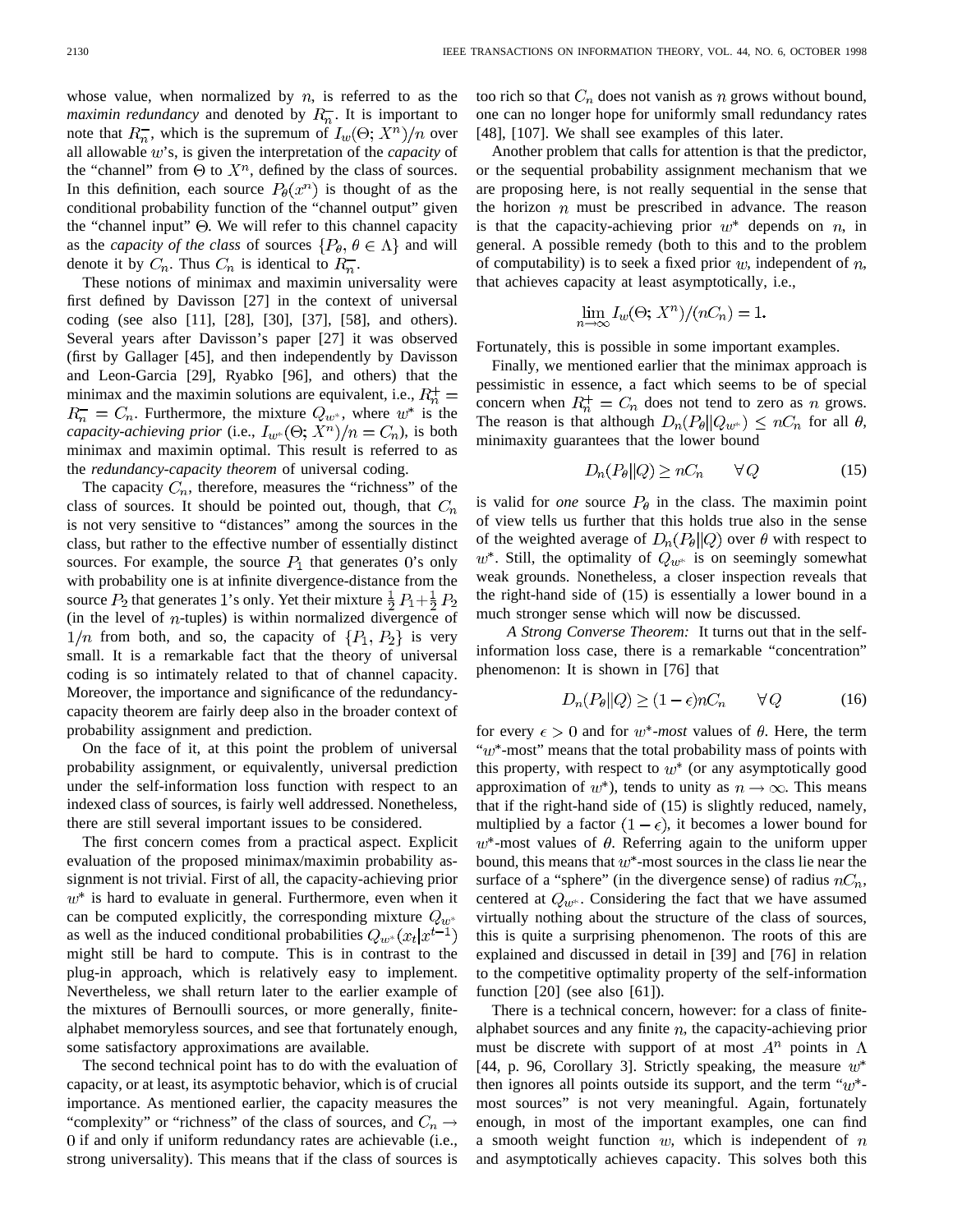difficulty and the horizon-dependency problem mentioned earlier. As an alternative remedy, there is another, more general version of this strong converse result [39], which allows for an arbitrary weight function  $w$ . It tells that  $Q_w$  is optimal for w-most points in  $\Lambda$ . But note that  $D(P_{\theta}||Q_w)$  may depend on  $\theta$  for a general w, and so the uniformity property might be lost.

The above result is, in fact, a stronger version of the redundancy-capacity theorem, as detailed in [76], and it generalizes the well-known strong converse to the universal coding theorem due to Rissanen [90] for a smooth parametric family  $\{P_{\theta}\}\$  whose capacity behaves like  $C_n \sim (k/2n) \log n$ , where  $k$  is dimension of the parameter vector. Rissanen, in his awardwinning paper [90], was the first to show such a strong converse theorem that applies to most sources at the same time. The reader is referred to [76] (see also [39]) for detailed discussion on this theorem and its significance in general, as well as in the perspective of Rissanen's work in particular. Let us now examine a few examples in light of these findings.

*Examples:* Perhaps the simplest example is the one where  $\Lambda = \{1, 2, \dots, N\}$ , namely, there are N sources  $P_1, \dots, P_N$  in the class, and the weight function w is represented by a vector  $(w_1, \dots, w_N)$  of nonnegative numbers summing to one. In this case, the above described "concentration" phenomenon becomes even sharper [44, Theorem 4.5.1], [45] than in the general case because  $D(P_i||Q_{w^*}) = nC_n$  for every i for which  $w_i^* > 0$ . In other words,  $w^*$ -all sources lie *exactly* on the surface of the divergence sphere around  $Q_{w^*}$ . If the sources  $\{P_i\}$  are easily distinguishable in the sense that one can reliably identify which one of the sources generated a given vector  $X^n$ , then the redundancy-capacity of the class is nearly  $\log N/n$ , because the "channel input"  $i$  can be "decoded" from the "channel output"  $X^n$  with small error probability. In this case,  $w^*$ tends to be uniform over  $\{1, 2, \dots, N\}$  and the best mixture  $Q_{w^*}$  is essentially a uniform mixture. If the sources are not easily distinguishable, then the redundancy-capacity is smaller. This can be thought of as a situation where the "channel" is more "noisy," or alternatively, that the effective number of distinct sources is smaller than  $N$ . In the extreme case, where  $P_1 = P_2 = \cdots = P_N$ , we have  $C_n = 0$  as expected, since we have, in fact, only one source in the class.

Let us now revisit the Bernoulli example, or more generally, the class of memoryless sources with a given finite alphabet of size  $A$ . This is obviously a parametric class whose natural parameterization by  $\theta$  is given by the letter probabilities with  $A-1$  degrees of freedom. As mentioned earlier,  $w^*$  is discrete in the finite-alphabet case, it depends on the horizon  $n$ , and it is difficult to compute. It turns out that for smooth parametric families with a bounded parameter set  $\Lambda$ , like the one considered here, there is no much sensitivity to the exact shape of  $w$  (used for  $Q_w$ ) as long as it is bounded away from zero across  $\Lambda$ . In fact, any such "nice" prior essentially achieves the leading term of the capacity, which is  $\frac{A-1}{2n} \log n$ . Differences in performance for different choices of  $w$  are reflected in higher order terms. Specifically, Clarke and Barron [15], [16] have derived a very accurate asymptotic formula for the redundancy associated with a mixture  $w$ 

$$
D_n(P_{\theta}||Q_w) = \frac{A-1}{2} \ln \frac{n}{2\pi e} + \ln \frac{|I(\theta)|^{1/2}}{w(\theta)} + o(1) \quad (17)
$$

where  $|I(\theta)|$  is the determinant of the Fisher information matrix of  $\{P_\theta\}$  (see also Takeuchi and Barron [111] for extensions to more general exponential families). In the maximin setting, the weighted average of  $D_n(P_\theta||Q_w)$  is then asymptotically maximized (neglecting the  $o(1)$  term) by a prior w that maximizes the second term above, which is well known as *Jeffreys' prior* [7], [16], [57], [92]

$$
w_J(\theta) = \frac{|I(\theta)|^{1/2}}{\int_{\Lambda} |I(\theta')|^{1/2} d\theta'}.
$$
 (18)

In our case,  $|I(\theta)|$  is inversely proportional to the square root of the product of all letter probabilities,

$$
\sqrt{\prod_{i=1}^A \theta_i}.
$$

This, in turn, is a special case of the Dirichlet prior [63], whose general form is proportional to the product of arbitrary fixed powers of  $\{\theta_i\}$ . Dirichlet mixtures  $Q_w$  and conditional probabilities derived from them have easy closed-form expressions as well. Generalizing the earlier Bernoulli example to the size-A alphabet parametric family, and using Jeffreys' prior, we get the universal probability assignment

$$
Q_{w_J}(x_t = j|x^{t-1}) = \frac{t_j + 1/2}{(t-1) + A/2}
$$
(19)

where  $t_i$  is the number of occurrences of  $x_{\tau} = j$ ,  $1 \leq \tau \leq$  $t - 1$ . The uniform prior that leads to the Laplace estimator discussed earlier, is yet another special case of the Dirichlet prior. It should be noted that Jeffreys' prior asymptotically achieves capacity and so, it induces an asymptotically maximin probability assignment. Interestingly, as observed in [122], it is not asymptotically minimax, and it should be slightly modified to obtain minimax optimality. These results extend to more general parametric families under certain regularity conditions detailed in the above cited papers.

But the main point to be remembered here is that for parametric classes, the choice of  $w$  is not crucial in terms of performance. This gives rise to the freedom of selecting a prior from implementational considerations, i.e., the availability of closed-form expressions for mixtures, namely, conjugate priors [35]. We have just seen the example of the Dirichlet prior in classes of memoryless sources. As another example, consider the case where  $\{P_{\theta}\}\$ is a family of Gaussian memoryless sources with mean  $\theta$  and variance 1. Clearly,  $Q_w$  with respect to a Gaussian prior  $w$  is Gaussian itself in this case. The idea of conjugate priors carries over in a natural manner to more general exponential families.

It should be pointed out that there are other recent extensions [51], [53], [54], [74], [83] of the redundancy-capacity theory to more abstract classes of sources whose capacities are proportional to  $k$ , where the number  $k$  is attributed a more general notion of dimensionality that is induced by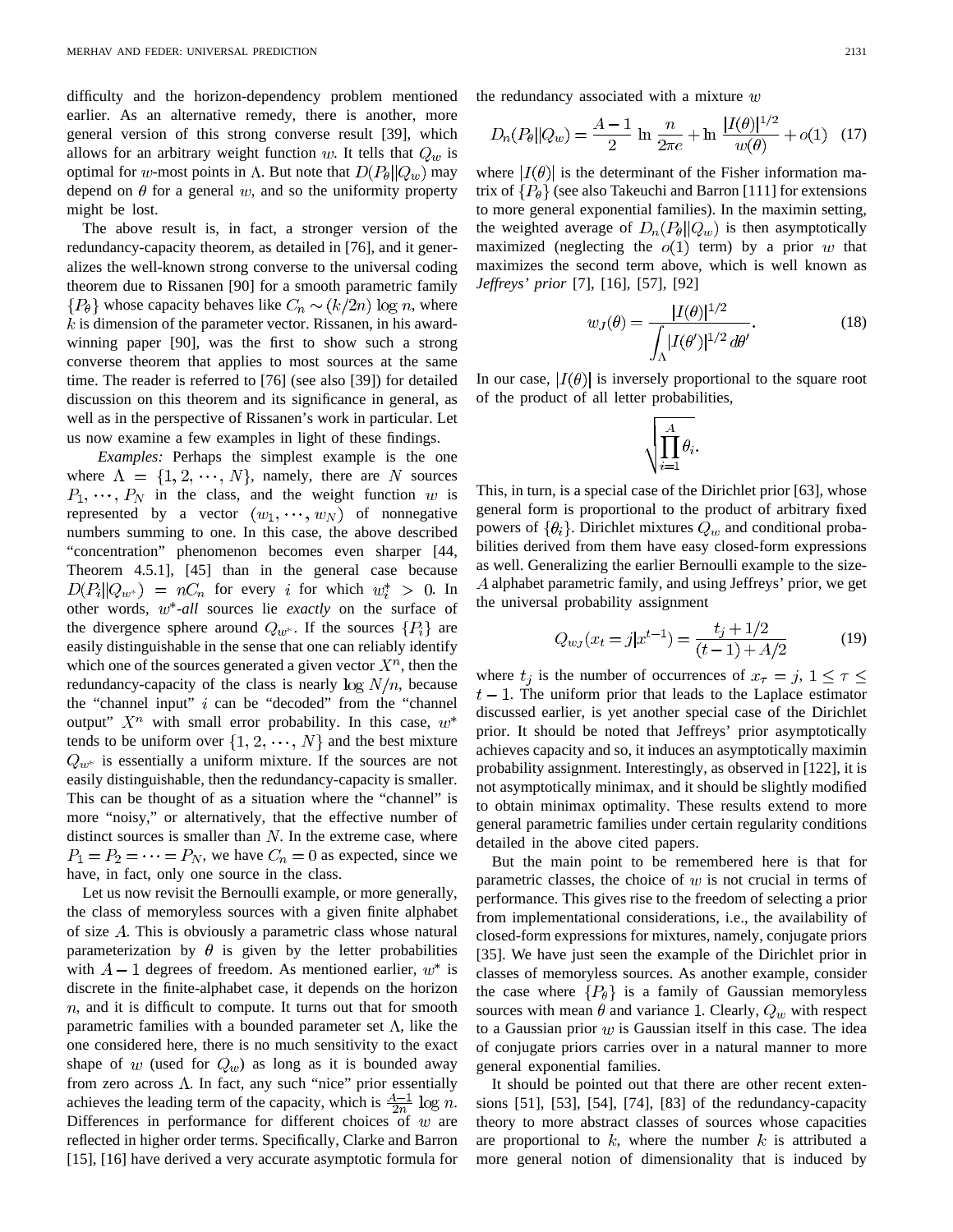the Hellinger distance, the Kullback–Leibler distance, the Vapnik–Chervonenkis (VC) dimension, etc. Other extensions to wider classes of sources exhibit different behavior of the redundancy-capacity [25], [123]. Still, the general underlying information-theoretic principle remains the same; the richness of the class is measured by its Shannon capacity. Other examples of classes of sources that are not necessarily parametric, are given in [39] and [76].

*2) General Loss Functions:* It turns out that satisfactory solutions to the universal prediction problem under the selfinformation loss function, may prove useful for more general loss functions. Intuitively, under suitable continuity conditions, an optimal predictor with respect to  $l$ , based on a good estimator of  $P_{\theta}(x_t|x^{t-1})$ , should be close to optimum under the true conditional probability. Generally speaking, since minimum self-information loss probability assignments are essentially maximum-likelihood estimates (cf. Section II), which are statistically consistent in most situations, this requirement is satisfied.

Specifically, in the discrete alphabet case, let  $P_{\theta}$  denote the underlying source and consider the universal probability assignment  $Q = Q_{w^*}$  for which  $D_n(P_{\theta}||Q) \leq nC_n$  for all  $\theta \in \Lambda$ . Using Pinsker's inequality (see, e.g., [24, Ch. 3, Problem 17]) and the concavity of the square root function, we have (20) shown at the bottom of this page. Now, for a general loss function  $l$ , let

$$
b_t^{\theta}(x^{t-1}) = \arg\min_b E_{\theta}\{l(b, X_t)|X^{t-1} = x^{t-1}\}\qquad(21)
$$

where  $E_{\theta}$  denotes expectation with respect to  $P_{\theta}$ , and

$$
b_t^u(x^{t-1}) = \arg\min_b E_Q\{l(b, X_t)|X^{t-1} = x^{t-1}\}\qquad(22)
$$

where  $E_Q$  denotes expectation with respect to  $Q$ . Assume that l is nonnegative and bounded by some constant  $L > 0$ . Then, by the inequality above, we get

$$
E_{\theta}\left\{\frac{1}{n}\sum_{t=1}^{n}l(b_{t}^{u}, X_{t})\right\} - E_{\theta}\left\{\frac{1}{n}\sum_{t=1}^{n}l(b_{t}^{\theta}, X_{t})\right\}
$$

$$
= \frac{1}{n}\sum_{t=1}^{n}\sum_{x^{t-1}} P_{\theta}(x^{t-1}) \sum_{x_{t}} P_{\theta}(x_{t}|x^{t-1})
$$

$$
\begin{split}\n& \cdot \left[ l(b_t^u, x_t) - l(b_t^{\theta}, x_t) \right] \\
&\leq \frac{1}{n} \sum_{t=1}^n \sum_{x^{t-1}} P_{\theta}(x^{t-1}) \sum_{x_t} \\
& \cdot \left[ Q(x_t | x^{t-1}) + |P_{\theta}(x_t | x^{t-1}) - Q(x_t | x^{t-1})| \right] \\
& \cdot \left[ l(b_t^u, x_t) - l(b_t^{\theta}, x_t) \right] \\
&\leq \frac{1}{n} \sum_{t=1}^n \sum_{x^{t-1}} P_{\theta}(x^{t-1}) \sum_{x_t} |P_{\theta}(x_t | x^{t-1}) \\
&\quad - Q(x_t | x^{t-1}) \left[ l(b_t^u, x_t) - l(b_t^{\theta}, x_t) \right] \\
&\leq \frac{L}{n} \sum_{t=1}^n \sum_{x^{t-1}} P_{\theta}(x^{t-1}) \sum_{x_t} |P_{\theta}(x_t | x^{t-1}) - Q(x_t | x^{t-1})| \\
&\leq L \sqrt{2C_n} \ln 2.\n\end{split}
$$
\n(23)

In words, the optimum predictor with respect to the universal probability assignment  $Q_{w^*}$  is within  $L\sqrt{2C_n \ln 2}$  close to optimum simultaneously for every  $\theta \in \Lambda$ . The important conclusion from this result is the following: *The existence of universal predictors with uniformly rapidly decaying redundancy rates under the self-information criterion, is a sufficient condition for the existence of such predictors for general loss functions.*

At this point, two comments are in order: first, the above assumption on boundedness of  $l$  can be weakened. For example, the leftmost side of (23), which can be thought of as a generalized divergence between  $P_{\theta}$  and  $Q$  [75], can often be upper-bounded in terms of the variational distance between  $P_{\theta}$  and Q. We have adopted, however, the boundedness assumption to simplify the exposition. The second comment is that the upper bound of (23) might not be tight since the true redundancy rate could be faster in certain situations. For example, minimum mean-square error, fixedorder, universal linear predictors [26], [90] have redundancy rates as small as  $O(\log n/n)$ , whereas the above upper bound gives  $O(\sqrt{\log n/n})$ . The question that arises now is whether we can provide a more precise characterization of achievable redundancy rates (tight upper and lower bounds) with respect to general loss functions.

A natural way to handle this question is to take the minimax–maximin approach similarly to the self-information loss

$$
\sqrt{C_n} \ge \sqrt{\frac{1}{n} D_n(P_{\theta}||Q)}
$$
\n
$$
= \sqrt{\frac{1}{n} \sum_{t=1}^n \sum_{x^{t-1}} P_{\theta}(x^{t-1}) \sum_{x_t} P_{\theta}(x_t|x^{t-1}) \log \frac{P_{\theta}(x_t|x^{t-1})}{Q(x_t|x^{t-1})}}
$$
\n
$$
\ge \sqrt{\frac{1}{2\ln 2} \cdot \frac{1}{n} \sum_{t=1}^n \sum_{x^{t-1}} P_{\theta}(x^{t-1}) \left[ \sum_{x_t \in \mathcal{X}} |P_{\theta}(x_t|x^{t-1}) - Q(x_t|x^{t-1})| \right]^2}
$$
\n
$$
\ge \frac{1}{\sqrt{2\ln 2}} \cdot \frac{1}{n} \sum_{t=1}^n \sum_{x^{t-1}} P_{\theta}(x^{t-1}) \sum_{x_t} |P_{\theta}(x_t|x^{t-1}) - Q(x_t|x^{t-1})|.
$$
\n(20)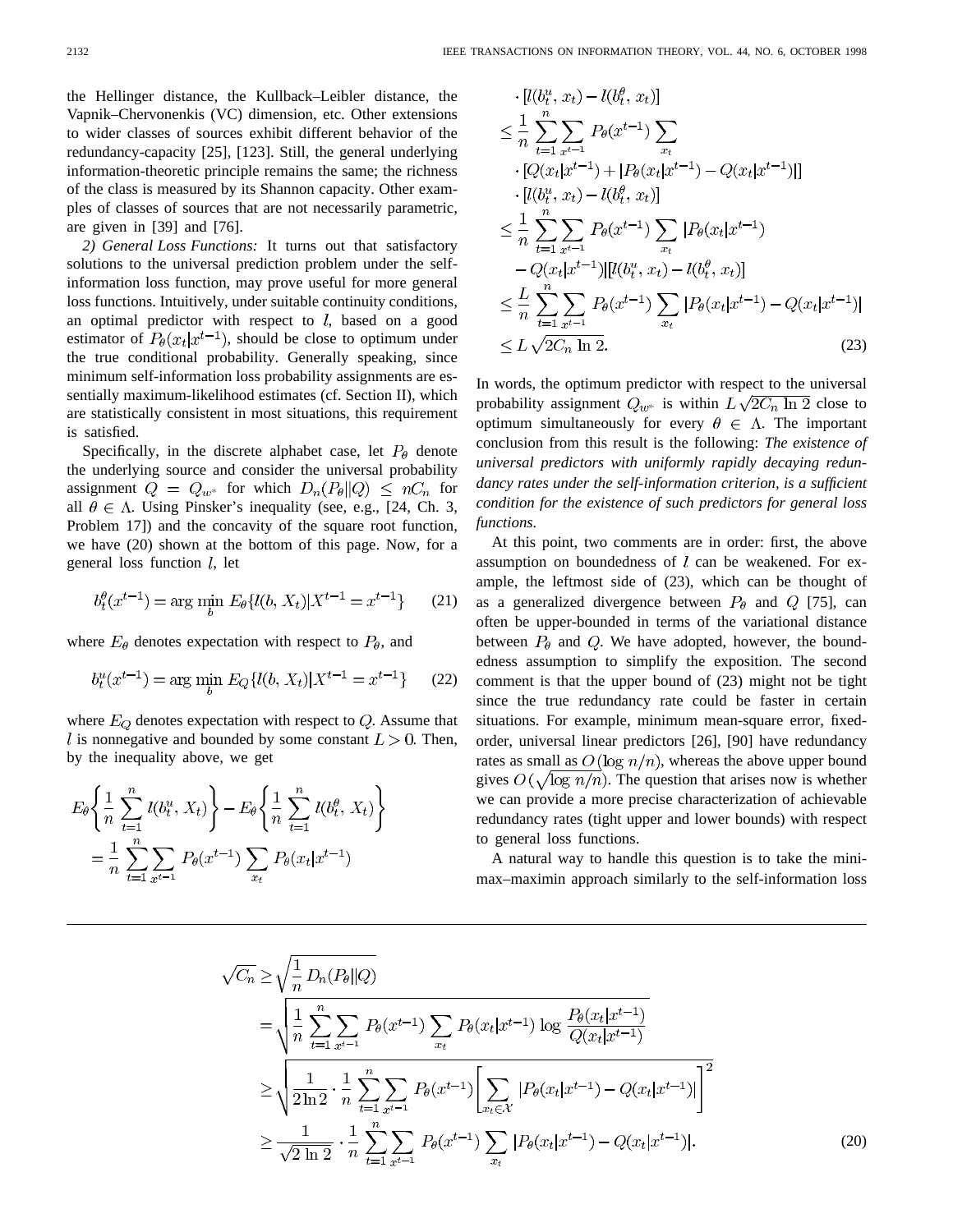case. The minimax predictor  $\{b_t\}$  is the one that minimizes

$$
\sup_{\theta \in \Lambda} E_{\theta} \left\{ \frac{1}{n} \sum_{t=1}^{n} \left[ l(b_t, x_t) - l(b_t^{\theta}, x_t) \right] \right\}
$$

$$
= \sup_{w} \int_{\Lambda} dw \, (\theta) E_{\theta} \left\{ \frac{1}{n} \sum_{t=1}^{n} \left[ l(b_t, x_t) - l(b_t^{\theta}, x_t) \right] \right\}. (24)
$$

Unfortunately, there is no known closed-form expression for the minimax predictor for a general loss function. Nonetheless, game-theoretic arguments tell us that sometimes the minimax problem is equivalent to the maximin problem. Analogously to the self-information loss case, the maximin problem is defined as the supremum of

$$
\inf_{\{b_t\}} \int_{\Lambda} dw \,(\theta) E_{\theta} \left\{ \frac{1}{n} \sum_{t=1}^n \left[ l(b_t, X_t) - l(b_t^{\theta}, X_t) \right] \right\}
$$
\n
$$
= \inf_{\{b_t\}} E_{Q_w} \left\{ \frac{1}{n} \sum_{t=1}^n l(b_t, X_t) \right\} - \int_{\Lambda} dw \,(\theta) \overline{U}_n(P_{\theta}) \, (25)
$$

over all nonnegative weight functions  $w(\cdot)$  that integrate to unity. In general, the minimax and maximin problems are well known to be equivalent for convex–concave cost functions [95]. In our case, since (25) is always affine and hence concave in  $w$ , the remaining condition is that the set of allowable predictors is convex, and that  $E_{\theta} \{\sum_{t=1}^{n} l(b_t, X_t)\}\$ is convex in  ${b_t}$  for every  $\theta$ . The latter condition holds, for example, if  $l(b, x) = |b - x|^{\alpha}, \alpha \geq 1.$ 

The maximin-optimal predictor is clearly the one that minimizes  $E_{Q_w}\{l(b, X_t)|X^{t-1} = x^{t-1}\}\$  for the worst case choice of  $w$ , i.e., the one that maximizes

$$
\overline{U}_n(Q_w) - \int_{\Lambda} dw(\theta) \overline{U}_n(P_{\theta}). \tag{26}
$$

In general, the maximizing  $w$  may not agree with the capacity-achieving prior  $w^*$  that has been defined for the selfinformation loss case. Nonetheless, similarly as in (22), these minimax–maximin considerations again justify the approach of Bayes-optimal prediction with respect to a mixture of  $\{P_{\theta}\}\$ . It should be pointed out that in certain cases (e.g., the parametric case), prediction performance is not sensitive to the exact choice of  $w$ .

By definition, vanishingly small minimax redundancy rates guarantee uniform convergence to the Bayes envelope. However, unlike the self-information loss case, for a general loss function, there is not necessarily a "concentration phenomenon" where w-most points of  $\Lambda$  lie at nearly the same redundancy level. For example, in the Bernoulli case with  $l(b, x)$  being the Hamming distance between b and x [77] there are only two optimal predictors: one predicts always " $1$ " and the other predicts always " $0$ ," according to whether  $\Pr\{x_t = 1\}$  is smaller or larger than 1/2. Thus it is easy to find a zero-redundancy predictor for one half of the sources in the class, and hence there cannot be a nontrivial lower bound on the redundancy that applies to most sources. Nevertheless, by using the concept of exponential weighting, in some cases it is possible to derive strong lower bounds that hold for  $w$ -most points in  $\Lambda$  at the same time.

Specifically, let us assume that  $b$  is an estimate of  $x$ , the subtraction operation  $x - b$  is well-defined, and that the loss function is of the form  $l(b, x) = \rho(x - b)$ , where the function  $\rho(z)$  is monotonically increasing for  $z > 0$ , monotonically decreasing for  $z < 0$ , and  $\rho(0) = 0$ . We next derive a lower bound on

$$
E_{\theta}\left\{\frac{1}{n}\sum_{t=1}^{n}\rho(X_t-b_t(X^{t-1}))\right\}
$$

which holds for  $w^*$ -most points in  $\Lambda$ , and for any predictor  ${b_t}$  that does not depend on  $\theta$ . This will extend the lower bound on universal minimum mean-square error prediction of Gaussian autoregressive moving average (ARMA) processes given by Rissanen [90].

We assume that  $\rho(\cdot)$  is sufficiently "steep" in the sense that  $\int e^{-s\rho(z)} dz < \infty$  for every  $s > 0$ , and define the log-moment generating function

$$
\psi(s) = -\log\left[\int e^{-s\rho(z)} \, dz\right], \qquad s > 0 \tag{27}
$$

and

$$
\phi(d) = \inf_{s>0} [sd - \psi(s)], \qquad d > 0. \tag{28}
$$

The function  $\phi(d)$  can be interpreted as the (differential) entropy associated with the probability function

$$
q_s(z) = e^{-s\rho(z) + \psi(s)}
$$

where s is tuned so that  $E_s \rho(Z) = d, E_s$  being the expectation operation with respect to  $q_s$ . For a given predictor  $\{b_t\}$ , consider the following probability assignment:

$$
Q(x^n) = \int_0^\infty ds \,\nu(s) \prod_{t=1}^n q_s(x_t - b_t(x^{t-1})) \tag{29}
$$

where  $\nu(\cdot)$  is a locally bounded away from zero "prior" on s. According to [103],  $-\log Q(x^n)$  can be approximated as follows:

$$
-\log Q(x^n) = n \cdot \inf_{s>0} \left[ s \cdot \frac{1}{n} \sum_{t=1}^n \rho(x_t - b_t(x^{t-1})) - \psi(s) \right] + \frac{1}{2} \log n + R(x^n) = n \cdot \phi \left( \frac{1}{n} \sum_{t=1}^n \rho(x_t - b_t(x^{t-1})) \right) + \frac{1}{2} \log n + R(x^n) \tag{30}
$$

where  $R(x^n)$  is a small remainder term. If  $E_{\theta}R(X^n) = O(1)$ for all  $\theta$ , then following the strong converse of the selfinformation loss case (16), we have that for  $w^*$ -most points of  $\Lambda$ 

$$
\frac{1}{n} E_{\theta} \{-\log Q(X^n)\} = E_{\theta} \phi \left(\frac{1}{n} \sum_{t=1}^n \rho(X_t - b_t(X^{t-1}))\right) \n+ \frac{\log n}{2n} + O\left(\frac{1}{n}\right) \n\ge \frac{H_n(P_{\theta})}{n} + (1 - \epsilon)C_n
$$
\n(31)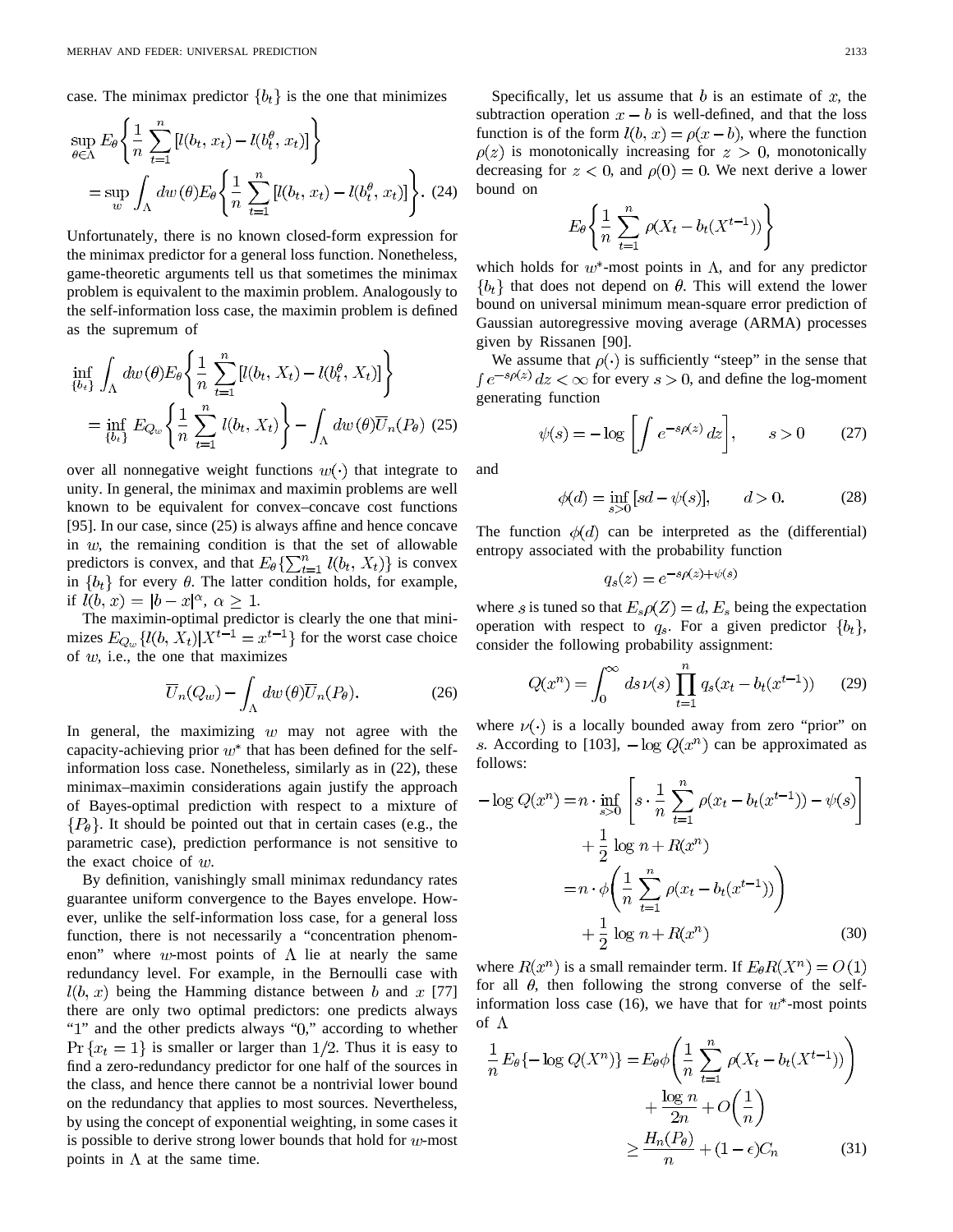for every  $\epsilon > 0$  and all sufficiently large *n*. Since  $\phi(\cdot)$  is concave  $( \bigcap )$ , interchanging the order between the expectation operator and the function  $\phi$  would not decrease the expression on the right-hand side of the first line of (31), and so

$$
\phi\left(E_{\theta}\left\{\frac{1}{n}\sum_{t=1}^{n}\rho(X_t - b_t(X^{t-1}))\right\}\right) \ge \frac{H_n(P_{\theta})}{n} + (1-\epsilon)C_n - \frac{\log n}{2n} - O\left(\frac{1}{n}\right) \quad (32)
$$

for every  $\epsilon > 0$ , *n* sufficiently large, and w<sup>\*</sup>-most  $\theta \in \Lambda$ . Since  $\phi$  is monotonically nondecreasing, this gives a lower bound on

$$
E_{\theta}\bigg\{\frac{1}{n}\sum_{t=1}^n\rho(X_t-b_t(X^{t-1}))\bigg\}.
$$

The above lower bound is not always tight. Evidently, tightness depends on whether the above defined  $Q$  also satisfies the reverse inequality in (31) for some predictor. This, in turn, is the case whenever the self-information lower bound is achievable by universal *predictive coding*, which models the prediction error  $e_t = x_t - b_t(x^{t-1})$  as a memoryless process with  $q_s$  being the marginal for some  $s > 0$ . Referring to the case where  $C_n \rightarrow 0$ , the above bound is nontrivial if  $\phi(\overline{U}(P_{\theta})) = \overline{H}(P_{\theta})$ , the entropy rate of  $P_{\theta}$ . When this is the case, our lower bound suggests a converse to the previous statement on conditions for uniform redundancy rates: *The existence of universal predictors with uniformly rapidly decaying redundancy rates under the self-information criterion (i.e.,*  $C_n \rightarrow 0$ ), is a necessary *condition for the existence of such predictors for general loss functions.* In summary, under suitable regularity conditions, there is a uniform redundancy rate for a general , *if and only if* there is one for the self-information loss function. Furthermore, even if  $\phi(\overline{U}(P_{\theta})) = \overline{H}(P_{\theta})$ , there is another requirement for the bound to be nontrivial, which is  $C_n > \frac{\log n}{2n}$ . Indeed, in the Bernoulli case, where it is possible to achieve zero redundancy for half of the sources (as mentioned earlier),  $C_n \sim \frac{\log n}{2n}$  and the bound becomes meaningless.

Let us consider an important example where the above bound is useful. For  $\rho(z) = z^2$ ,  $q_s$  is the zero-mean Gaussian density function with variance  $1/(2s)$ . Therefore, the logmoment generating function is given by  $\psi(s) = \frac{1}{2} \ln \frac{s}{\pi}$ , and the differential entropy is  $\phi(d) = \frac{1}{2} \ln(2\pi \epsilon d)$ . Thus we have

$$
E_{\theta}\left\{\frac{1}{n}\sum_{t=1}^{n}(X_t - b_t(X^{t-1}))^2\right\}
$$
  
\n
$$
\geq \frac{1}{2\pi e}\exp\left\{\frac{H_n(P_{\theta})}{n} + (1-\epsilon)C_n - \frac{\ln n}{2n} - O\left(\frac{1}{n}\right)\right\}.
$$
\n(33)

If  $\{P_\theta\}$  is the class of Gaussian ARMA(p, q) sources with driving noise of variance  $\sigma^2$ , then  $H_n(P_\theta) = \frac{1}{2} \ln(2\pi e \sigma^2)$  and  $C_n \sim (p+q+1) \ln n/(2n)$ , and we further obtain

$$
E_{\theta}\left\{\frac{1}{n}\sum_{t=1}^{n}(X_t - b_t(X^{t-1}))^2\right\} \ge \sigma^2 \exp\left\{(1-\epsilon)(p+q)\frac{\ln n}{n}\right\}
$$

$$
\ge \sigma^2 \left[1+(1-\epsilon)(p+q)\frac{\ln n}{n}\right].
$$
\n(34)

This bound has been obtained by Rissanen [90], and it is known to be tight at least in the autoregressive case [26]. Another example of a class of Gaussian sources is the one where  $x_t = \theta_t + v_t$ ,  $\{v_t\}$  being zero-mean independent and identically distributed (i.i.d.) Gaussian noise with power  $\sigma^2$ , and  $\theta = {\theta_t}_{t\geq 1}$  is a deterministic signal with power,

$$
\limsup_{n \to \infty} \frac{1}{n} \sum_{t=1}^{n} \theta_t^2
$$

limited to S and relative bandwidth (normalized by  $2\pi$ ) limited to  $0 \leq W \leq 1$ . Here again,

$$
H_n(P_\theta) = \frac{1}{2} \ln(2\pi e \sigma^2)
$$

for every  $\theta$ , but now

$$
C_n = \frac{W}{2} \ln \left( 1 + \frac{S}{\sigma^2 W} \right) + o(1)
$$

the capacity of the band-limited Gaussian channel, which gives

$$
\liminf_{n \to \infty} E_{\theta} \left\{ \frac{1}{n} \sum_{t=1}^{n} (X_t - b_t (X^{t-1}))^2 \right\}
$$
  
\n
$$
\geq \sigma^2 \exp \left\{ (1 - \epsilon) W \ln \left( 1 + \frac{S}{\sigma^2 W} \right) \right\}
$$
  
\n
$$
= \sigma^2 \left( 1 + \frac{S}{\sigma^2 W} \right)^{(1 - \epsilon)W} .
$$
 (35)

As for achievability of the above bound, recall that the corresponding universal probability assignment problem is solved by the mixture  $Q_w$  with respect to the capacityachieving input which is Gaussian, and therefore  $Q_w$  itself is Gaussian. When  $Q_w$  is in turn factored to a product of  $Q_w(x_t|x^{t-1})$ , each one of these conditional densities is again a Gaussian density, whose exponent depends only on  $(x_t - b_t(x^{t-1}))^2$ , where  $b_t(\cdot)$  is a linear predictor, and the asymptotic variance is given by

$$
\exp\left\{\frac{1}{2\pi} \int_0^{2\pi} \ln(F(\omega) + \sigma^2) d\omega\right\}
$$

 $F(\omega)$  being the power spectral density of the capacityachieving input process. It can be shown (using techniques similarly as in [41]) that this Bayesian linear predictor asymptotically attains the above bound.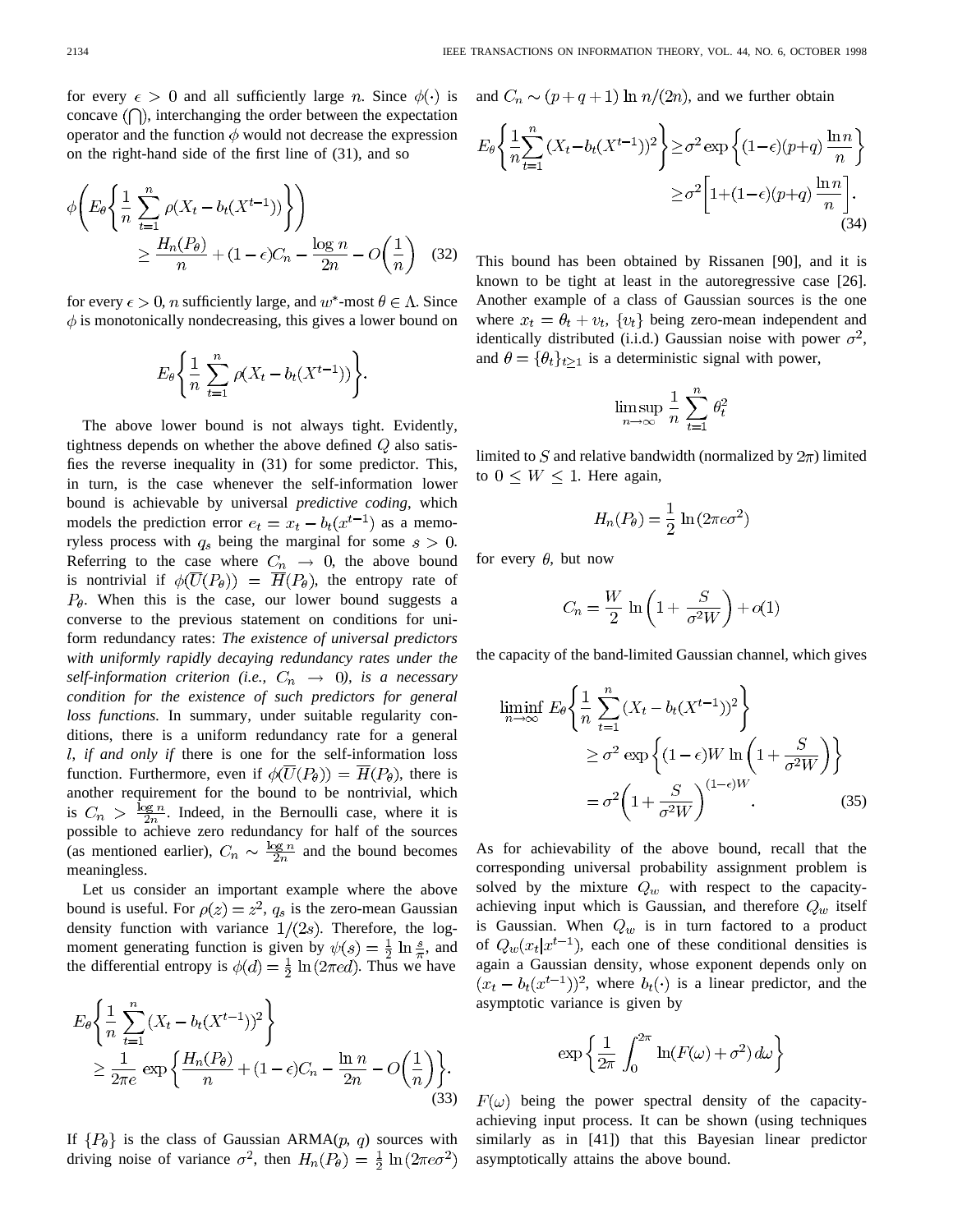Another approach to derivation of lower bounds on performance of universal schemes has been proposed in the broader context of the multi-armed bandit problem [1], [2], [64], [108]. In this line of work, tight upper and lower bounds on redundancy rates have been given for a class of *uniformly good* schemes in the sense of adapting to the underlying source. However, these results are confined to the case where  $\Lambda$  is a finite set.

## *B. Very Large Classes of Sources*

So far we have discussed classes of sources where there exists a uniform redundancy rate, which is given in terms of the capacity  $C_n$ , at least in the self-information loss case. The capacity may or may not tend to zero as  $n \to \infty$ , but even if it does not, the predictive self-information performance, or the compression ratio of the corresponding universal code,  $H_n(\theta)/n + C_n$ , might still be less than  $\log A$  (where A is the alphabet size) for all  $\theta \in \Lambda$ , provided that *n* is sufficiently large. This means that *some* degree of compression (or nonuniform probability assignment) is still achievable for all sources at the same time, although there is no longer hope to approach the entropy for every  $\theta$ .

In this section, we focus on much wider classes of sources where even this property does no longer exist. These classes are so rich that, in the self-information loss case, for every finite *n* and every predictive probability assignment  $Q$ , there exists a source in the class such that

$$
E\{-\log Q(X^n)\} \ge n \log A - o(n).
$$

In other words, there is a total "breakdown" in terms of selfinformation loss performance, and similar behavior with other loss functions. This happens, for instance, with the class of all stationary and ergodic sources [56], [106], [107] the class of all finite-order Markov sources (without limiting the order), and many other classes that can be represented as infinite unions of nested index sets  $\Lambda_1 \subset \Lambda_2 \subset \cdots$ . Nonetheless, universal schemes that approach the entropy rate, or more generally, the asymptotic Bayes envelope, may still exist if we do not insist on uniform redundancy rates. In other words, *weakly universal* schemes [27] are sometimes available. For example, the Lempel–Ziv algorithm (and hence also the predictive probability assignment that it induces [65]) is weakly universal over the class of all stationary and ergodic sources with a given finite alphabet [126]. Necessary and sufficient conditions for the existence of weak universality can be found in [60].

One straightforward observation that we can now make from an analysis similar to that of (23), is that a sufficient condition for the existence of a weakly universal predictor for a general (bounded) loss function is the existence of such predictor for probability assignment in the self-information case. Thus the predictive probability assignment with respect to the selfinformation loss function is again of crucial importance. In view of this fact, the fundamental problem, in this context, is that of estimating conditional probabilities.

Cover [18] has raised the question whether it is possible to produce consistent estimates of conditional probabilities with  $|b_t(X_t = x | X^{t-1}) - P(X_t = x | X^{t-1})| \rightarrow 0$  almost surely as  $t \to \infty$ . Bailey [6] gave a negative answer to this question (see also Ryabko [98, Proposition 3]), but pointed out a positive result (Orenstein [85]) to a similar question. It states that for a two-sided stationary binary process, it is possible to estimate the value of  $P(X_0 = x | X_{-1}, \dots, X_{-t})$  strongly consistently as  $t \to \infty$ . The proposed estimates are based on finite-order Markov approximations where the order depends on the data itself. A similar estimator for  $P(X_t = x | X^{t-1})$  turns out to converge to the true value in the  $L^1(P)$  sense, which is weaker than the almost sure sense. This estimator has been shown by Bailey [6] to give

$$
\frac{1}{n}\sum_{t}\log[P(X_t|X^{t-1})/b_t(X_t|X^{t-1})] \to 0
$$

almost surely as  $n \to \infty$ . Algoet [3] gave an extension of Orenstein's results to more general alphabets, which was later simplified by Morvai *et al.* [80]. In a more recent paper, Morvai *et al.* [81] have simplified the estimator (which is based on empirical averages) for the finite-alphabet case, at the expense of losing the strong consistency property. Their estimator is consistent in the self-information sense, i.e., for every stationary  $P$ 

$$
\lim_{t \to \infty} E\left\{ \log \frac{P(X_0|X_{-1}, X_{-2}, \cdots)}{b_t(X_0|X_{-1}, \cdots, X_{-t})} \right\} = 0 \tag{36}
$$

which implies consistency in the  $L^1(P)$  sense.

Another line of research work concentrates on the squareerror loss function. Since the minimum mean-square-error predictor for a known source is the conditional mean

$$
b_t(x^{t-1}) = E\{X_t | X^{t-1} = x^{t-1}\}
$$

most of the work in this direction focuses on consistent estimation of the conditional mean. For Gaussian processes with unknown covariance function, Davisson [26] has shown that a kth-order linear predictor, based on empirical covariances gives asymptotic cumulative mean-square error that behaves like  $\sigma^2(k)(1+k \ln n/n)$ , where  $\sigma^2(k)$  is the residual error of optimal  $k$ th-order linear prediction with known covariances. Thus by letting  $k$  grow sufficiently slowly with time, the conditional mean, given the infinite past, can be eventually attained. For general stationary processes, Scarpellini [102] used sample averages with certain spacing between time instants in order to estimate  $E\{X_k|X_0, X_{-1}, \cdots\}$  where  $k > 0$  is a fixed time instant. Modha and Masry [79] considered mixing processes and proposed an estimator based on slow increase of the prediction memory, using complexity regularization methods. The limitation of their method is that it depends on knowledge of the mixing rate. Meir [73] proposed a complexity regularization method in the same spirit, where for a given complexity, the class of allowable predictors is limited by a finite Vapnik–Chervonenkis (VC) dimension.

Finally, for a general loss function  $l$ , Algoet [4] (see also [5] for the special case of log-optimum investment) has proved strong ergodic theorems on the cumulative loss. First, for a known stationary and ergodic source, it is shown that the strategy that minimizes the conditional mean of  $l(b, X_t)$  given the past, is also optimal in the almost sure (and  $L<sup>1</sup>$ ) limit of the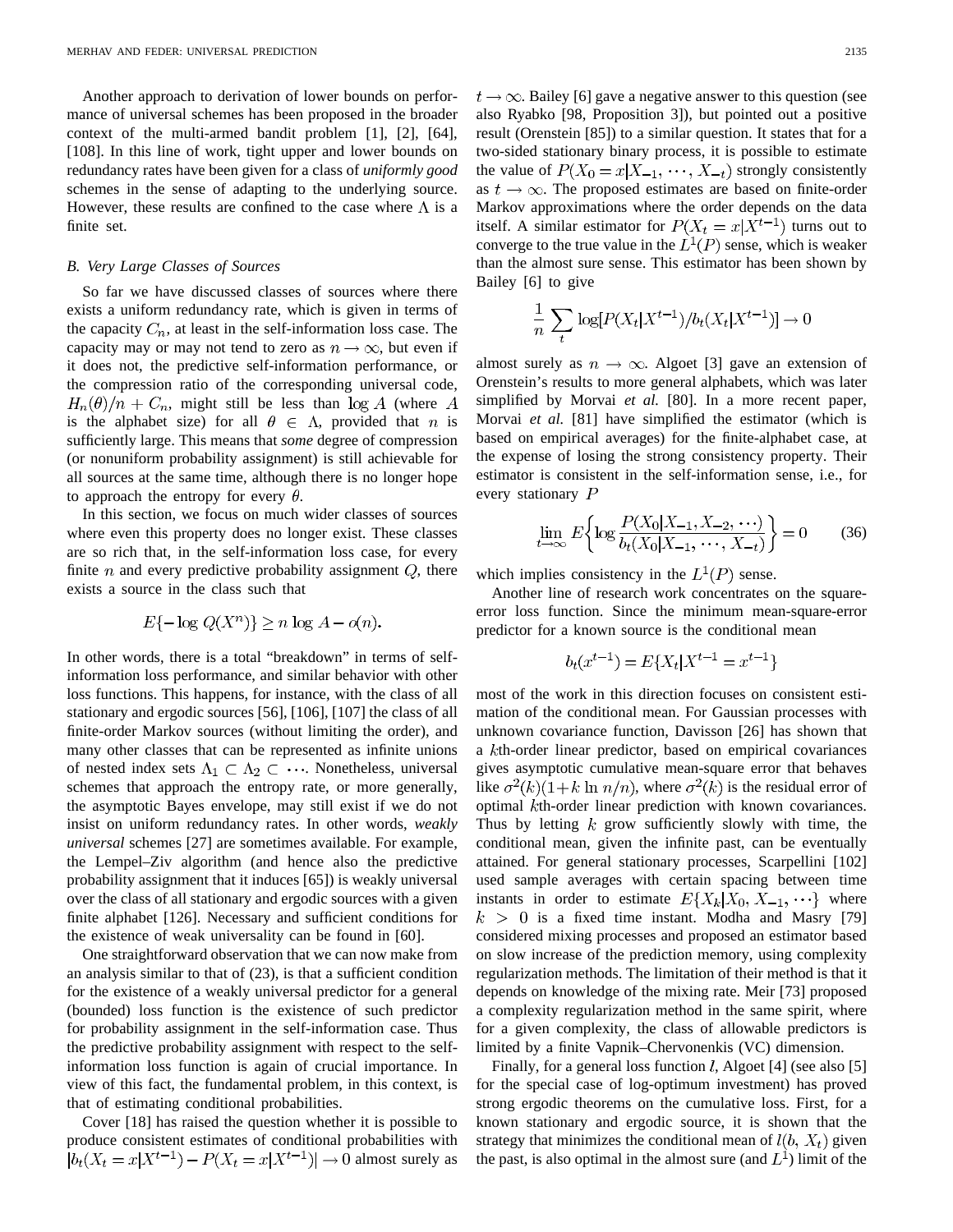time-average loss. When  $P$  is unknown, empirical estimates of the conditional probability are provided. By plugging in these estimates instead of the true  $P$ , universal schemes are obtained with the same ergodic property as above.

#### IV. THE DETERMINISTIC SETTING

In the traditional, probabilistic setting of prediction, that was described in the previous section, one assumes that the data are generated by a mechanism that can be characterized in statistical terms, such as a memoryless source, Markov source, or more generally, an arbitrary stationary and ergodic source. As we have seen, the observer estimates on-line either explicitly (plug-in approach) or implicitly (mixture approach) the conditional probability of the next outcome given the past, and then uses this estimate for prediction of future outcomes.

But when it comes to the deterministic setting of individual data sequences, the underlying philosophy must be substantially different. There is no longer an assumption of an ensemble of sequences generated by an underlying probabilistic mechanism, but rather only one arbitrary, deterministic, individual sequence. What is the best prediction strategy that one can possibly use for this fixed sequence?

We realize that, as stated, this question is completely trivial and meaningless. As explained in Section I, formally, for any sequence, there is a perfect predictor that suffers zero loss along this particular sequence. But at the same time, this particular predictor might be extremely bad for many other sequences. Evidently, we are over-tailoring a predictor to one particular sequence, and there is no hope to track the strategy of this predictor in the sequential regime that is inherent to the task of prediction. The root of this "overfitting" effect lies in the fact that we allowed, in the above discussion, too much freedom in the choice of the predictor. Loosely speaking, so much freedom that the amount of information treasured in the *choice* of this predictor is as large as the amount of information conveyed by the sequence itself! Roughly speaking, in these situations the algorithm "learns the data by heart" instead of performing the task we expect. The unavoidable conclusion is that we must limit the freedom of the choice of predictors to a certain class. This limited class of allowable predictors will be henceforth referred to as the *comparison class* (or target class) and will be denoted by  $B$ .

We would like to have a *single* universal predictor  $b_t^*$  that competes with the best predictor in  $B$ , simultaneously for every  $x^n$ , in the sense that

$$
\frac{1}{n}\sum_{t=1}^n l(b_t^*, x_t)
$$

is asymptotically the same as

$$
\min_B \frac{1}{n} \sum_{t=1}^n l(b_t, x_t).
$$

The universal predictor need not be necessarily in  $B$  but it must be the same predictor for every  $x^n$ , whereas the choice of the reference predictor in  $B$ , that minimizes the average loss, may depend (by definition) on the entire sequence  $x^n$ . The difference between the performance of the sequential universal predictor and the best predictor in  $B$  for  $x^n$  actually manifests

our *regret*, because the choice of this optimal predictor is the best we could have done in retrospect within  $B$  had we known the entire sequence in advance.

Loosely speaking, there is a fairly strong duality between the probabilistic and the deterministic setting. While in the former, we make certain assumptions and limitations on the data sequences that we are likely to encounter, but no prior limitations on the class of prediction algorithms, in the latter, it is the other way around. Yet, the deterministic setting is frequently considered stronger and more appealing, because the underlying model seems to be better connected to practical situations: There is no (known) probabilistic mechanism that generates the data, but on the other hand, our algorithmic resources are, after all, limited.

Perhaps one of the facts that shed even more light on this duality between the probabilistic and the deterministic setting, is that quite frequently, the comparison class  $B$  is defined as a collection of predictors that are obtained as optimal solutions for a certain class of sources in the parallel probabilistic setting. For example, fixed predictors, where  $b_t(x^{t-1})$  is a constant independently of  $x^{t-1}$ , are optimal for memoryless stationary sources, linear predictors are sufficient for the Gaussian case, Markov predictors are adequate for Markov processes, and so on. In these cases, there is a remarkable degree of duality and analogy between results obtained in the deterministic setting and those of the corresponding probabilistic setting, notwithstanding the considerable difference between the two concepts. Specifically, many of the results of the individual-sequence setting are completely analogous to their probabilistic counterparts, where the probabilistic source is replaced by the empirical measure extracted from the individual sequence with respect to certain sufficient statistics that are induced by  $B$ . Indeed, the structure of this section is similar to that of the previous section, so as to manifest this analogy. Nonetheless, there are still certain aspects in which the two scenarios diverge from each other, as we shall see later.

Similarly as in the previous section, our emphasis here is on the information-theoretic point of view, and as such, it again largely focuses on the self-information loss function.

## *A. Indexed Comparison Classes*

In analogy to the indexed class of sources, that was extensively discussed in the previous section on the probabilistic setting, there has been considerable attention in the literature to the dual comparison classes in the deterministic setting. An indexed comparison class of predictors is a class  $B$  that can be represented as  $\{b^{\theta}, \theta \in \Lambda\}$ , where  $\theta$  designates the index and  $\Lambda$  is the index set. Similarly as in Section III-A, the index set  $\Lambda$  could be a finite set  $\{1, \dots, N\}$  (*N*—positive integer), where  $N$  may or may not grow with  $n$ , a countably infinite set, a continuum, e.g., a compact subset of the real-line or a higher dimensional Euclidean space (when  $\theta$  is a parameter of a smooth parametric class), or some combination of these. As was already noted above, in many cases,  $b^{\theta}$  could be defined as the optimum predictor for a certain member  $P_{\theta}$  of an indexed class of sources (cf. Section III-A).

*1) Self-Information Loss:* In analogy to Section III, let us consider first the self-information loss function, or equiv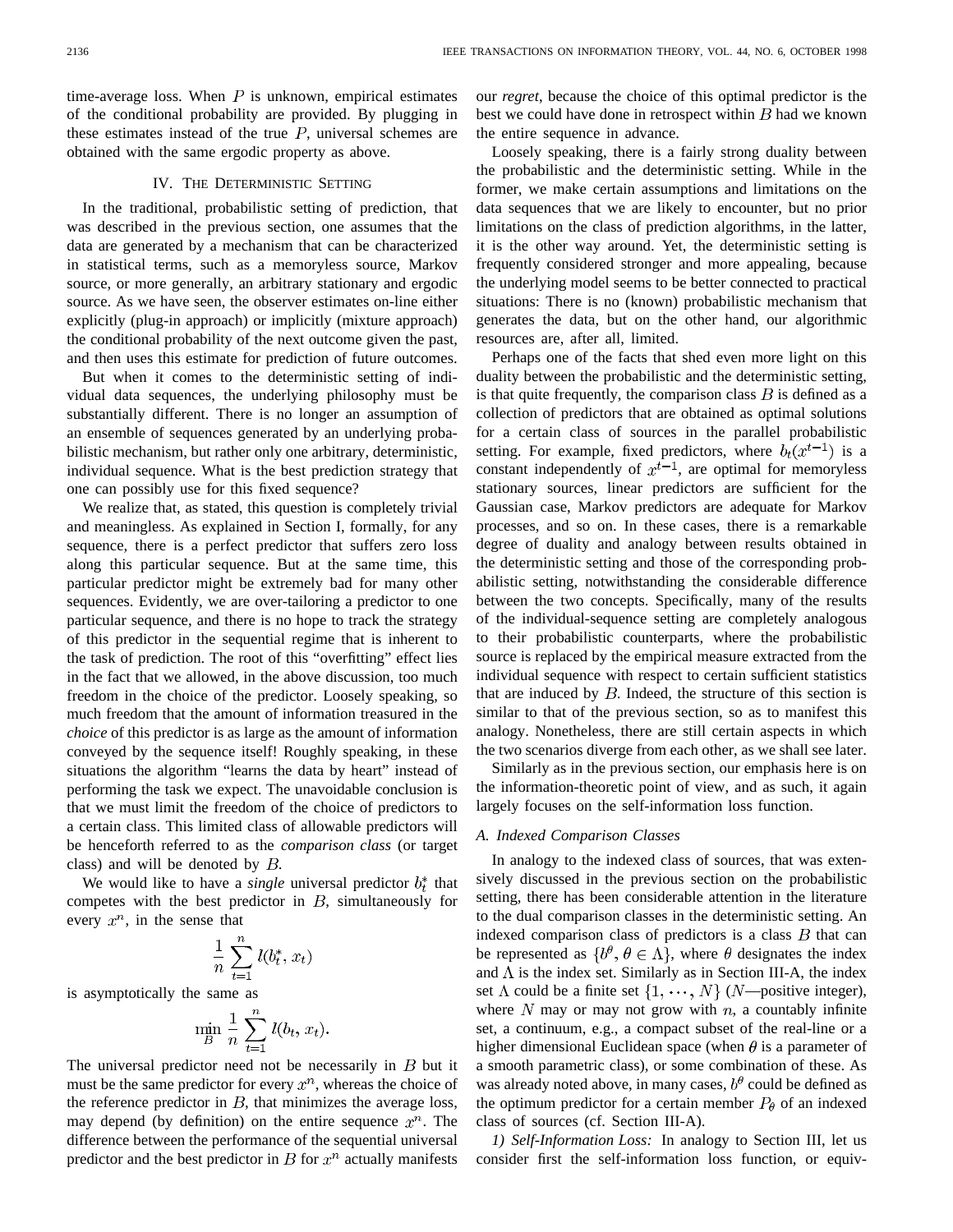alently, the probability assignment problem for individual sequences. In other words, our goal is to sequentially assign a universal probability mass function

$$
Q(x^n) = \prod_{t=1}^{n} b_t(x_t|x^{t-1})
$$
\n(37)

to the observed sequence  $x^n$ , so that  $-\frac{1}{n} \log Q(x^n)$  would be essentially as small as

$$
-\frac{1}{n}\log\max_{\theta}\prod_{t=1}^n b^{\theta}(x_t|x^{t-1})
$$

for every sequence  $x^n$ , uniformly if possible.

Shtarkov [109] has demonstrated that this is indeed possible by minimizing over  $Q$  the quantity

$$
\max_{x^n} \frac{1}{n} \left[ -\log Q(x^n) - \left( -\log \max_{\theta} \prod_{t=1}^n b^{\theta}(x_t | x^{t-1}) \right) \right].
$$
\n(38)

Specifically, the minimax-optimal probability assignment is attained by the normalized maximum-likelihood function

$$
Q_n^*(x^n) = \frac{1}{K_n} \max_{\theta} \prod_{t=1}^n b^{\theta}(x_t | x^{t-1})
$$
 (39)

where  $K_n$  is a normalization factor, i.e.,

$$
K_n = \sum_{x^n} \max_{\theta} \prod_{t=1}^n b^{\theta}(x_t | x^{t-1}).
$$
 (40)

Indeed, it is readily seen that, by definition of  $Q_n^*$ 

$$
-\frac{1}{n}\log Q_n^*(x^n) = -\frac{1}{n}\log \max_{\theta} \prod_{t=1}^n b^{\theta}(x_t|x^{t-1}) + \frac{1}{n}\log K_n
$$
\n(41)

and so, the universal probability function  $Q_n^*$  essentially assigns uniformly as high probabilities as those assigned by the best member in the comparison class, provided that  $K_n$ does not grow exponentially rapidly with  $n$ .

If, for example,  $\{b^{\theta}\}\$ is the class of finite-alphabet memoryless probability assignments (i.e.,  $b^{\theta}(x_t|x^{t-1}) = b^{\theta}(x_t)$ ) with  $\theta$  designating the vector of  $k = A - 1$  free letter probabilities, then it is easy to show (e.g., by using the method of types [24]) that  $K_n$  grows asymptotically in proportion to  $n^{k/2}$  and thus (38) behaves like  $\frac{k}{2n} \log n$ . This in turn is the same behavior that was obtained for smooth parametric families in the probabilistic setting.

The number  $\Gamma_n = n^{-1} \log K_n$  is therefore given the interpretation of the deterministic analog to the minimax redundancy-capacity  $C_n$ , where the maximization of redundancy over  $\theta$  in the probabilistic setting is now replaced by maximization over all possible sequences  $x^n$ . Intuitively,  $\Gamma_n$ is another measure for the richness of the comparison class of predictors, in addition to the capacity  $C_n$  of the probabilistic setting. Moreover, it turns out that there are relations between these two quantities. To demonstrate this relation between  $\Gamma_n$ and the operational notion of capacity as the maximum reliable transmission rate, we note that when  $\Lambda = \{1, \dots, N\}$ , the quantity  $K_n$  can be interpreted as  $N \cdot P_c$  where  $P_c$  is the probability of correct decision of an  $N$ -hypotheses testing problem involving the sources

$$
P_i(x^n) = \prod_{t=1}^n b^i(x_t | x^{t-1}), \qquad 1 \le i \le N
$$

that are induced by the predictors, with a uniform prior on  $i$ . This is true because

$$
P_c = \frac{1}{N} \sum_{x^n} \max_i P_i(x^n) = \frac{K_n}{N}.
$$
 (42)

This means that if the sources  $\{P_i\}$  are "far apart" and distinguishable with high probability, then the minimax redundancy is essentially  $log N$  (compare with the first example in Section III). If  $\Lambda$  is countably infinite or a continuum, then any finite subset  $\{\theta_i, i = 1, \dots, N\}$  of  $\Lambda$  gives a lower bound on  $K_n$ in the above manner. As  $N$  grows,  $P_c$  normally decreases, but the product  $NP_c$  can be kept large at least as long as N is smaller than  $2^{nC_n}$  so as to "transmit" at a rate below capacity, which allows for keeping  $P_c$  close to unity. But the maximum achievable product  $NP_c$  might be achieved at rates beyond capacity.

It is easy to show directly that  $\Gamma_n$  is never smaller than  $C_n$  for the same class of sources or probability assignments indexed by  $\Lambda$ . This implies that a necessary condition for the existence of minimax universality in the deterministic setting is the existence of the parallel property in the dual probabilistic setting. In the smooth parametric case both  $C_n$  and  $\Gamma_n$  behave like  $\frac{k}{2n}$  log *n*. More precisely (see, e.g., Rissanen [92])

$$
C_n = \frac{k}{2n} \log \frac{n}{2\pi e} + \frac{1}{n} \log \int_{\Lambda} |I(\theta)|^{1/2} d\theta + o\left(\frac{1}{n}\right)
$$
(43)

whereas

$$
\Gamma_n = \frac{k}{2n} \log \frac{n}{2\pi} + \frac{1}{n} \log \int_{\Lambda} |I(\theta)|^{1/2} d\theta + o\left(\frac{1}{n}\right).
$$
 (44)

It turns out, however, that richer indexed classes may exhibit a considerably larger gap between these two quantities (see, e.g., the example of arbitrarily varying sources in [76]).

The main drawback of the maximum-likelihood (ML) probability assignment  $Q_n^*$  is obviously on the practical side: not only  $Q_n^*$  is hard to compute in general, but more importantly, it is again horizon-dependent, i.e., the sequence length  $n$  must be prescribed. To alleviate this difficulty, the maximum-likelihood  $\max_{\theta} \prod_t b_t(x_t|x^{t-1})$  can be exponentially approximated by a mixture using Laplace integration [67]. Specifically, for the case of stationary memoryless probability assignments, Shtarkov [109] proposed, following Krichevsky and Trofimov [63], the Dirichlet- $(\frac{1}{2}, \cdots, \frac{1}{2})$  (Jeffreys' prior) mixture, which leads to the purely sequential probability assignment

$$
b_t(x_t = a|x^{t-1}) = \frac{t(a) + \frac{1}{2}}{(t-1) + \frac{A}{2}}
$$
(45)

where  $t(a)$  is the number of occurrences of the letter a in  $x^{t-1}$ . We have mentioned earlier, in Section III, the family of sequential probability assignments that arise from Dirichlet weighting in general. But the interesting property of the Dirichlet- $(\frac{1}{2}, \cdots, \frac{1}{2})$  (in addition to being Jeffreys' prior for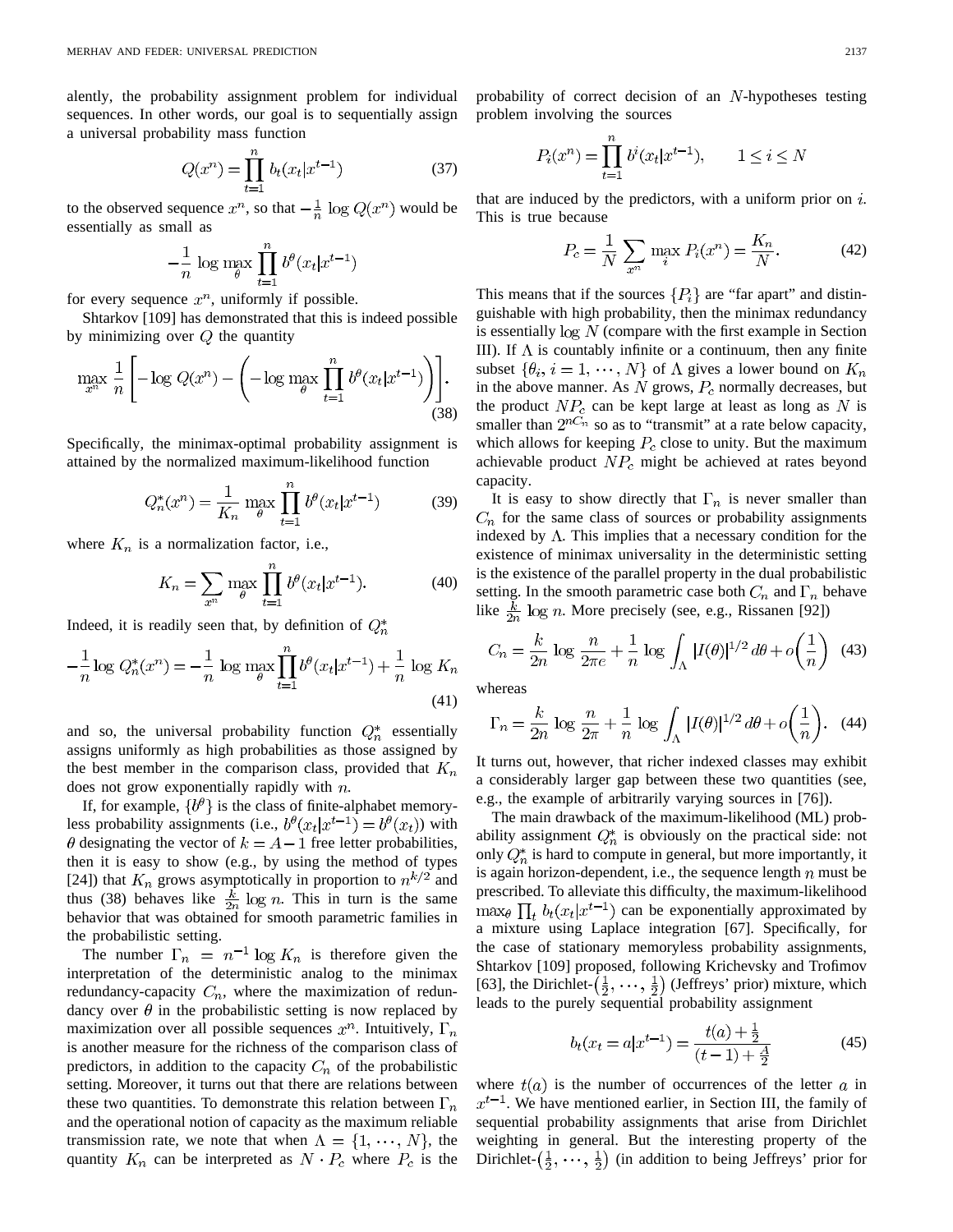this family), is that it is asymptotically as good as the ML probability assignment. Specifically, with  $b_t(\cdot|x^{t-1})$  defined as above

$$
\max_{x^n} \left[ -\log \prod_{t=1}^n b_t(x_t | x^{t-1}) - \left( -\log \max_{\theta} \prod_{t=1}^n b^{\theta}(x_t | x_{t-1}) \right) \right]
$$
  

$$
\leq \frac{k}{2} \log n + \text{Const} + o(1) \tag{46}
$$

where only the constant here is larger than the one obtained by  $Q_n^*$ .

Further refinements and extensions of this result have been recently carried out, e.g., in [92] and [121]. Specifically, Xie and Barron [121] introduce also the dual notion of the maximin redundancy (or regret) whose value coincides with  $\Gamma_n$  as well, and show that Jeffreys' mixture is asymptotically maximin with asymptotically constant regret for sequences whose empirical pmf's are internal to the simplex. Similarly as in the probabilistic setting, it is not asymptotically minimax though because of problematic sequences on the boundary of the simplex. Nevertheless, a slight modification of Jeffreys' mixture (which again, depends on  $n$  and hence makes it again horizon-dependent), is both asymptotically minimax and maximin.

Finally, Weinberger, Merhav, and Feder [117] have studied the problem of universal probability assignment for individual sequences under the self-information loss function with respect to the comparison class of all probability assignments that are implementable by finite-state machines with a fixed number of states. There are no such accurate formulas therein regarding the higher order redundancy terms. However, it is shown that the  $\frac{k}{2}$  log *n* behavior is not only minimax over all sequences, but moreover, it is a tight lower bound for *most* sequences of most *types* defined with respect to those finite-state probability assignments. This result parallels the  $w$ -almost everywhere optimality of universal probability assignments in the probabilistic setting (cf. Section III). In this context, it is interesting to note, as shown in [117], that in contrast to the probabilistic setting, the plug-in approach fails, in general, when it comes to individual sequences. We will elaborate on these results further in Section V in the context of hierarchical comparison classes.

*2) General Loss Functions:* The problem of universal sequential prediction or decision-making for individual sequences under general loss functions, is definitely a much wider problem area than that of the special case of probability assignment under the self-information loss function that we discussed thus far in this section. In fact, most of the classical work in this problem area, in various scientific disciplines, has concentrated primarily on the case of *constant* predictors, i.e., predictors for which each  $b^{\theta}$  yields a certain fixed prediction, regardless of the observed past. For example,  $b^{\theta}$ , for a certain value of  $\theta$ , may suggest to predict *always* " $0$ " as the next outcome of a binary sequence, or, it may always assign a probability of 0.8 for the next outcome being "1." This is seemingly not a very interesting comparison class because past information is entirely ignored.

Nonetheless, the motivation for carefully studying this simple comparison class is that it is fundamental for examining comparison classes of more sophisticated predictors. For example, a first-order Markov predictor, characterized by  $b^{\theta}(x_t|x^{t-1}) = b^{\theta}(x_t|x_{t-1})$ , can be thought of (in the binary case) as a combination of two fixed predictors operating, respectively, on two subsequences of  $x^n$ : the one corresponding to all time instants  $\{t\}$  that follow  $x_{t-1} = 0$ , and the other—where  $x_{t-1} = 1$ . Having made this observation, the problem then boils down back to that of constant predictors.

One example, which is still closely related to the selfinformation, is that of portfolio selection for optimal investment in the stock market [3]–[5], [21]. In this model, the goal is to maximize the asymptotic exponential growth rate of the capital, where the current investment strategy depends on the past. The corresponding loss function, in our framework, is then  $l(b, x) = -\log(b^T x)$ , with both b and x being mdimensional vectors of nonnegative components, where in the former these components sum to unity. The vector  $x$ represents the return per monetary unit in several investment opportunities (stocks), whereas the vector  $b$  characterizes the fraction of the current capital allocated to each stock. Cover [21] and Cover and Ordentlich [22] have used techniques similar to those of the self-information loss described above, to develop a sequential investment algorithm and related it again to universal coding with results of a similar flavor. Again, their universal sequential strategy competes with the best constant investment strategy. These results can be viewed as an extension of the self-information loss because the latter is actually a special case where the vector  $x$  is always allzero except for one component (corresponding to the current alphabet letter), which is 1.

*3) The Sequential-Compound Decision Problem:* Other examples of loss functions are not so closely related to that of the self-information loss, and consequently, the techniques and the results are considerably different. The comparison class of constant strategies for more general loss functions has been studied in a somewhat more general setting, referred to as the *sequential-compound decision problem*, which was first presented by Robbins [94] and has been thoroughly investigated later by many researchers from disciplines of mathematical statistics, game theory, and control theory (see, e.g., [8], [9], [49], [50], and [112]). Perhaps the most fundamental findings of the compound sequential decision problem are summarized in the theory of Bayes decision rules, that includes the notion of *Bayes envelope* (that is, the best achievable target performance as a functional of the empirical pmf of the sequence) and an analysis of its basic properties. This in turn has been combined with approachability–excludability theory, that provides simple necessary and sufficient conditions under which one player (in our case, the predictor) of a repeated zerosum game can reach a certain performance level (in our case, the Bayes envelope) for every strategy of the opponent player (in our case, Nature that chooses an adversary sequence  $x^n$ ).

The sequential compound decision problem is more general than our setting in the sense that the observer is assumed to access only noisy versions of the sequence  $x^n$ , yet the loss function to be minimized is still associated with the clean se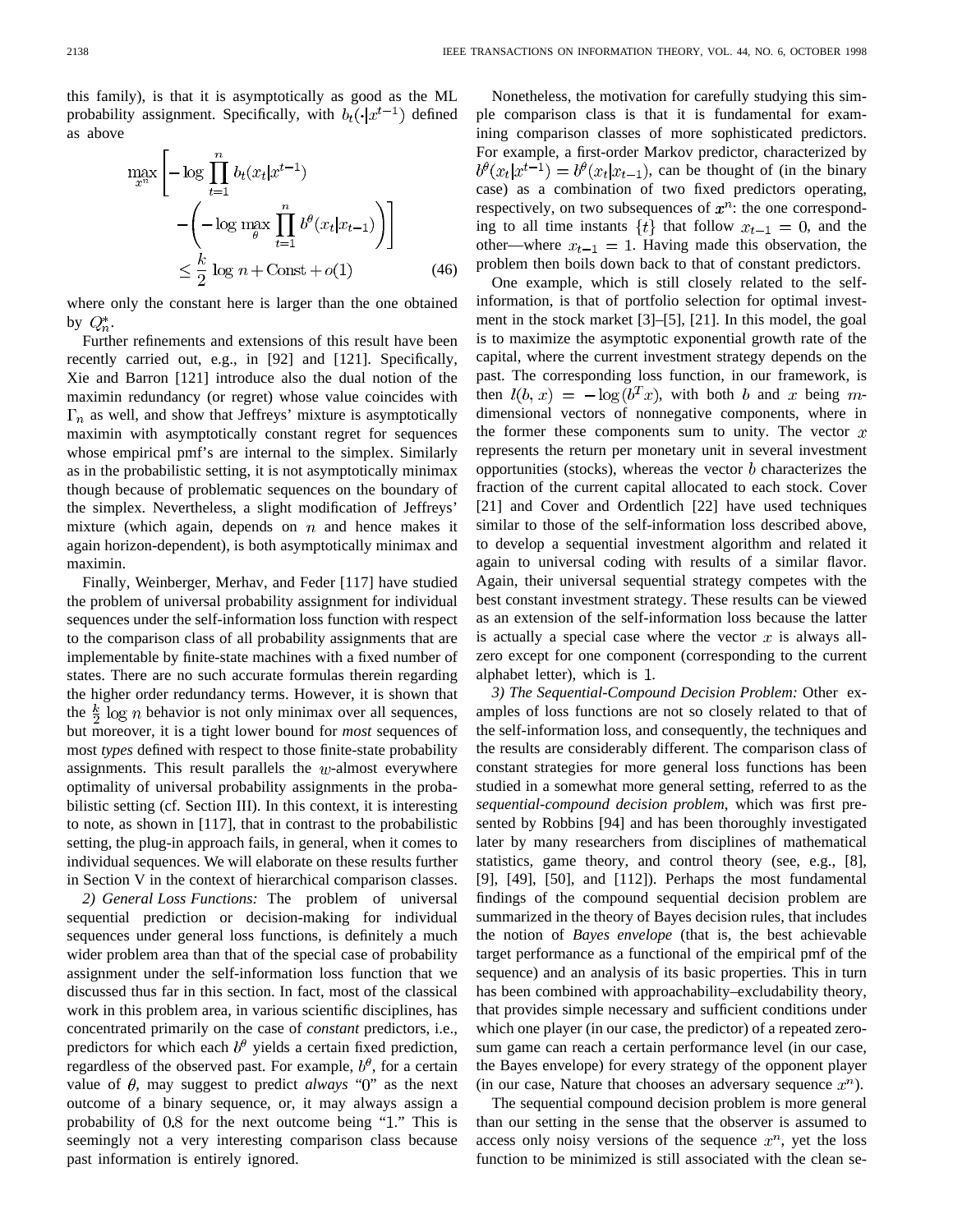quence (e.g., the expected cumulative loss, or its probabilistic limit with respect to the ensemble of noise processes). Hannan [49] has taken a game-theoretic approach to develop upper bounds on the decay rate on the regret, showing a convergence rate of  $O(n^{-1/2})$  in the finite-alphabet, finite-strategy space case, and a rate of  $O(n^{-1}\sum_{t=1}^n t^{-\alpha})$  in the continuous case, provided that the loss-minimizing strategy  $b^*$  as a functional of the underlying empirical pmf of  $x^n$ , that is, the *Bayes response*, satisfies a Lipschitz condition of order  $\alpha > 0$ . Thus for  $\alpha = 1$ , which is normally the case, this means a convergence rate of  $\log n/n$ , similarly to the self-information loss case that we have seen above.

One of the essential ideas underlying the analysis techniques, is the following simple "sandwich" argument (see, e.g., [75]): It is easy to show that

$$
\min_B \frac{1}{n} \sum_{t=1}^n l(b_t, x_t)
$$

i.e., the Bayesian envelope, is upper- and lower-bounded by the average loss associated with two strategies. The current strategy for the upper bound is optimal within  $B$  for the data seen thus far  $x^{t-1}$ , and for the lower bound, it is an (imagined) strategy that is allowed to access  $x^t$  for this optimization within . Thus the strategy of the lower bound sees merely one more outcome than that of the upper bound. When the comparison class is that of constant strategies, the Bayes envelope depends on the sequence only through its empirical pmf, and this additional observation perturbs the current empirical pmf by a term proportional to  $1/t$ . Therefore, under the appropriate smoothness conditions ( $\alpha = 1$  above), the instantaneous losses of the upper and lower bound differ also by a quantity that scales proportionally to  $1/t$ , which when averaged over the integers  $1, \dots, n$ , gives  $O(\log n/n)$ . A fortiori, the difference between the upper bound and the Bayes envelope, i.e., the regret, cannot exceed  $O(\log n/n)$ .

In some important special cases, however, the loss function and the Bayes response are discontinuous. This happens, for example, in prediction of binary sequences under the criterion of relative frequency of mispredicted outcomes, where the Bayes response with respect to the class of constant predictors is binary itself and it depends on whether the relative frequency of zeros is below or above  $1/2$ . In this case, randomization of the sequential prediction strategy around the discontinuity point (see, e.g., [40], [99], and [100]) is necessary in order to achieve the target performance for problematic sequences whose empirical pmf's visit infinitely often (as  $n \to \infty$ ) these discontinuity points. The cost of this randomization, however, is a considerable slowdown in the rate of convergence towards the Bayes envelope. In the above binary case, for example, the rate of convergence is  $O(1/\sqrt{n})$ , whereas in the parallel probabilistic setting, where such a randomization is not needed (cf. Section III), it is as fast as  $O(1/n)$ .

Van Ryzin [112] has shown that even in the former case of smooth loss functions, the convergence rate can be more tightly upper-bounded by  $O(\log n/n)$  under certain regularity conditions on the channel through which the observer receives the noisy measurements. Gilliland [46] further investigated convergence rates for the special case of the square loss function  $l(b, x) = (x - b)^2$  under various sets of assumptions. Several later papers [82], [113] deal with the more general case where the comparison class consists of Markov strategies, whose importance will be emphasized later.

*On-Line Prediction Using Expert Advice:* A completely different point of view has been taken more recently, primarily by learning theorists in their studies of a paradigm referred to as *on-line prediction using expert advice* (see, e.g., [12], [13], [36], [43], [69], [84], and [115]). In the previously defined terminology, the basic assumption is that the comparison class consists of finitely many predictors  $b^1, \dots, b^N$ , referred to as *experts.* There are absolutely no assumptions on any structure or relationships among these experts. The goal is to devise a sequential universal prediction algorithm that performs essentially as well as the best of these experts along every individual sequence.

We have actually examined earlier this scenario in the context of the self-information loss function and a finite index set  $\Lambda = \{1, \dots, N\}$ , where our conclusion was that the necessary minimax price of universality need not exceed  $\log N/n$  in the worst case, namely, when the probability assignments  $b^i$  correspond to distinguishable sources. Interestingly, this behavior essentially continues to take place for general (but sufficiently regular) loss functions. Vovk [115] and Littlestone and Warmuth [70] proposed independently a sequential prediction algorithm, whose regret with respect to the best expert never exceeds  $q \log N$ , where  $q \text{ is a}$ constant that depends solely on the loss function  $l$ . At the heart of this algorithm, there is a remarkable similarity to the mixture approach, or, more concretely, the notion of exponential weighting that was discussed in Section III in the special case of the self-information loss.

Here is the idea: let  $\eta > 0$  be a given constant (to be chosen later) and consider the weighted average of  $e^{-\eta l(b_t^i, x_t)}$ , i.e.,

$$
\sum_{i=1}^{N} w_t(i) e^{-\eta l(b_t^i, x_t)}
$$
\n(47)

where  $b_t^i$  is the prediction of the *i*th expert at time t, and  $w_t(i)$ is the *weight* assigned to this expert at this time. The weights, at each time instant, are nonnegative numbers summing to unity. Intuitively, we would like to assign higher weights to experts who were proven better in the past. Therefore, a reasonable thing to do, following (10), is to assign to each expert a weight  $w_t(i)$  that is proportional to

$$
\exp\left(-\eta \sum_{\tau=0}^{t-1} l(b_{\tau}^i, x_{\tau})\right)
$$

where for  $t=0$  the summation will be defined as zero (i.e., uniform initial weighting). Now, if we are fortunate enough that there exists a strategy  $b$  such that for every  $x$ 

$$
e^{-\eta l(b,x)} \ge \sum_{i=1}^{N} w_t(i) e^{-\eta l(b_t^i, x)}
$$
(48)

then it is easy to see that this strategy will serve our purpose. This is true because the above condition suggests the following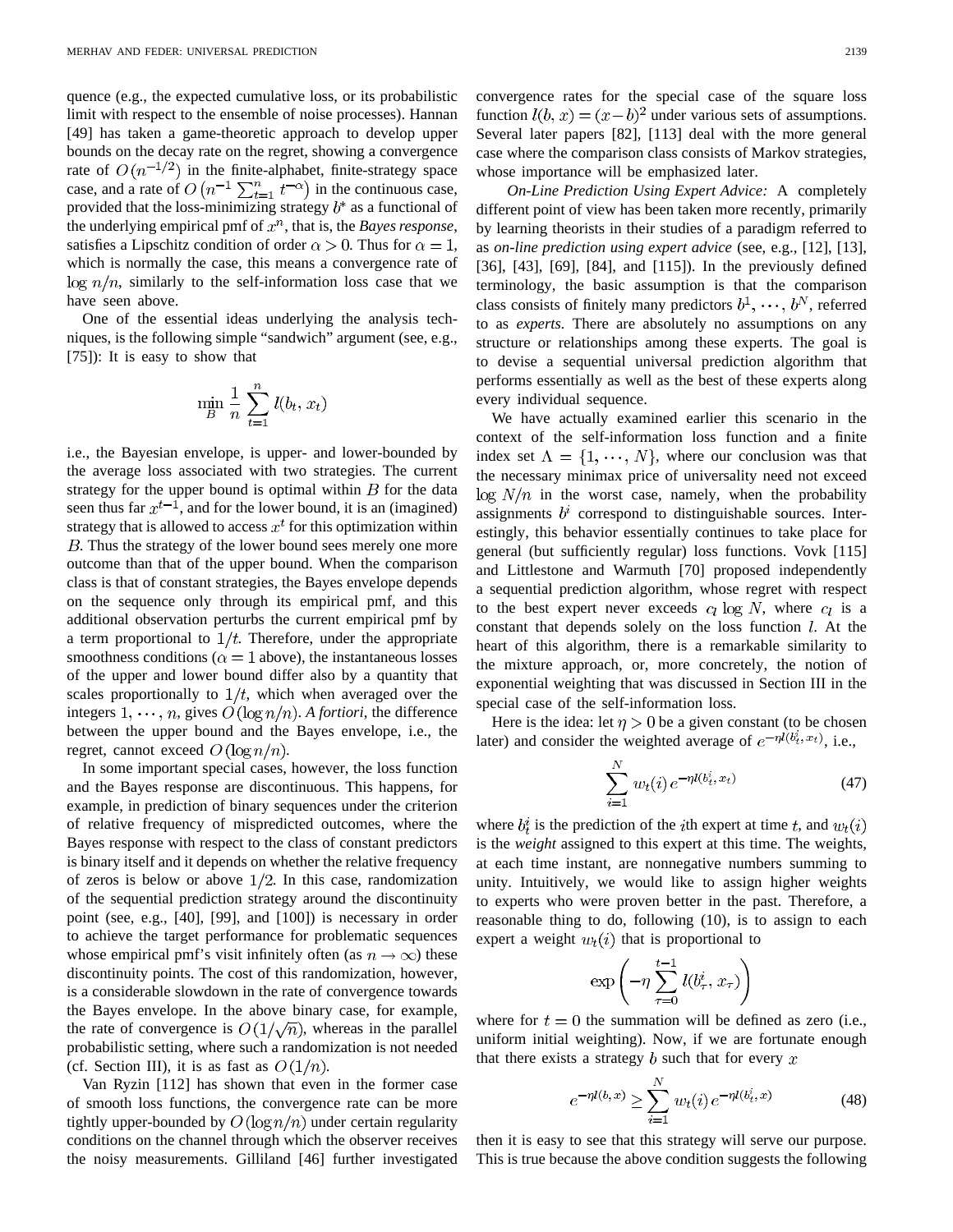conceptually simple algorithm:

- 0) **Initialization:** Set  $w_0(i) = 1/N$  for  $1 \leq i \leq N$  and then  $t = 1$ .
- 1) **Prediction:** Choose a prediction  $b_t^*$  at time t that satisfies (48).
- 2) **Update:** Upon receiving  $x_t$ , update the weight function according to

$$
w_{t+1}(i) = \frac{w_t(i) e^{-\eta l(b_t^i, x_t)}}{\sum_{j=1}^N w_t(j) e^{-\eta l(b_t^j, x_t)}}.
$$
 (49)

3) **Iteration:** Increment  $t$  and go to 1).

It follows immediately from the definition of the algorithm that the exponent of the cumulative loss associated with  $\{b_i^*\}$ satisfies

$$
\exp\left(-\eta \sum_{t=1}^{n} l(b_t^*, x_t)\right) \geq \frac{1}{N} \sum_{i=1}^{N} \exp\left(-\eta \sum_{t=1}^{n} l(b_t^i, x_t)\right)
$$

$$
\geq \frac{1}{N} \max_{i} \exp\left(-\eta \sum_{t=1}^{N} l(b_t^i, x_t)\right)
$$
(50)

and so

$$
\sum_{t=1}^{n} l(b_t^*, x_t) \le \min_i \sum_{t=1}^{n} l(b_t^i, x_t) + \frac{1}{\eta} \ln N.
$$
 (51)

Thus the crucial question that remains to be addressed is regarding the conditions under which (48) is satisfied. To put this question in perspective, first, observe that for the self-information loss function and  $\eta = 1$ , the functions

$$
\exp\left(-\eta \sum_{t=1}^n l(b_t^i, x_t)\right)
$$

are probability measures of  $n$ -tuples. Therefore, their weighted average (mixture) is itself a probability measure and as such, can be represented by

$$
\exp\left(-\eta \sum_{t=1}^n l(b_t^*, x_t)\right)
$$

for a certain  ${b<sub>t</sub><sup>*</sup>},$  which is the probability assignment corresponding to the finite mixture. However, in general, the function  $e^{-\eta l(\cdot,\cdot)}$  may not be closed to convex combinations. Fortunately, it is shown that under fairly mild regularity conditions (see [52], [115], and [116] for details), it is guaranteed that (48) always holds provided that  $\eta$  is chosen to be at most  $1/c_l$  and that  $c_l < \infty$ , in which case the regret can be made as small as  $q \ln N/n$ . Many of the important loss functions, like the self-information loss and the square-error loss, satisfy these conditions. For example, if the function  $e^{-\eta l(b,x)}$  is concave  $(\cap)$  in b for every x (which is the case in linear prediction and squared-error loss under some conditions [110]), namely,

$$
\exp\left[-\eta l\left(\sum_{i=1}^N w_t(i)b_t^i, x\right)\right] \ge \sum_{i=1}^N w_t(i) e^{-\eta l(b_t^i, x)} \quad (52)
$$

then it is clear that the weighted average of the experts' predictions will be a suitable solution. Unfortunately, there are also other important loss functions (like the  $L_1$  loss function,  $l(b, x) = |x - b|$  for which  $c_l = \infty$ . This means that for these loss functions, the regret does not behave like  $O(\log N/n)$ , but rather decays at a slower rate with n, e.g., like  $1/\sqrt{n}$ . These cases should be handled separately.

What makes this algorithm even more interesting is the fact that it turns out to be minimax-optimal in the sense that  $c_l$  ln  $N/n$  is also an asymptotic lower bound on the maximum regret. Unfortunately, the weak point of this lower bound is that this maximum is taken not only over all sequences  $\{x^n\}$ , but also over all possible sets of  $N$  experts! The algorithm is, therefore, asymptotically optimal in an extremely pessimistic sense, which is of special concern when  $N$  is large. What is left to be desired then is a stronger bound that depends on the relationships among the experts. As an extreme example, if all experts are identical then there is in fact only one expert, not  $N$ , and we would expect to obtain zero regret. Intuitively, we would like the formal number of experts  $N$  to be replaced by some notion of an "effective" number of distinct experts, in analogy and as an extension of the role played by capacity  $C_n$ or by  $\Gamma_n$  in the self-information loss case. To the best of our knowledge, to date, there are no reported results of this kind in the literature except for Cesa-Bianchi and Lugosi [14] who characterized the minimax regret along with upper and lower bounds for binary sequences and the Hamming loss function, but without any constructive algorithm yet.

Another drawback is associated with the algorithm itself. To use this algorithm in practice, one should actually implement in parallel the prediction algorithms proposed by all  $N$  experts, which might be computationally demanding for large  $N$ . This is in contrast to the situation in certain special cases, e.g., when the experts correspond to all finite-state machines with a given number of states [38], [40], [75], [126]. In these cases, there is no explicit implementation of all finite-state machines in parallel.

In spite of these shortcomings, the problem of on-line prediction with expert advice has attracted fairly much attention over the last few years and there are quite a few reported extensions, modifications, and other variations on the theme (see, e.g., [10] for a summary of recent work in on-line learning). One extension that would be especially interesting is to tie it with the setting of the compound sequential decision problem in the sense that the predictor accesses only noisy observations, whereas the loss function remains in terms of the clean outcomes. Clearly, the above weighting algorithm, in its present form, is not directly implementable since there is no perfect feedback on the loss associated with past expert advice.

# *B. Very Large Comparison Classes*

We end this section with a natural analog to the case of very large classes of sources in the probabilistic setting, namely, very large comparison classes of predictors for which there are normally no uniform redundancy rates.

In the general level, consider a nested infinite sequence of index sets  $\Lambda_1 \subset \Lambda_2 \subset \cdots$ , and their union  $\Lambda = \bigcup_{k>1} \Lambda_k$ .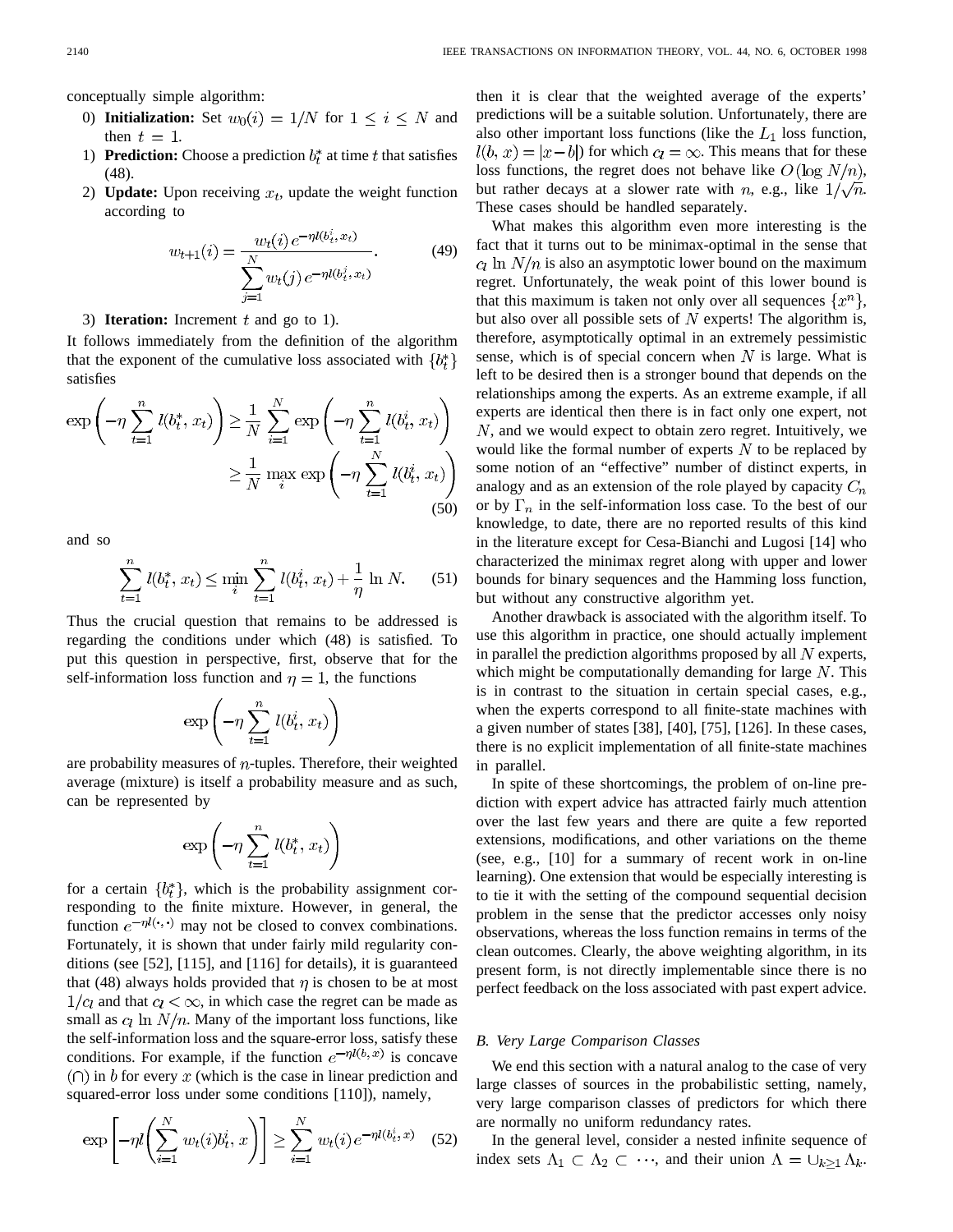Strictly speaking,  $\Lambda$  is itself an index set, whose members are of the form  $(k, \theta)$ , where k is the smallest integer such that  $\theta \in \Lambda_k$ . However, the basic property that makes  $\Lambda$  herein different than the index sets of Section IV-A is that it is so rich, that for every finite sequence  $x^n$ , the minimum cumulative loss over all predictors indexed by  $\Lambda$  is zero. In other words, there is too much freedom within  $\Lambda$ , and we are confronting again the undesirable overfitting effect discussed earlier. This happens in many important examples, e.g., when  $\Lambda$  consists of the class of all finite-state predictors with an undetermined (but finite) number of states, or the class of all Markov predictors, or even more specifically, all linear predictors with an unspecified finite order, etc. Quite clearly, in all these situations, there are enough degrees of freedom to tailor a perfect predictor for any finite sequence  $x^n$ , and thus our earlier definition (cf. Section IV-A) of the target performance  $\min_{\Lambda} \sum_{t} l(b_t, x_t)$  becomes meaningless.

We are lead then to the conclusion that we must modify the definition of the target performance. The key principle for doing this is to keep an asymptotic regime of  $n \gg k$ . To fix ideas, consider an infinite sequence  $\mathbf{x} = (x_1, x_2, \dots)$ , where  $x^n$  always designates the first *n* outcomes of x. First, similarly as in Section IV-A, let us define

$$
u_k(x^n) = \min_{\Lambda_k} \frac{1}{n} \sum_{t=1}^n l(b_t, x_t)
$$
 (53)

where it is assumed that each  $\Lambda_k$  is an index set of the type discussed in Section IV-A. As for asymptotics, we let first  $n$ grow without bound, and define

$$
u_k(\boldsymbol{x}) = \limsup_{n \to \infty} u_k(x^n) \tag{54}
$$

where the  $\limsup$  operation manifests a worst case approach: since the sequence  $x$  is not necessarily ergodic, i.e., the limit may not exist, one must worry about the worst performance level obtained infinitely often along  $x$ . Finally, we define our target performance as

$$
u(\mathbf{x}) = \lim_{k \to \infty} u_k(\mathbf{x}) \tag{55}
$$

where now the limit clearly exists since  $\{u_k(\bm{x})\}_{k>1}$  is a monotonically nonincreasing sequence whose elements are obtained from minimizations over increasing sets of predictors. Since the limit  $n \to \infty$  is taken first, the asymptotic regime here indeed meets the above mentioned requirement that  $n \gg k$ . The problem is now to devise a universal prediction algorithm  $\{b_t^*\}_{t>1}$  that asymptotically achieves  $u(x)$ .

One of the most popular applications of this general scenario is the one where  $\Lambda$  consists of all strategies that are implementable by finite-state machines, which means that each  $\Lambda$ <sub>S</sub>,  $S = 1, 2, \dots$ , corresponds to the class of finite-state machines with no more than S states. Specifically, each member of  $\Lambda_S$ is defined by two functions  $f$  and  $g$ . The function  $g$ , referred to as the *next-state function*, describes the evolution of the state of the machine,  $s_t \in \{1, \dots, k\}$ , according to the recursion

$$
s_t = g(x_{t-1}, s_{t-1}), \qquad t = 1, 2, \cdots \tag{56}
$$

where the initial state  $s_0$  is fixed. The function f describes the strategy  $b_t$  at time t, which depends only on  $s_t$  by

$$
b_t = f(s_t). \tag{57}
$$

The idea behind this model is that the state variable  $s_t$  represents the limited information that the machine can "memorize" from the past  $x^{t-1}$  for the purpose of choosing the current strategy. An important special case of a finite-state machine with  $S = A^k$  states is that of a kth-order Markov machine (also called finite-memory machine), where  $s_t = (x_{t-k}, \dots, x_{t-1})$ .

Ziv and Lempel described, in their famous paper [126], a target performance in this spirit in the context of data compression of individual sequences using finite-state machines. The best  $limsup$  compression ratio obtained by finitestate encoders over infinitely long individual sequences (in the above defined sense) has been referred to as the *finitestate compressibility* of  $x$ , and the well-known Lempel–Ziv algorithm (LZ'78) has been shown to achieve the finite-state compressibility for every sequence. In a later paper [127], Ziv and Lempel extended this definition to compression of twodimensional arrays (images), where the additional ingredient is in defining also a scanning strategy.

In [38], results in the same spirit have been obtained for sequential gambling over individual sequences, where again the comparison class is that of gambling strategies that are implementable by finite-state machines. Since the gambling problem is completely analogous to that of data compression, or more precisely, probability assignment under the selfinformation loss function (see also [117] discussed in Section IV-A), the results therein are largely similar to those of Ziv and Lempel [126]. The formal setting of [38], however, is somewhat more compliant than [126] to our general definition of cumulative loss minimization, where each loss term depends on one outcome  $x_t$  only.

The results of [38] in turn provided the trigger to a later work [40], where the comparison class of finite-state predictors for binary sequences was studied under the Hamming loss function, defined as  $l(b, x) = 0$  if  $x = b$ , and  $l(b, x) = 1$ otherwise. In other words, in this case,  $b_t = f(s_t)$  is simply an estimate of the value of the next outcome  $x_t$ , and the performance measure is the relative frequency of prediction errors. Analogously to [126], the quantity  $u(x)$ , in this special case, is called the *finite-state predictability* of x. Similarly, when  $\Lambda_k$  is further confined to the class of kth-order Markov predictors, then the correspondingly defined  $u(x)$  is called the *Markov predictability* of  $x$ . There are two main conclusions pointed out in [40].

The first is that the finite-state predictability and the Markov predictability are always equivalent, which means that it is sufficient to confine attention to Markov predictors in order to achieve the finite-state predictability. It is worthwhile to note that in the probabilistic setting, such a result would have been expected under certain mixing conditions because the effect of the remote past fades away as time evolves, and only the immediate past (that is stored as the state of a Markov predictor) should be essential. Yet, when it comes to individual sequences this finding is not at all trivial since the sequence is arbitrary and there is no parallel assumption on mixing or fading memory. The proof of this result stems from pure information-theoretic considerations.

The second conclusion, which is largely based on the first one, is on the algorithmic side. It turns out that a prediction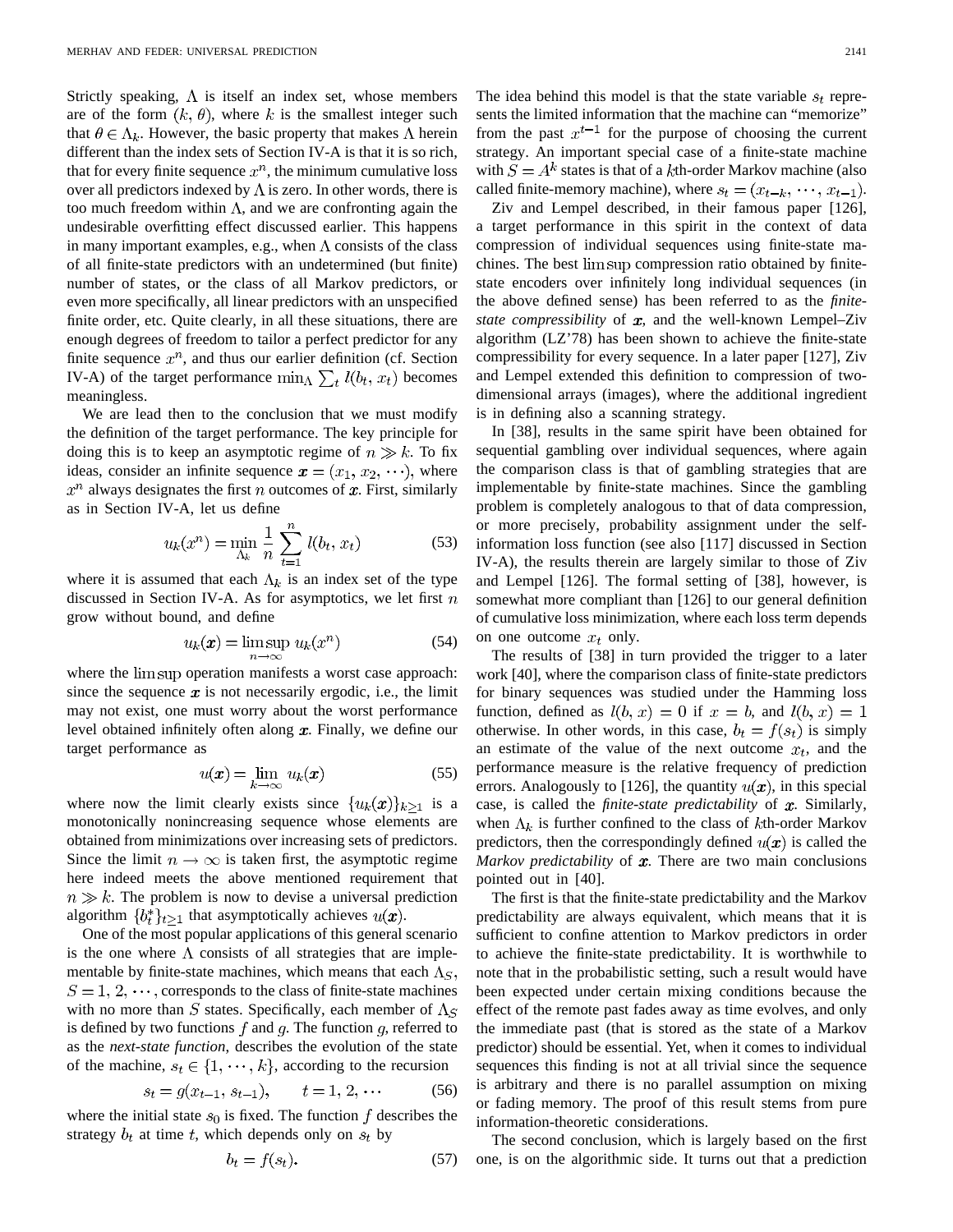strategy that corresponds to probability assignments based on the incremental parsing procedure of the LZ algorithm (see also [65] and [114]) asymptotically achieves the finite-state predictability. The incremental parsing procedure sequentially parses a sequence into distinct phrases, where each new phrase is the shortest string that is not identical to any previously parsed phrase. The reason is that the incremental parsing procedure works like a Markov predictor of time-varying order  $k(t)$ , where in the long run,  $k(t)$  is very large most of the time because the phrases become longer and longer. Consequently, the Markov predictability, and hence also the finite-state predictability, are eventually attained. But the deep point here lies in the simple fact that the incremental parsing algorithm, which was originally developed as a building block of a compression algorithm, serves also as the engine of a probability-assignment mechanism, which is useful for prediction.

This gives rise to the idea that this probability assignment induces a universal probability measure in the context of individual sequences. Loosely speaking, it means that the universal probability measure is proportional to  $2^{-LZ(x^n)}$ , where LZ  $(x^n)$  is the LZ codeword length for  $x^n$  [38], [65]. This in turn can be thought of as an extension of Shtarkov's ML probability assignment because  $2^{-LZ(x^n)}$  is well known [87] to be an upper bound (within vanishingly small terms) of  $\max_{P} P(x^n)$ , where the maximum is taken over all finite-state sources with a fixed number of states.

The problem of [40] was later extended [75] in several directions simultaneously: the alphabet of  $x^n$  and the loss function were assumed to be more general. Also, classes of predictors other than that of deterministic finite-state predictors were considered, e.g., randomized finite-state predictors (where the next-state function is randomized), families of linear predictors, etc. Many of the results of [40] turn out to carry over to this more general case.

Finally, one additional result of [75, Theorem 3] (see, also [126]) relates the individual-sequence setting back to the probabilistic setting. It tells us that under suitable regularity conditions, for a stationary and ergodic process  $\cdots$ ,  $X_{-1}$ ,  $X_0$ ,  $X_1$ ,  $\cdots$ , the quantity  $u(X_1, X_2, \cdots)$ , defined with respect to finite-state or Markov predictors, agrees almost surely with the probabilistic performance measure inf<sub>b</sub>  $E\{l(b, X_0)|X_{-1}, X_{-2}, \cdots\}$ . One special case of this result [126] is that the finite-state compressibility is almost surely equal to the entropy rate of a stationary and ergodic source. Another important example corresponds to the case where  $\Lambda_k$  is the class of all linear predictors of order k, and hence  $u(x)$  is the *linear predictability*. In the stationary and ergodic case, the above cited result suggests that with probability one,  $u(X_1, X_2, \cdots)$  coincides with the variance of the innovation process (that is, the residual linear prediction error) given by

$$
\epsilon^2 = \exp\left[\frac{1}{2\pi} \int_0^{2\pi} \ln S(e^{j\omega}) d\omega\right]
$$

where  $S(e^{j\omega})$  is the power spectral density of the process.

While the duality between certain classes of sources and the corresponding classes of predictors was quite straightforward in relatively small indexed (parametric) classes, the above result establishes a parallel duality between the very large class of stationary and ergodic sources and the very large class of finite-state predictors or Markov predictors.

## V. HIERARCHICAL UNIVERSALITY

So far we have focused on two substantially different situations of universal prediction, both of which take place in the probabilistic setting as well as in the deterministic setting: Universality with respect to an indexed class, $<sup>1</sup>$  which</sup> is relatively "small," as opposed to universality with respect to a very large class, where no uniform redundancy rates exist. These two extreme situations reflect the interplay between two conflicting goals, namely, fast decay of redundancy rates on the one hand, and universality with respect to classes as wide and general as possible, on the other. For example, the Lempel–Ziv algorithm for data compression (or for predictive probability assignment) is universal for all stationary and ergodic sources, but when a memoryless source is encountered, this algorithm gives a redundancy rate that might be much slower than that of a universal scheme which is tailored to the class of memoryless sources; see [71], [87], and [101].

Our basic assumption throughout this section is that the large class  $\Lambda$  of sources (in the probabilistic setting) or predictors (in the deterministic setting) can be represented as a countable union of a sequence of index sets  $\{\Lambda_k\}_{k>1}$ , which may, but not necessarily, have a certain structure, such as nestedness  $\Lambda_1 \subset \Lambda_2 \subset \cdots$ . In the probabilistic setting, perhaps the first example that naturally comes into one's mind is where each  $\Lambda_k$  is the class of discrete kth-order Markov sources, and hence the union  $\Lambda$  is the large class of all finiteorder Markov sources. Furthermore, in the finite-alphabet case, if we slightly extend this class and take its "closure" with respect to the information divergence "distance" measure, it would include the class of all stationary sources. This is because every stationary source can be approximated, in the divergence sense, by a sequence of Markov sources of growing order [44, Theorem 3.5.1, p. 57], [47, Theorem 2.6.2, p. 52]. A few other examples of hierarchical probabilistic models are the following: i) finite-state sources with deterministic/randomized next-state functions, ii) tree sources (FSMX), iii) noisy versions of signals that are representable by countable families of basis functions, iv) arbitrarily varying sources [76], v) sources with countable alphabets (referred to as sequences of classes of growing alphabets), and vi) piecewise-stationary memoryless sources. Most of these examples have dual comparison classes in the deterministic setting.

In view of the discussion in the above two paragraphs, a natural question that arises, at this point, is the following: can one devise a universal predictor that enjoys both the benefits of a small indexed class and a large class? In other words, we would like to have, if possible, a universal predictor with respect to the large class, but with the additional property that it also performs essentially as well as the best universal predictor

<sup>&</sup>lt;sup>1</sup> Since this refers to both the probabilistic and the deterministic setting, the term "class" here corresponds both to a class of sources in the probabilistic setting, and a comparison class of predictors in the deterministic setting.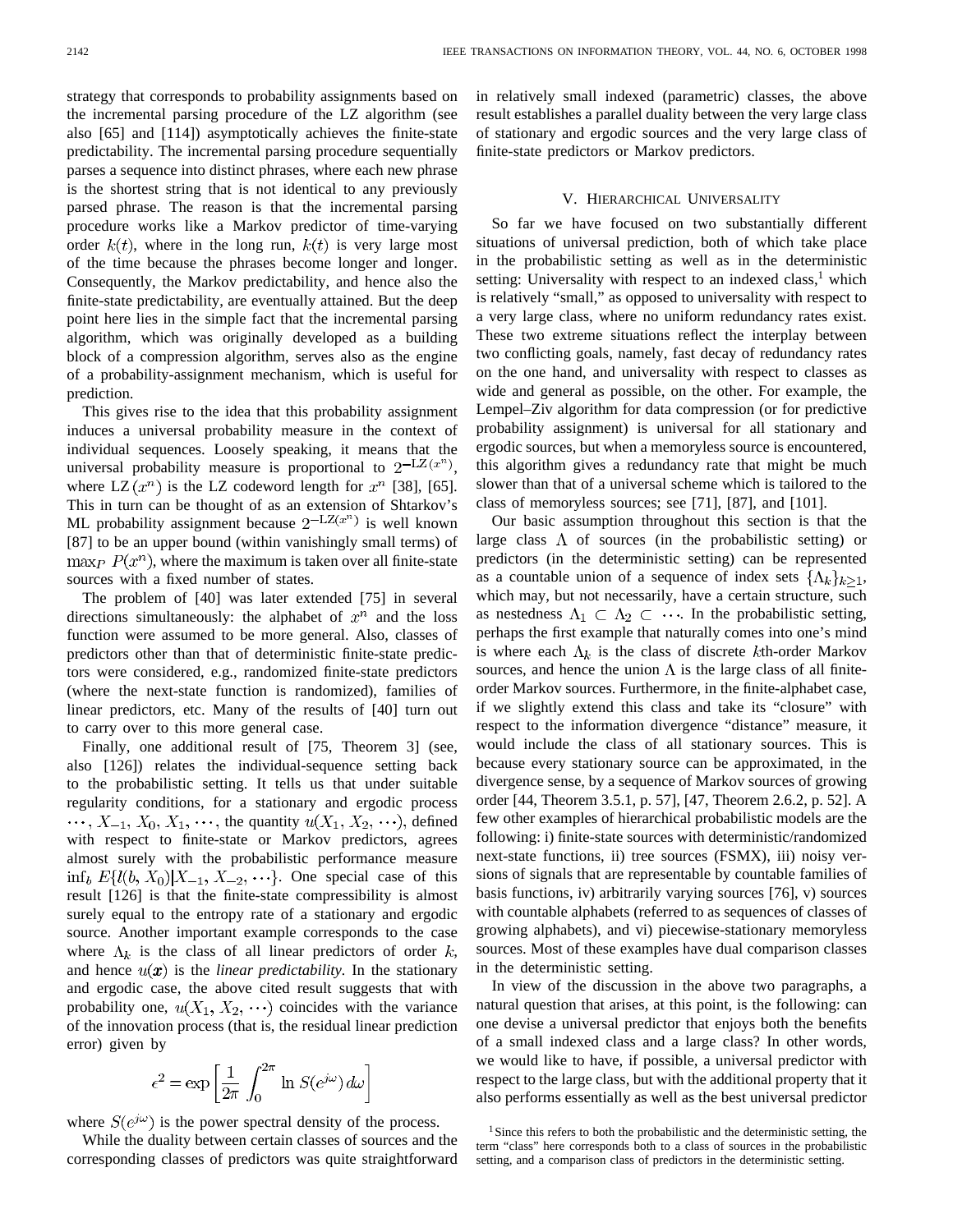within every given indexed subclass  $\Lambda_k$  of  $\Lambda$ . In the probabilistic setting, this means that if we are so fortunate that the source happens to be a member of a relatively small indexed class (e.g., a memoryless source), then the redundancy, or the regret, would be essentially the same as that of the best universal predictor for this smaller class. In the analog deterministic setting, we would like the universal predictor of this large class to behave similarly as the best universal predictor within a certain indexed comparison subclass. Note that the above question is meaningful even if  $\Lambda$  is merely a finite (rather than a countably infinite) union of  $\{\Lambda_k\}_{k>1}$ . The reason is that the uniform redundancy rate of  $\Lambda$ , that is, the redundancy-capacity, denoted by  $C_n(\Lambda)$  in the self-information loss case, might still be larger than that of any subset  $C_n(\Lambda_k)$ . Therefore, even in this case, treating  $\Lambda$  just as one big class might not be the best thing to do.

In the probabilistic setting, Ryabko [97] was the first to address this interesting question for the above described nested sequence of classes of Markov sources, and for the self-information loss (universal coding). Generally speaking, Ryabko's idea is to apply the following conceptually simple two-part code, referred to as a *twice-universal* code. The first part of the code is a codeword for an integer  $i$  whose length is  $L(i) = \log i + O(\log \log i)$ , and the second part is a universal code with respect to  $\Lambda_i$ , where i is chosen so as to minimize the total codeword length. Clearly, this code attains redundancy of

$$
\min[C_n(\Lambda_i) + L(i)/n] \tag{58}
$$

which obviously never exceeds  $C_n(\Lambda_k) + L(k)/n$  for the true value of k. Since  $C_n(\Lambda_k)$  behaves like  $O(\log n/n)$  in the Markov case, the additional  $O(1/n)$  term does not affect the rate of convergence within each  $\Lambda_k$ . Thus although there cannot be uniform redundancy rates simultaneously over the entire class of Markov sources  $\Lambda$  there is still asymptotically optimal behavior within every  $\Lambda_k$ .

An alternative to this two-part code, which cannot be transformed easily into a prediction scheme, is the mixture approach. Specifically, for the problem of prediction with self-information loss, the suggested solution is based on a probability assignment formed by two-stage mixture, first within each  $\Lambda_k$ , and then over the integers  $k = 1, 2, \dots$  [98]. The first observation is that the mixture approach, with appropriately chosen weight functions, is no worse than the above two-part scheme. To see this, let us assume that  ${L(i)}_{i\geq 1}$ satisfy Kraft's inequality with equality (otherwise, they can be improved), and consider the two-stage mixture

$$
Q(x^n) = \sum_{i\geq 1} 2^{-L(i)} \int_{\Lambda} dw_i^* (\theta) P_{\theta}(x^n)
$$
  
= 
$$
\sum_{i\geq 1} 2^{-L(i)} Q_{w_i^*}(x^n)
$$
 (59)

where  $w_i^*$  is the capacity-achieving prior of  $\Lambda_i$ . Then

$$
-\log Q(x^n) \le -\log \left[ \max_{i \ge 1} (2^{-L(i)} Q_{w_i^*}(x^n)) \right]
$$
  
= 
$$
\min_{i \ge 1} [-\log Q_{w_i^*}(x^n) + L(i)]
$$
 (60)

where the left-most side corresponds to the performance of the mixture approach and the right-most side corresponds to the performance of the two-part scheme with an optimum mixture within each class. The message here is that for every *individual sequence*, the mixture approach is no worse than the two-part approach. In [117] this point is further explored and developed for several examples of hierarchical classes (finitestate machines and others) in view of the fact that the first term of the right-most side above is also a lower bound for "most" sequences in a fairly strong sense (cf. Section III). Of course, the last chain of inequalities continues to hold after taking expectations in the probabilistic setting.

It turns out though, that in the probabilistic setting the mixture approach is not only no worse than the two-part approach, but moreover, it is an optimal approach in a much sharper and deeper sense. As an extension to the result of w-almost everywhere optimality of  $Q_w$  (cf. Section II), the following holds for hierarchies of classes [39, Theorem 3]: the two-stage mixture with arbitrary weight functions  $\{w_i(\cdot)\}_{i\geq 1}$ within the classes, and  $\pi = {\pi_i}_{i \geq 1}$ ,  $\pi_i = 2^{-L(i)}$ , over the positive integers, simultaneously minimizes in essence redundancy for  $w_i$ -most points in  $\Lambda_i$  of  $\pi$ -most classes  $\{\Lambda_i\}.$ If, in addition,  $w_i = w_i^*$  is the capacity-achieving prior for all  $i$ , then this minimum redundancy can be decomposed into a sum of two terms, the first of which is  $C_n(\Lambda_k)$ , the capacity within the underlying class  $\Lambda_k$ , and the second is an extra redundancy term that reflects the additional cost of universality with respect to the unknown  $k$ . The latter term is always upperbounded by  $\frac{1}{n} \log 1/\pi_k = L(k)/n$ . However, if we further assume that the classes are "easily distinguishable" in the sense that there exists a good (model order) estimator for  $k$  with small average error probability [39, Theorem 4], then  $L(k)/n$ is an asymptotically tight bound. This means that in the case of distinguishable classes,  $C_n(\Lambda_k) + L(k)/n$  is the optimal performance even at the level of the higher order term  $L(k)/n$ , which might be considerably larger for large  $k$ . However, if the classes are not easily distinguishable, the mixture approach yields a smaller second-order redundancy term whereas the two-part coding approach continues to give  $L(k)/n$ . Some guidelines regarding the choice of  $\pi$  (or, equivalently,  $\{L(i)\}\$ ) are given in [39]. It should be noted that for any monotone nonincreasing sequence of probabilities,  $\pi_i \leq 1/i$  for all i, namely,  $L(i) \geq \log i$ , and so  $C_n(\Lambda_k) + (\log k)/n$  is optimum redundancy in the distinguishable case, as it can be asymptotically attained by a universal code for the integers.

From the viewpoint of sequential predictive probability assignment, however, both the two-part method and the method of mixtures are not directly implementable because in the former, the minimizing i depends on the entire  $x^n$ , and in the latter,  $\{w_i^*\}$  may depend on n. A possible alternative to the nonsequential minimization over  $i$  could be on-line estimation of  $i$  and plug-in. An algorithm in this spirit has been proposed by Weinberger, Rissanen, and Feder [118] for hierarchies of tree sources in the probabilistic setting, where the estimator of  $i$  (which is associated the context, in this case) was based on algorithm Context. Fortunately, the probability of error in estimating  $i$  decays sufficiently rapidly, so as to leave the leading redundancy term unaffected. In the deterministic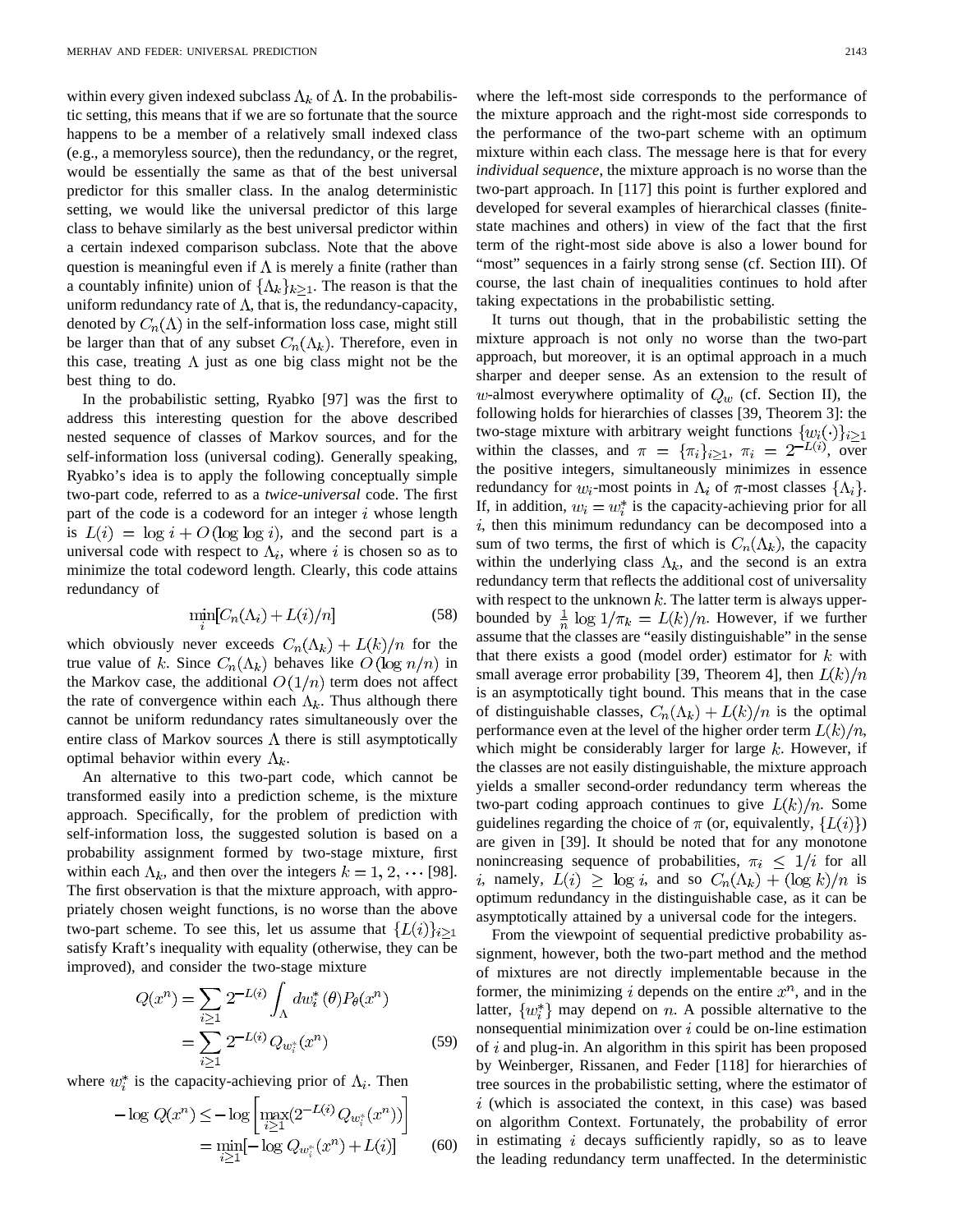setting, however, it can be shown [117] that the method based on the plug-in estimate of  $i$  does not work, i.e., there are sequences for which the resulting "redundancy" is higher than achieved when the class  $\Lambda_i$  is known in advance.

The mixture approach, however, is useful in both the probabilistic setting and the deterministic setting, giving us yet another reason to prefer it. To overcome the problem mentioned above, namely, the fact that the weights of the mixture over the index  $i$  depend on the horizon, we use fixedweight functions. Fortunately, as mentioned in Section II, in many cases  $w_i^*$  are replaceable by mixture weights that do not depend on  $n$  and yet asymptotically achieve capacity.

At this point it is necessary to address a major practical concern: is it computationally feasible to implement the twostage mixture probability assignment? More specifically, we have seen (Sections III and IV) that in some important examples the mixture within a single indexed class is easily implementable, but is it still reasonably easy to implement the second-stage mixture among (possibly infinitely) many classes. Unfortunately, there is no positive answer to this question in the general level. Nonetheless, Willems, Shtarkov, and Tjalkens, in their award-winning paper [120] provided a positive answer to this question for finite hierarchies of classes of tree sources, using an efficient recursive method, referred to as *context-tree weighting.* Their method is optimal for every individual sequence in the sense of (60). For hierarchies of countably infinitely many classes, however, the implementation issue is still unresolved. In [117] several examples are demonstrated where the countably infinite mixture over  $i$  actually collapses to a finite one. This happens because the contributions of mixtures corresponding to all  $i$  beyond a certain threshold  $i_0$  turn out to be identical and then can be merged with the combined weight  $\sum_{i\geq i_0} \pi_i$ . The problem is, though, that  $i_0$  normally grows with  $n$ , and so, the computational burden of computing  $i_0$  mixtures at every time instant becomes explosively large as time elapses.

So far, we have discussed hierarchical universal prediction solely under the self-information loss function. What can be said about other loss functions? Apparently, we can deduce from the self-information loss function to other loss functions in the same way that this has been done in Sections III and IV. Beyond that, we are not aware of much reported work on this topic. We will mention only two directions that have been pursued explicitly. The first one is by Helmbold and Schapire [55], who have combined the exponential weighting mechanism of on-line prediction using expert advice [115] (with respect to the absolute error loss function) together with the context-tree weighting algorithm of Willems, Shtarkov, and Tjalkens [120] for competing with the best pruning of a decision tree.

Other recent work is in hierarchical linear prediction for individual sequences under the square error loss function [41], [110]. In these papers, the linear prediction problem is transformed into a Gaussian sequential probability assignment problem. The universal assignment is obtained by a two-stage mixture, over the linear prediction coefficients and over the model order. For the mixture over the parameters, a Gaussian prior is used, and the mixture can be evaluated analytically. The probability assignment attained by the mixture does not correspond directly to a universal predictor, but fortunately, such correspondence can be made for a certain range of values of the predicted sequence. Thus by a proper choice of prior, the predictor can be scaled to any finite range of the sequence values. In addition, the mixture over the model order is performed in a computationally efficient way, since using lattice filters, all possible linear predictors with model order up to some largest order  $M$  can be weighted in an efficient recursive procedure whose complexity is not larger than that for a conventional linear predictor of the model order  $M$ . It was also noted, following [75], that a plug-in estimator of the parameter (resulting from the recursive least squares (RLS) algorithm) leads to universal prediction albeit at a slower rate than the mixture approach. The resulting universal linear predictor has been implemented and tested experimentally in several practical communication and signal processing problems [110].

## VI. CONCLUSION AND FUTURE DIRECTIONS

In this paper, an attempt has been made to provide an overview on the current state-of-the-art in the problem area of universal prediction. As explained in Section I, it is definitely not, and not meant to be, a full encyclopedic survey of all scientific work that has ever been done on this topic. The aim was to mention several important concepts from the authors' point of view. Let us summarize some of these concepts very briefly.

We have seen that the problem of universal prediction has been studied extensively both in the probabilistic and the deterministic setting. There are many common features shared by these two settings. First of all, in both of them the selfinformation loss case plays a central role, which stems from several facts. i) It is an important loss function on its own right for reasons that were explained in Section II. One of the main reasons is that we view the prediction problem as one of probability assignment, and as such, the self-information loss function arises in a very natural manner. ii) In the selfinformation loss case the theory is fairly mature and well understood. iii) Results (both lower bounds and algorithms) for other loss functions can be obtained from the self-information loss function. The second common feature of the probabilistic and the deterministic settings is in the large degree of parallelism between the theories of universal prediction: universality with respect to small indexed classes, universality with respect to very large classes, and hierarchical universality, which actually bridges them. There is also a remarkable degree of analogy between the quantitative results obtained in both settings in some cases. One of the fundamental connections is that for stationary and ergodic sequences, the best attainable performance level of the deterministic definition agrees almost surely with its probabilistic counterpart.

However, there are a few differences as well: sometimes minimax redundancy rates of the deterministic setting are different from those of the probabilistic setting. The plug-in approach for predictive probability assignment works well in many instances of the probabilistic setting, but it is normally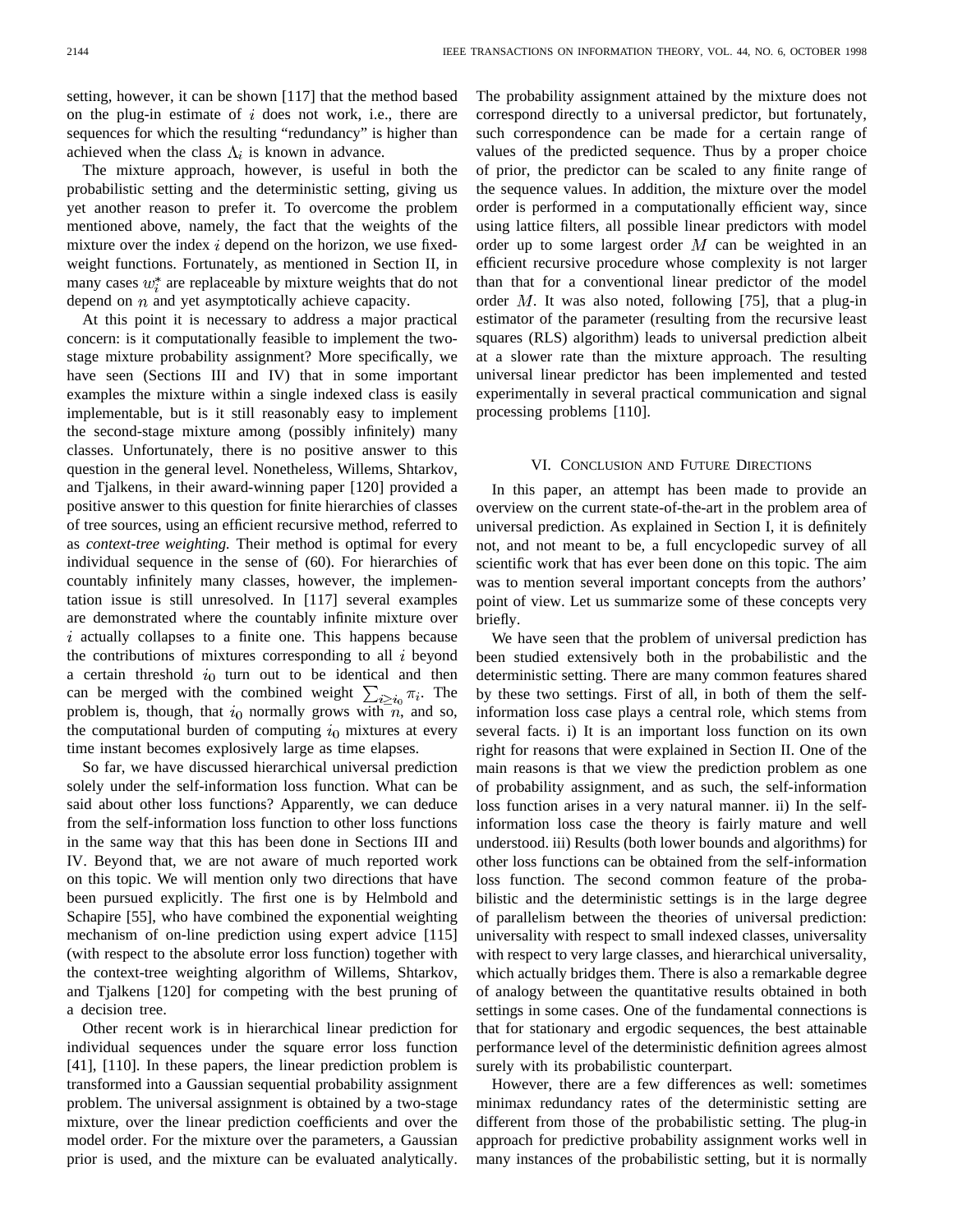not a good approach in the deterministic setting. The minimax redundancy of the deterministic setting is different from that of the probabilistic setting. Randomization is sometimes necessary in the deterministic setting, but not in the probabilistic setting.

Perhaps one of the interesting messages is that although the term "probability assignment" originally comes from the probabilistic world, it is still meaningful in the pure deterministic setting as well. This fact is far from being trivial. Moreover, there are very efficient algorithmic tools for obtaining good probability assignments, and one of them is the incremental parsing procedure of the Lempel–Ziv algorithm.

We also see a few more theoretical problems which might be interesting to consider for future research. Some of them have been mentioned in the body of the paper.

- Develop a more solid and general theory of universal prediction for general loss functions, in parallel and extension of the theory of the self-information loss function. Derive tighter and stronger lower bounds for general loss functions both in the probabilistic setting and in the deterministic setting. For example, in the framework of prediction using expert advice, take into account relations among the experts rather than assuming the worst set of experts.
- Extend results on universal prediction with respect to the comparison class of finite-state machines to the case noisy observations.
- Impose limitations on the resources of the universal sequential predictor. For example, if the comparison class is that of finite-state predictors, how many states should the universal predictor have to guarantee redundancy below a certain level?

Some of these challenges have defied the best efforts of many researchers so far. Others are yet to be explored.

#### **REFERENCES**

- [1] R. Agrawal, D. Teneketzis, and V. Anantharam, "Asymptotic adaptive allocation schemes for controlled i.i.d. processes: Finite parameter case," *IEEE Trans. Automat. Contr.*, vol. 34, pp. 258–267, Mar. 1989.
- [2] \_\_\_\_\_\_, "Asymptotic adaptive allocation schemes for controlled Markov chains: Finite parameter case," *IEEE Trans. Automat. Contr.*, vol. 34, pp. 1249–1259, Mar. 1989.
- [3] P. H. Algoet, "Universal schemes for prediction, gambling and portfolio selection," *Ann. Probab.*, vol. 20, pp. 901–941, Apr. 1992.
- [4] \_\_\_\_\_, "The strong law of large numbers for sequential decision under uncertainty," *IEEE Trans. Inform. Theory*, vol. 40, pp. 609–633, May 1994.
- [5] P. H. Algoet and T. M. Cover, "Asymptotic optimality and asymptotic equipartition properties of log-optimal investment," *Ann. Probab.*, vol. 16, no. 2, pp. 876–898, 1988.
- [6] D. H. Bailey, "Sequential schemes for classifying and predicting ergodic processes," Ph.D. dissertation, Stanford Univ., Stanford, CA, 1976.
- [7] J. M. Bernardo, "Reference posterior distributions for Bayesian inference," *J. Roy. Statist. Soc. B*, vol. 41, no. 2, pp. 113–147, 1979.
- [8] D. Blackwell, "An analog to the minimax theorem for vector payoffs," *Pac. J. Math.*, vol. 6, pp. 1–8, 1956.
- [9] , "Controlled random walks," in *Proc. Int. Congress Math.*, vol. 3. Amsterdam, The Netherlands: North Holland, 1956, pp. 336–338.
- [10] A. Blum, "On-line algorithms in machine learning." [Online.] Available WWW: http://www.cs.cmu.edu/afs/cs.cmu.edu/user/ avrim/www/ Papers/pubs.html.
- [11] A. C. Blumer, "Minimax universal noiseless coding for unifilar and Markov sources," *IEEE Trans. Inform. Theory*, vol. IT-33, pp. 925–930, Nov. 1987.
- [12] N. Cesa-Bianchi, Y. Freund, D. P. Helmbold, D. Haussler, R. E. Schapire, and M. K. Warmuth, "How to use expert advice," in *Annu. ACM Symp. Theory of Computing*, 1993, pp. 382–391.
- [13] N. Cesa-Bianchi, Y. Freund, D. P. Helmbold, and M. K. Warmuth, "On-line prediction and conversion strategies," in *Proc. EUROCOLT'93*, (Oxford, U.K., 1993), pp. 205–216.
- [14] N. Cesa-Bianchi and G. Lugosi, "On sequential prediction of individual sequences relative to a set of experts," 1998, preprint.
- [15] B. S. Clarke and A. R. Barron, "Information-theoretic asymptotics of Bayesian methods," *IEEE Trans. Inform. Theory*, vol. 36, pp. 453–471, May 1990.
- [16] B. S. Clarke and A. R. Barron, "Jeffreys' prior is asymptotically least favorable under entropy risk," *J. Statist. Plan. Inform.*, vol. 41, pp. 37–60, Aug. 1994.
- [17] T. M. Cover, "Universal gambling schemes and the complexity measures of Kolmogorov and Chaitin," Tech. Rep. 12, Dept. Statist., Stanford Univ., Stanford, CA, Oct. 1974.
- [18]  $\_\_\_\_\$ , "Open problems in information theory," in *Proc. Moscow Information Theory Workshop.* New York: IEEE Press, 1975, pp. 35–36.
- [19] T. M. Cover and R. King, "A convergent gambling estimate of the entropy of English," *IEEE Trans. Inform. Theory*, vol. IT-24, pp. 413–421, July 1978.
- [20] T. M. Cover, "On the competitive optimality of Huffman code," *IEEE Trans. Inform. Theory*, vol. 37, pp. 172–174, Jan. 1991.
- [21] , "Universal portfolios," *Math. Finance*, vol. 1, no. 1, pp. 1–29, Jan. 1991.
- [22] T. M. Cover and E. Ordentlich, "Universal portfolios with side information," *IEEE Trans. Inform. Theory*, vol. 42, pp. 348–363, Mar. 1996.
- [23] T. M. Cover and J. A. Thomas, *Elements of Information Theory.* New York: Wiley, 1991.
- [24] I. Csiszár and J. Körner, *Information Theory–Coding Theorems for Discrete Memoryless Systems.* New York: Academic, 1981.
- [25] I. Csiszár and P. C. Shields, "Redundancy rates for renewal and other processes," *IEEE Trans. Inform. Theory*, vol. 42, pp. 2065–2072, Nov. 1996.
- [26] L. D. Davisson, "The prediction error of stationary Gaussian time series of unknown covariance," *IEEE Trans. Inform. Theory*, vol. IT-11, pp. 527–532, Oct. 1965.
- [27] \_\_\_\_, "Universal noiseless coding," *IEEE Trans. Inform. Theory*, vol. IT-19, pp. 783–795, Nov. 1973.
- [28] , "Minimax noiseless universal coding for Markov sources," *IEEE Trans. Inform. Theory*, vol. IT-29, pp. 211–215, Mar. 1983.
- [29] L. D. Davisson and A. L. Garcia, "A source matching approach to finding minimax codes," *IEEE Trans. Inform. Theory*, vol. IT-26, pp. 166–174, Mar. 1980.
- [30] L. D. Davisson, R. J. McEliece, M. B. Pursley, and M. S. Wallace, "Efficient universal noiseless source codes," *IEEE Trans. Inform. Theory*, vol. 27, pp. 269–278, May 1981.
- [31] A. P. Dawid, "Present position and potential developments: Some personal views on statistical theory the prequential approach (with discussion)," *J. Roy. Statist. Soc. A*, vol. 147, pt. 2, pp. 278–292, 1984.
- [32] \_\_\_\_\_, "Fisherian inference in likelihood and prequential frames of reference (with discussion)," *J. Roy. Statist. Soc. B*, vol. 53, pp. 79–109, 1991.
- [33] , "Prequential data analysis," in *Current Issues in Statistical Inference* (IMS Lecture Notes—Monograph Series 17), M. Ghosh and P. K. Pathak, Eds., 1992, pp. 113–126.
- [34] A. P. Dawid and V. G. Vovk, "Prequential probability: Principles and properties." [Online.] Available WWW: http://www-stat.wharton.upenn. edu/Seq96/members/vovk/index. html.
- [35] M. H. DeGroot, *Optimal Statistical Decisions.* New York: McGraw-Hill, 1970.
- [36] A. DeSantis, G. Markowsky, and M. Wegman, "Learning probabilistic prediction functions," in *Proc. 29th IEEE Symp. Foundations of Computer Science*, 1988, pp. 110–119.
- [37] P. Elias, "Minimax optimal universal codeword sets," *IEEE Trans. Inform. Theory*, vol. IT-29, pp. 491–502, July 1983.
- [38] M. Feder, "Gambling using a finite state machine," *IEEE Trans. Inform. Theory*, vol. 37, pp. 1459–1465, Sept. 1991.
- [39] M. Feder and N. Merhav, "Hierarchical universal coding," *IEEE Trans. Inform. Theory*, vol. 42, pp. 1354–1364, Sept. 1996.
- [40] M. Feder, N. Merhav, and M. Gutman, "Universal prediction of individual sequences," *IEEE Trans. Inform. Theory*, vol. 38, pp. 1258–1270, July 1992.
- [41] M. Feder and A. Singer, "Universal data compression and linear prediction," in *Proc. DCC'98*, 1998, pp. 511–520.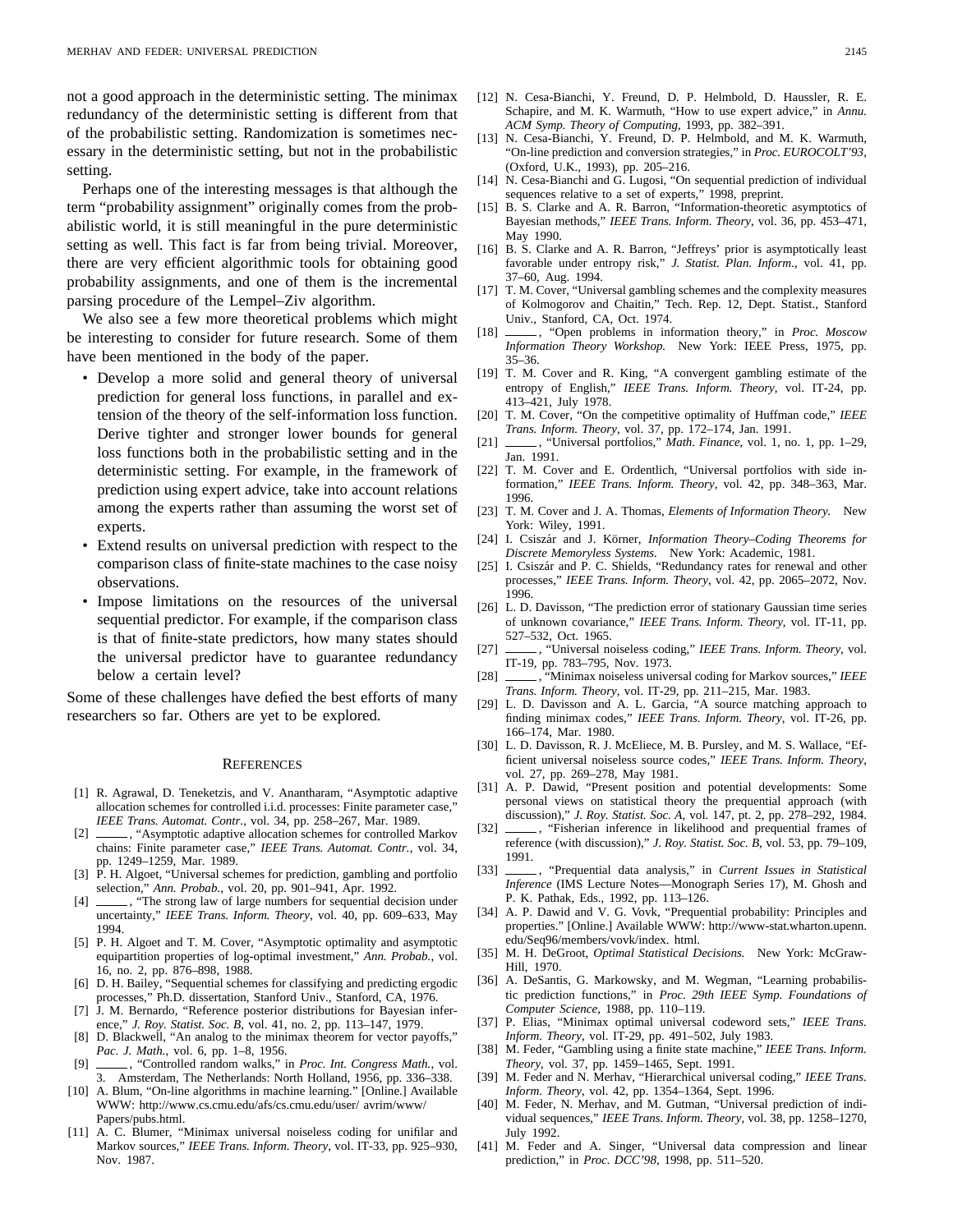- [42] B. Fittingoff, "Universal methods of coding for the case of unknown statistics," in *Proc. 5th Symp. Information Theory* (Moscow/Gorky, USSR, 1972), pp. 129–135.
- [43] Y. Freund and R. Schapire, "Game theory, on-line prediction and boosting," in *Proc. 9th Ann. Workshop Computational Learning Theory*, 1996, pp. 89–98.
- [44] R. G. Gallager, *Information Theory and Reliable Communications.* New York: Wiley, 1968.
- [45]  $\_\_\_\$ , "Source coding with side information and universal coding," unpublished manuscript; also presented at the *Int. Symp. Information Theory*, Oct. 1974.
- [46] D. C. Gilliland, "Sequential compound estimation," *Ann. Math. Statist.*, vol. 39, no. 6, pp. 1890–1904, 1968.
- [47] R. M. Gray, *Entropy and Information Theory.* New York: Springer-Verlag, 1990.
- [48] L. Györfi, I. Pali, and E. C. van der Meulen, "There is no universal source code for an infinite source alphabet," *IEEE Trans. Inform. Theory*, vol. 40, pp. 267–271, Jan. 1994.
- [49] J. F. Hannan, "Approximation to Bayes risk in repeated plays," in *Contributions to the Theory of Games, Ann. Math. Studies* (Princeton Univ., Princeton, NJ), vol. 3, no. 39, pp. 97–139, 1957.
- [50] J. F. Hannan and H. Robbins, "Asymptotic solutions of the compound decision problem for two completely specified distributions," *Ann. Math. Statist.*, vol. 26, pp. 37–51, 1955.
- [51] D. Haussler, "A general minimax result for relative entropy," *IEEE Trans. Inform. Theory*, vol. 43, pp. 1276–1280, July 1997.
- [52] D. Haussler, J. Kivinen, and M. K. Warmuth, "Sequential prediction of individual sequences under general loss functions," *IEEE Trans. Inform. Theory*, to be published.
- [53] D. Haussler and M. Opper, "Mutual information, metric entropy and cumulative relative entropy risk," *Ann. Statist.*, vol. 25, no. 6, Dec. 1997, to be published.
- -, "General bounds on the mutual information between a parameter and n conditionally independent observations," in *Proc. 8th Annu. Workshop Computational Learning Theory (COLT'95)*, 1995, pp. 402–411.
- [55] D. P. Helmbold and R. E. Schapire, "Predicting nearly as well as the best pruning of a decision tree," *Mach. Learn.*, vol. 27, pp. 51–68, 1997.
- [56] Y. Hershkovitz and J. Ziv, "On fixed-database universal data compression with limited memory," *IEEE Trans. Inform. Theory*, vol. 43, pp. 1966–1976, Nov. 1997.
- [57] H. Jeffreys, "An invariant form of for the prior probability in estimation problems," *Proc. Roy. Soc. London*, vol. 186, pt. A, pp. 453–461, 1946.
- [58] D. Kazakos, "Robust noiseless source coding through a game theoretic approach," *IEEE Trans. Inform. Theory*, vol. IT-29, pp. 576–583, July 1983.
- [59] J. L. Kelly, Jr., "A new interpretation of information rate," *Bell Syst. Tech. J.*, vol. 35, pp. 917–926, 1956.
- [60] J. C. Kieffer, "A unified approach to weak universal source coding," *IEEE Trans. Inform. Theory*, vol. IT-24, pp. 674–682, Nov. 1978.
- [61]  $\_\_\_\$ , "An ergodic theorem for constrained sequences of functions," *Bull. Amer. Math. Soc.*, vol. 21, pp. 249–253, 1989.
- [62] R. E. Krichevskiy, "Laplace's law of succession and universal encoding," *IEEE Trans. Inform. Theory*, vol. 44, pp. 296–303, Jan. 1998.
- [63] R. E. Krichevski and V. E. Trofimov, "The performance of universal encoding," *IEEE Trans. Inform. Theory*, vol. IT-27, pp. 199–207, Mar. 1981.
- [64] T. L. Lai and H. Robbins, "Asymptotically efficient adaptive allocation rules," *Adv. Appl. Math.*, vol. 6, pp. 4–22, 1985.
- [65] G. G. Langdon, "A note on the Lempel–Ziv model for compressing individual sequences," *IEEE Trans. Inform. Theory*, vol. IT-29, pp. 284–287, 1983.
- [66] P. S. Laplace, "Memoire sur la probabilite des causes par les evenemens," *Memoires de l'Academie Royale del Sciences*, no. 6, pp. 612–656, 1774, reprinted in *Laplace Complete Work*, vol. 8. Paris, France: Gauthier-Villars, pp. 27–65. English translation by S. M. Stigler, 1986.
- [67]  $\_\_\_\$ , "Memoire sur les approximations des formulas qui sont functions de tres grands nombres et sur leur application aux probabilies,' *Memoires de l'Academie des Sciences de Paris*, pp. 353–415, 559–565, 1810; reprinted in *Laplace Complete Work,* vol. 12. Paris, France: Gauthier-Villars,, pp. 301–353; English translation by S. M. Stigler, 1986.
- [68] A. Lempel and J. Ziv, "On the complexity of finite sequences," *IEEE Trans. Inform. Theory*, vol. IT-22, pp. 75–81, Jan. 1976.
- [69] N. Littlestone, P. Long, and M. K. Warmuth, "On-line learning of linear functions," in *Proc. 23rd Annu. ACM Symp. Theory of Computing*, 1991, pp. 382–391.
- [70] N. Littlestone and M. K. Warmuth, "The weighted majority algorithm," *Inform. Comput.*, vol. 108, no. 2, pp. 212–261, 1994.
- [71] G. Louchard and W. Szpankowski, "On the average redundancy rate of the Lempel–Ziv code," *IEEE Trans. Inform. Theory*, vol. 43, pp. 2–8, Jan. 1997.
- [72] T. Matsushima, H. Inazumi, and S. Hirawasa, "A class of distortionless codes designed by Bayes decision theory," *IEEE Trans. Inform. Theory*, vol. 37, pp. 1288–1293, Sept. 1991.
- [73] R. Meir, "Performance bounds for nonlinear time-series prediction," 1997, preprint.
- [74] R. Meir and N. Merhav, "On the stochastic complexity of learning realizable and unrealizable rules," *Mach. Learn.*, vol. 19, no. 3, pp. 241–261, 1995.
- [75] N. Merhav and M. Feder, "Universal schemes for sequential decision from individual sequences," *IEEE Trans. Inform. Theory*, vol. 39, pp. 1280–1292, July 1993.
- [76]  $\qquad \qquad$ , "A strong version of the redundancy-capacity theorem of universal coding," *IEEE Trans. Inform. Theory*, vol. 41, pp. 714–722, May 1995.
- [77] N. Merhav, M. Feder, and M. Gutman, "Some properties of sequential predictors of binary Markov sources," *IEEE Trans. Inform. Theory*, vol. 39, pp. 887–892, May 1993.
- [78] J. W. Miller, R. Goodman, and P. Smyth, "On loss functions which minimize to conditional expected values and posterior probabilities," *IEEE Trans. Inform. Theory*, vol. 39, pp. 1404–1408, July 1993.
- [79] D. S. Modha and E. Masry, "Universal prediction of stationary random processes," 1996, preprint.
- [80] G. Morvai, S. J. Yakowitz, and L. Györfi, "Nonparametric inference for ergodic, stationary time series," *Ann. Statist.*, vol. 24, pp. 370–379, 1996.
- [81] G. Morvai, S. J. Yakowitz, and P. H. Algoet, "Weakly convergent nonparametric forecasting of stationary time series," *IEEE Trans. Inform. Theory*, vol. 43, pp. 483–497, Mar. 1997.
- [82] Y. Nogami, "The k-extended set-compound estimation problem in nonregular family of distributions," *Ann. Inst. Stat. Math.*, vol. 31A, pp. 169–176, 1979.
- [83] M. Opper and D. Haussler, "Bounds for predictive errors in the statistical mechanics of supervised learning," *Phys. Rev. Lett.*, vol. 75, pp. 3772–3775, 1995.
- [84]  $\_\_\_\$ , "Worst case prediction over sequences under log loss," in *The Mathematics of Information Coding, Extraction and Distribution*, G. Cybenko, D. O'Leary, and J. Rissanen, Eds. New York: Springer-Verlag, 1997.
- [85] D. S. Orenstein, "Guessing the next output of a stationary process," *Israel J. Math.*, vol. 30, pp. 292–296, 1978.
- [86] A. Papoulis, *Probability, Random Variables, and Stochastic Processes*, 3rd ed. (McGraw-Hill Series in Electrical Engineering). New York: McGraw-Hill, 1991.
- [87] E. Plotnik, M. J. Weinberger, and J. Ziv, "Upper bounds on the probability of sequences emitted by finite-state sources and on the redundancy of the Lempel–Ziv algorithm," *IEEE Trans. Inform. Theory*, vol. 38, pp. 66–72, Jan. 1992.
- [88] J. Rissanen, "Generalized Kraft's inequality and arithmetic coding," *IBM J. Res. Develop.*, vol. 20, no. 3, pp. 198–203, 1976.
- [89]  $\_\_\_\$ , "Modeling by shortest data description," *Automatica*, vol. 14, pp. 465–471, 1978.
- [90] \_\_\_\_\_, "Universal coding, information, prediction, and estimation," *IEEE Trans. Inform. Theory*, vol. IT-30, pp. 629–636, July 1984.
- [91] , "Complexity of strings in the class of Markov sources," *IEEE Trans. Inform. Theory*, vol. IT-32, pp. 526–532, 1986.
- [92]  $\_\_\_\$ , "Fisher information and stochastic complexity," *IEEE Trans. Inform. Theory*, vol. 42, pp. 40–47, Jan. 1996.
- [93] J. Rissanen and G. G. Langdon, "Universal modeling and coding," *IEEE Trans. Inform. Theory*, vol. IT-27, pp. 12–23, Jan. 1984.
- [94] H. Robbins, "Asymptotically subminimax solutions of compound statistical decision problems," in *Proc. 2nd Berkeley Symp. Math. Stat. Prob.*, 1951, pp. 131–148.
- [95] R. T. Rockafeller, *Convex Analysis.* Princeton, NJ: Princeton Univ. Press, 1970.
- [96] B. Ya. Ryabko, "Encoding a source with unknown but ordered probabilities," *Probl. Inform. Transm.*, pp. 134–138, Oct. 1979.
- [97]  $\_\_\_\$ , "Twice-universal coding," *Probl. Inform. Transm.*, vol. 20, no. 3, pp. 173–177, July/Sept. 1984.
- [98]  $\_\_\_\$ , "Prediction of random sequences and universal coding," *Probl. Inform. Transm.*, vol. 24, no. 2, pp. 87–96, Apr./June 1988.
- [99] E. Samuel, "Asymptotic solution of the sequential compound decision problem," *Ann. Math. Statist.*, pp. 1079–1095, 1963.
- [100] \_\_\_\_\_, "Convergence of the losses of certain decision rules for the sequential compound decision problem," *Ann. Math. Statist.*, pp. 1606–1621, 1964.
- [101] S. A. Savari, "Redundancy of the Lempel–Ziv incremental parsing rule," *IEEE Trans. Inform. Theory*, vol. 43, pp. 9–21, Jan. 1997.